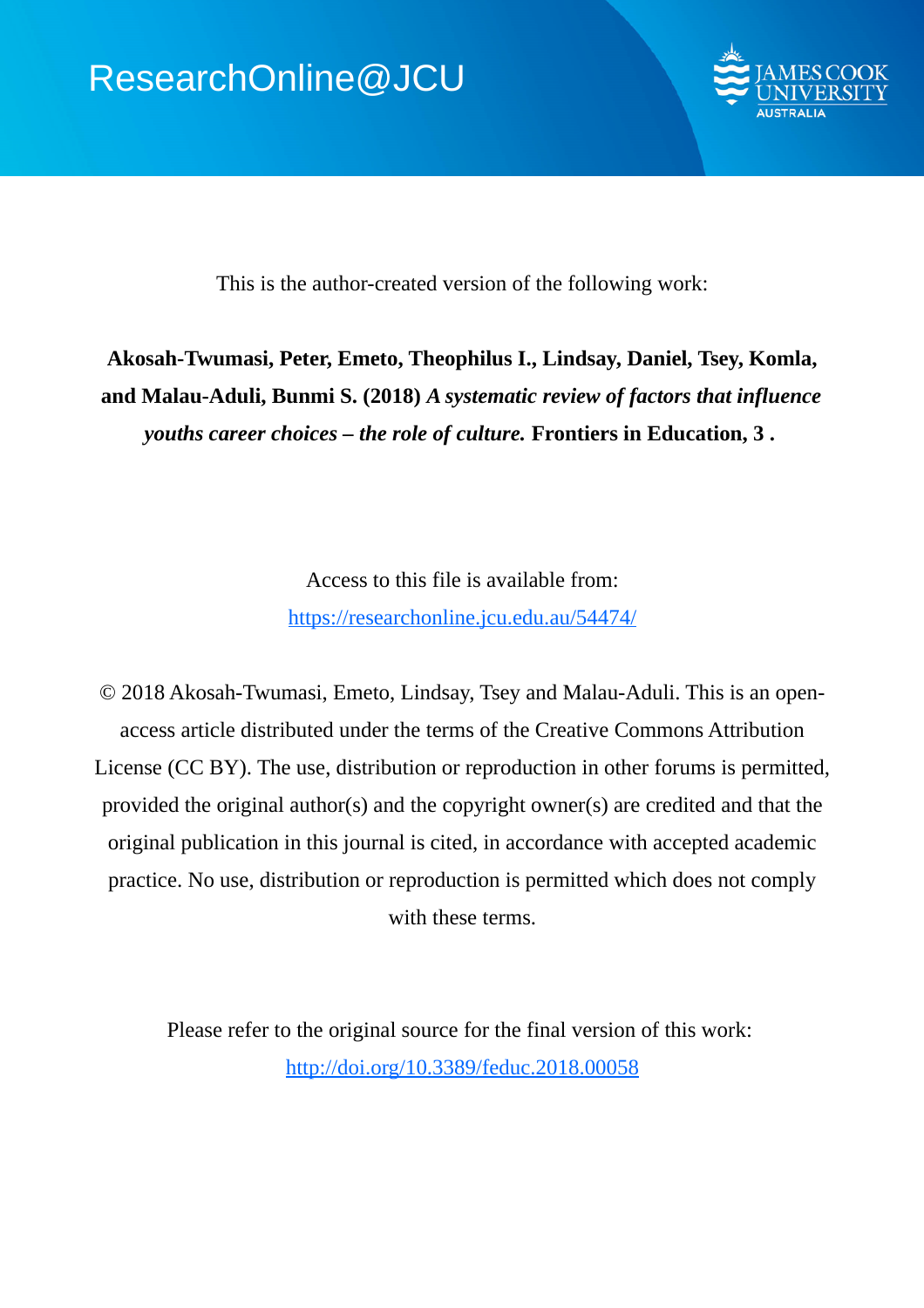

# **A systematic review of factors that influence youths career choices – the role of culture**

**Peter Akosah-Twumasi1, 2\*, Theophilus I. Emeto3, 2, Daniel Lindsay3, 2, Komla Tsey<sup>2</sup> , Bunmi Malau-Aduli1, 2**

<sup>1</sup>College of Medicine and Destistry, James Cook University, Australia, <sup>2</sup>College of Arts, Society and Education, James Cook University, Australia, <sup>3</sup>Public Health & Tropical Medicine, James Cook University, Australia

*Submitted to Journal:* Frontiers in Education

*Specialty Section:* Educational Psychology

*Article type:* Systematic Review Article Submitted to Journal:<br>
Frontiers in Education<br>
Specialty Section:<br>
Educational Psychology<br>
Article type:<br>
Systematic Review Article<br>
Manuscript ID:<br>
348903<br>
Received on:<br>
31 lan 2018

*Manuscript ID:* 348903

*Received on:* 31 Jan 2018

*Revised on:* 15 Jun 2018

*Frontiers website link:* [www.frontiersin.org](http://www.frontiersin.org/)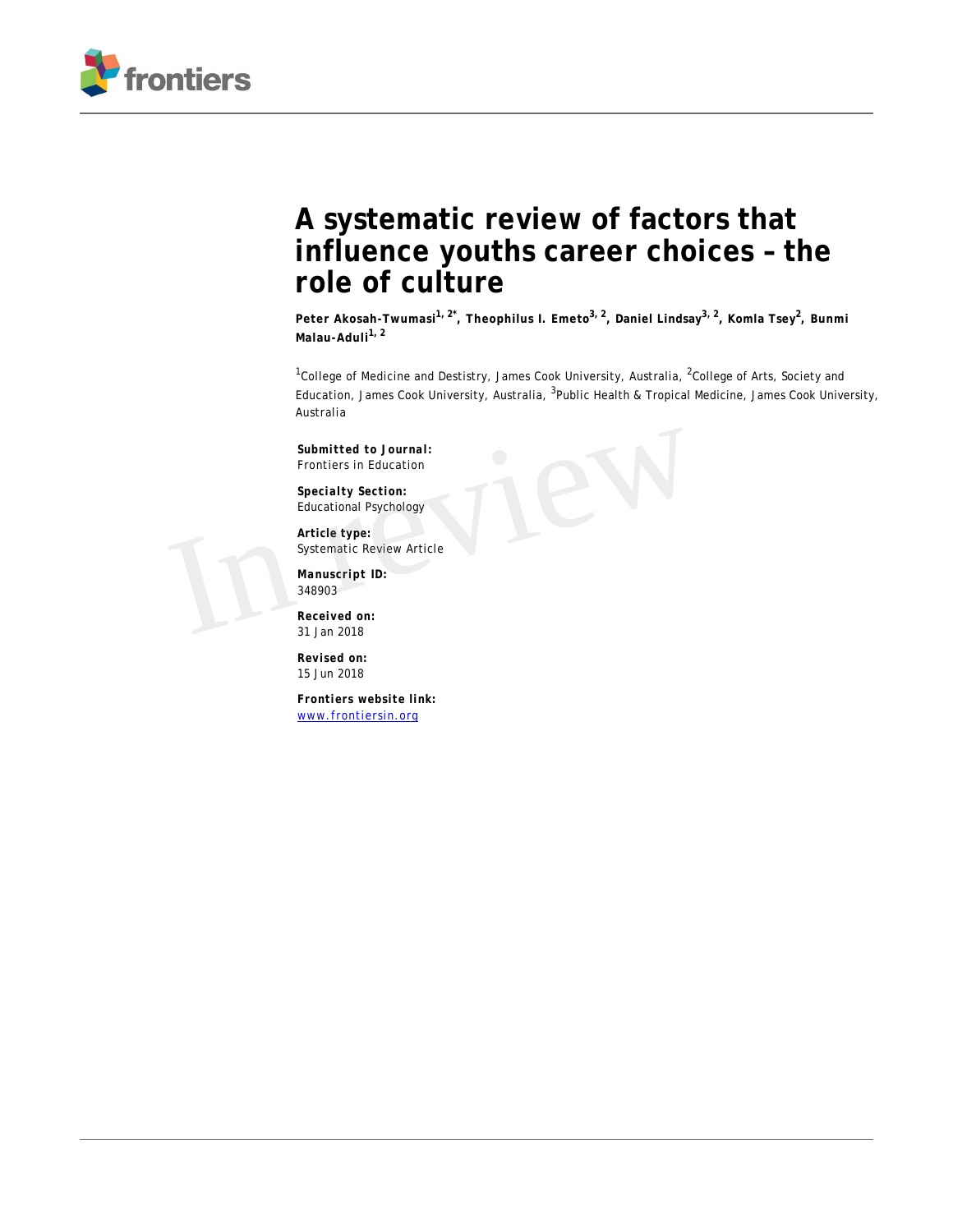

#### *Conflict of interest statement*

**The authors declare that the research was conducted in the absence of any commercial or financial relationships that could be construed as a potential conflict of interest**

#### *Author contribution statement*

PAT wrote the article. TIE, DL, BMA and PAT critically appraised the literature. TIE, DL and KT reviewed and edited the article. All authors read and approved the final manuscript for submission.

#### *Keywords*

Career choices, Youths, collectivist culture, Individualistic culture, Cross-cultures

#### *Abstract*

#### Word count: 200

Good career planning leads to life fulfillment however; cultural heritage can conflict with youths' personal interests. This systematic review examined existing literature on factors that influence youths' career choices in both collectivist and individualistic cultural settings from around the globe with the aim of identifying knowledge gaps and providing direction for future research. ract<br>count: 200<br>career planning leads to life fulfillment however; cultural heritage can conflict with youths' pe<br>natic review examined existing literature on factors that influence youths' career choices in t<br>dualistic cu

A systematic review strategy using the Joana Briggs Institute's format was conducted. The ERIC, PsychInfo, Scopus and Informit Platform databases were searched for articles published between January 1997 and May 2018.

A total of 30 articles were included in the review, findings revealed that youth from collectivist cultures were mainly influenced by family expectations, whereby higher career congruence with parents increased career confidence and self-efficacy. Personal interest was highlighted as the major factor that influenced career choice in individualistic settings, and the youth were more independent in their career decision making. Bicultural youth who were more acculturated to their host countries were more intrinsically motivated in their career decision making.

Further research is imperative to guide the understanding of parental influence and diversity, particularly for bicultural youths' career prospects and their ability to use the resources available in their new environments to attain meaningful future career goals.

#### *Funding statement*

PAT is a recipient of James Cook University scholarship (Research Training Program Stipend).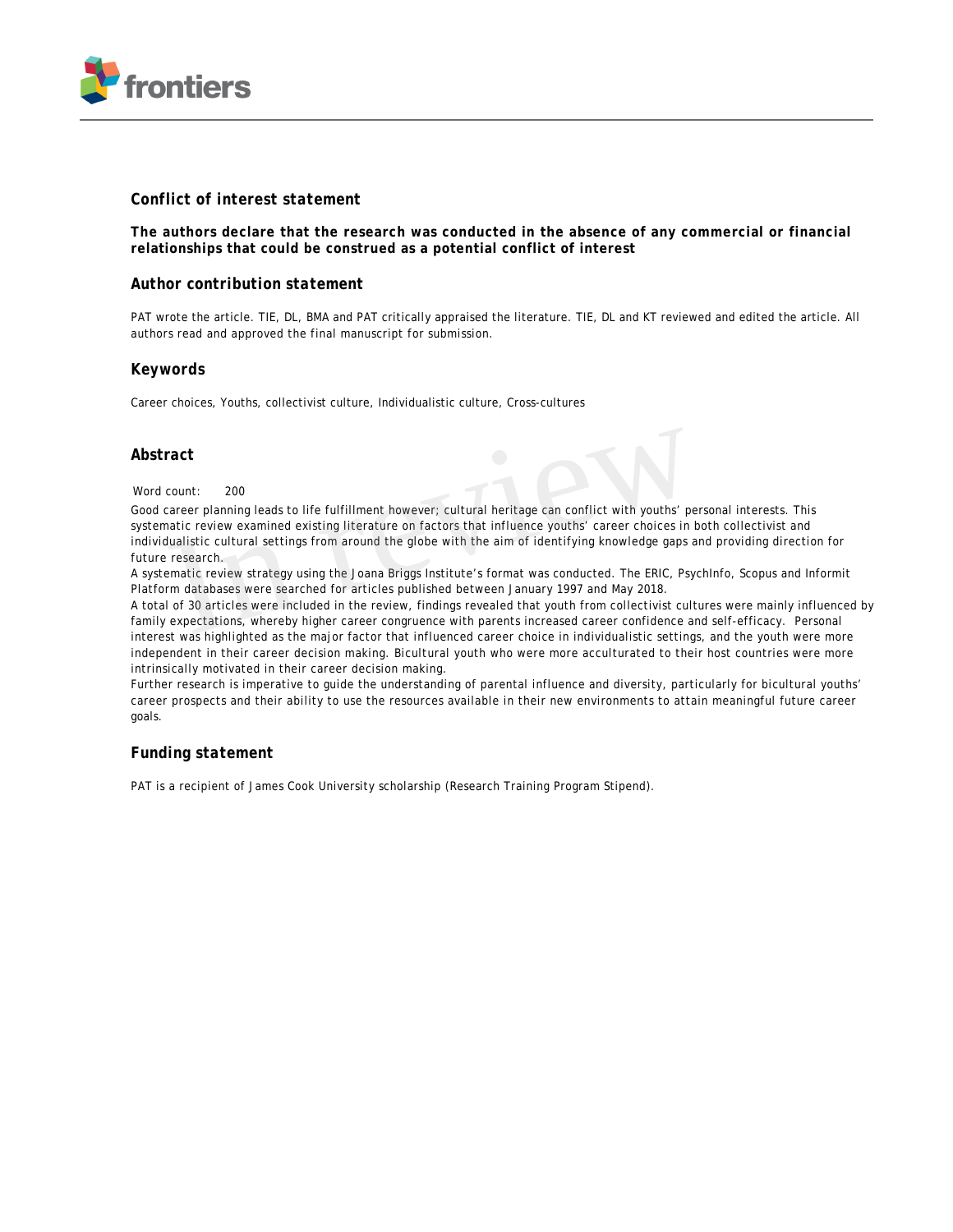| $\mathbf{1}$   | A systematic review of factors that influence youths career choices - the role of culture                                                |
|----------------|------------------------------------------------------------------------------------------------------------------------------------------|
| $\overline{2}$ | Peter Akosah-Twumasi <sup>1*</sup> , Theophilus I. Emeto <sup>2</sup> , Daniel Lindsay <sup>2</sup> , Komla Tsey <sup>3</sup> , Bunmi S. |
| 3              | Malau-Aduli <sup>1</sup>                                                                                                                 |
| 4              | <sup>1</sup> College of Medicine and Dentistry, James Cook University, Townsville, Australia                                             |
| 5              | <sup>2</sup> College of Public Health, Medical and Veterinary Sciences, James Cook University,                                           |
| 6              | Townsville, Australia                                                                                                                    |
| $\overline{7}$ | <sup>3</sup> College of Arts, Society and Education, James Cook University, Cairns, Australia                                            |
| 8              |                                                                                                                                          |
| 9              | *Email: peter.akosahtwumasi@my.jcu.edu.au                                                                                                |
| 10             |                                                                                                                                          |
| 11             |                                                                                                                                          |
| 12             |                                                                                                                                          |
| 13             |                                                                                                                                          |
| 14             |                                                                                                                                          |
| 15<br>16       |                                                                                                                                          |
| 17             |                                                                                                                                          |
| 18             | Keywords: Career choice; youths; collectivist culture; individualistic culture, cross-                                                   |
| 19             | cultures.                                                                                                                                |
| 20             |                                                                                                                                          |
| 21             |                                                                                                                                          |
|                |                                                                                                                                          |
| 22             |                                                                                                                                          |
| 23             |                                                                                                                                          |
| 24             |                                                                                                                                          |
|                |                                                                                                                                          |
| 25             |                                                                                                                                          |
| 26             |                                                                                                                                          |
| 27             |                                                                                                                                          |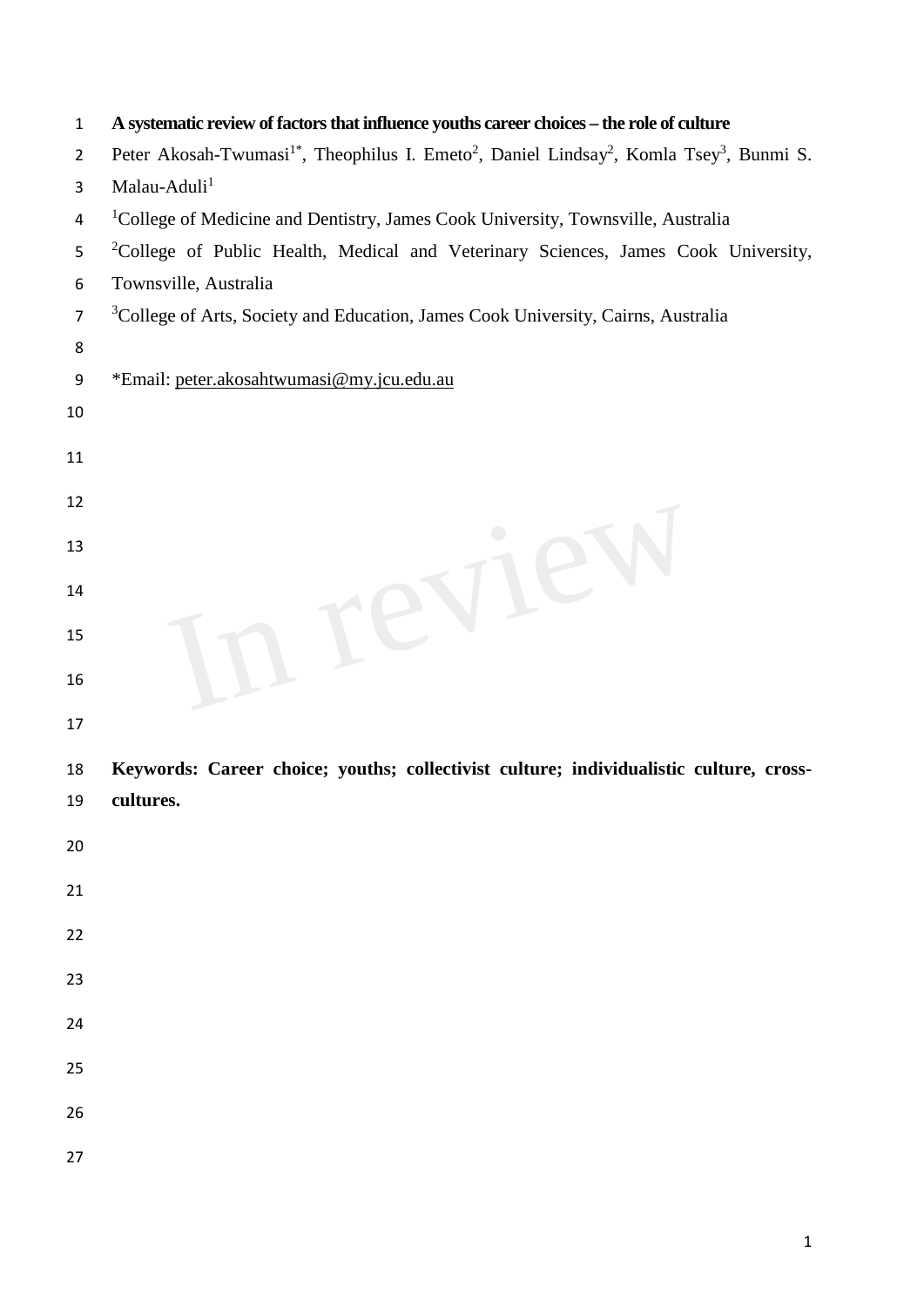## **Abstract:**

 Good career planning leads to life fulfillment however; cultural heritage can conflict with youths' personal interests. This systematic review examined existing literature on factors that influence youths' career choices in both collectivist and individualistic cultural settings from around the globe with the aim of identifying knowledge gaps and providing direction for future research.

 A systematic review strategy using the Joana Briggs Institute's format was conducted. The ERIC, PsychInfo, Scopus and Informit Platform databases were searched for articles published between January 1997 and May 2018.

 A total of 30 articles were included in the review, findings revealed that youth from collectivist cultures were mainly influenced by family expectations, whereby higher career congruence with parents increased career confidence and self-efficacy. Personal interest was highlighted as the major factor that influenced career choice in individualistic settings, and the youth were more independent in their career decision making. Bicultural youth who were more acculturated to their host countries were more intrinsically motivated in their career decision making. Interests increased career confidence and self-efficacy. Personal interest<br>major factor that influenced career choice in individualistic settings, and<br>independent in their career decision making. Bicultural youth w<br>rated t

 Further research is imperative to guide the understanding of parental influence and diversity, particularly for bicultural youths' career prospects and their ability to use the resources available in their new environments to attain meaningful future career goals.

- 
- 
-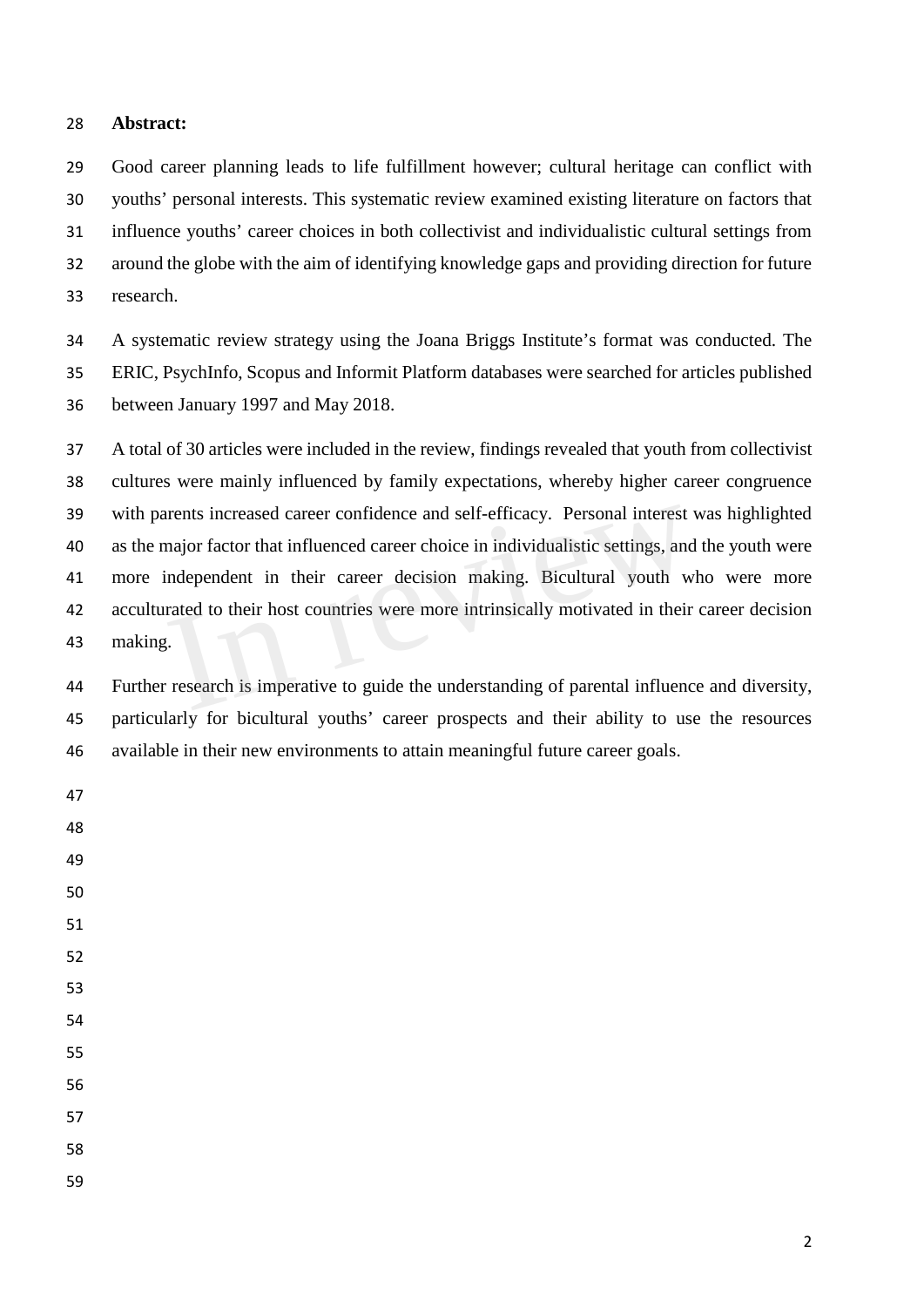#### **Introduction**

 Career choice is a significant issue in the developmental live of youths because it is reported to be associated with positive as well as harmful psychological, physical and socio-economic inequalities that persist well beyond the youthful age into an individual's adult life (1, 2). The term "youth" is described by the United Nations Educational Scientific and Cultural Organisation (UNESCO) as a more fluid category than a fixed age group and it refers to young people within the period of transitioning from the dependence of childhood to adulthood independence and awareness of their interdependence as members of a community (3).

 The complexity of career decision-making increases as age increases (4). Younger children are more likely to offer answers about their ideal career which may represent their envisioned utopia and phenomenal perceptions about what they want to do when they grow up (5). As children get older, they are more likely to describe their career choice as a dynamic interplay of their developmental stages and the prevailing environmental circumstances (5). Youth career decision-making is required to go through a process of understanding by defining what they want to do and exploring a variety of career options with the aid of guidance and planning (6). Proper handling of the process affirms individual identity and fosters wellbeing, job satisfaction and stability (7). developmental stages and the prevailing environmental circumstances (an-making is required to go through a process of understanding by def<br>of do and exploring a variety of career options with the aid of guidance as<br>handlin

 Many theoretical models have been proposed to explain the process of career development and decision-making, one of which is the Social Cognitive Career Theory (SCCT) by Lent, Brown, and Hackett (1994)(8). According to the SCCT, career development behaviours are affected by three social cognitive processes - self-efficacy beliefs, outcome expectations and career goals and intentions which interplay with ethnicity, culture, gender, socio-economic status, social support, and any perceived barriers to shape a person's educational and career trajectories (9, 10). This emphasises the complex interplay between the personal aspirations of youths in their career choices and decision-making and the external influences which act upon them. Carpenter and Foster (1977) postulated that the earlier experiences and influences which individuals are exposed to form the bedrock of how they conceive their career aspirations(11). These authors' assertion lends support to the tenets of SCCT and they have developed a three-dimensional framework to classify the factors that influence career choice. Carpenter and Foster proposed that all career-influencing factors derive from either intrinsic, extrinsic or interpersonal dimensions. They referred to the intrinsic dimension as a set of interests related to a profession and its role in society. Extrinsic refers to the desire for social recognition and security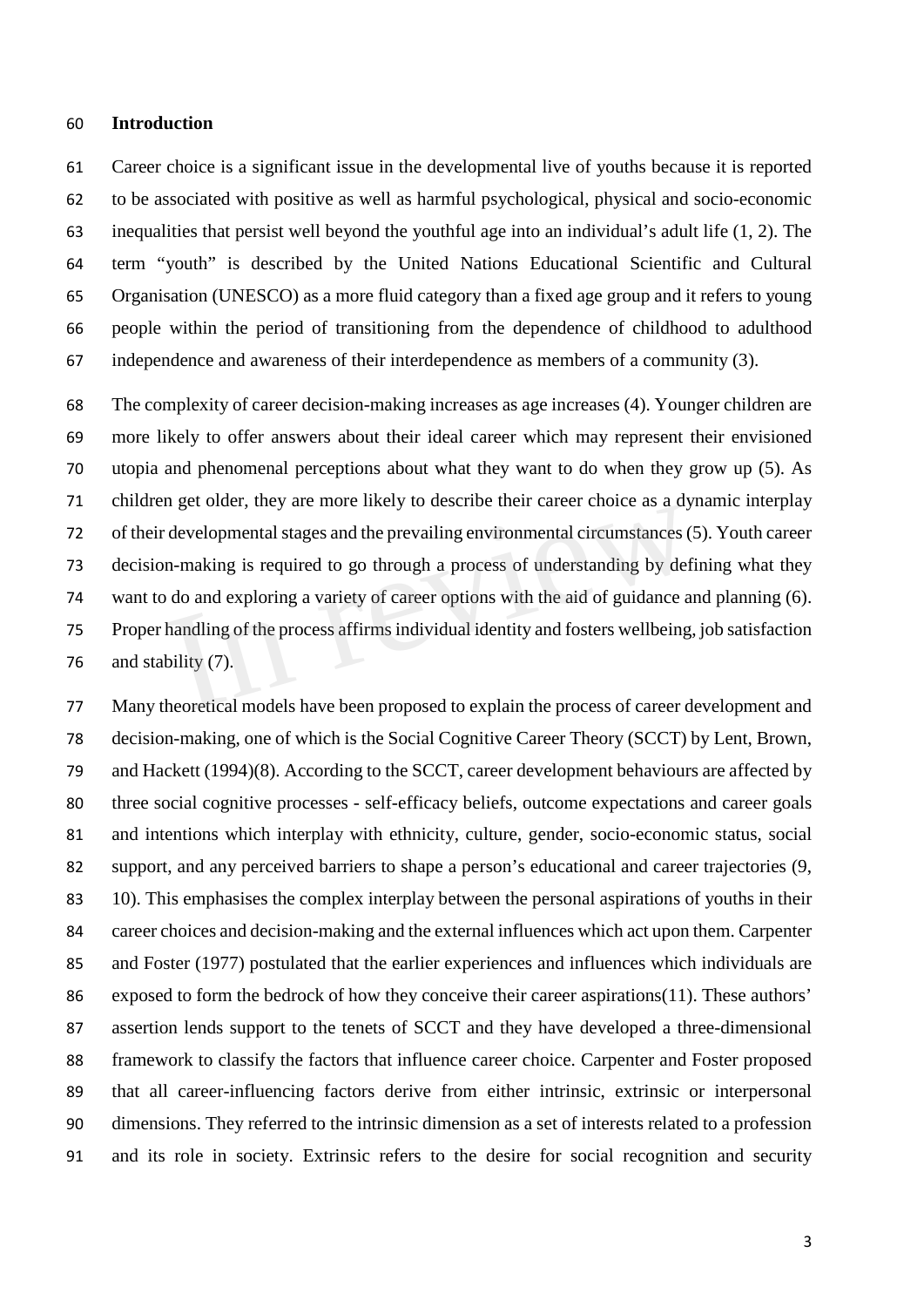meanwhile the interpersonal dimension is connected to the influence of others such as family, friends and teachers (11).

 Further exploration by other researchers reveal that *youth who are motivated by intrinsic factors are driven by their interests in certain professions, and employments that are personally satisfying* (7, 12)*.* Therefore, intrinsic factors relate to decisions emanating from self, and the actions that follow are stimulated by interest, enjoyment, curiosity or pleasure and they include personality traits, job satisfaction, advancement in career and learning experiences (7, 13, 14). Extrinsic factors revolve around external regulations and *the benefits associated with certain occupations* (15). ) *Prestigious occupations, availability of jobs and well-paying employments have also been reported to motivate youth career decision-making* (13). *Consequently, extrinsically motivated youth may choose their career based on the fringe benefits associated with a particular profession such as financial remuneration, job security, job accessibility and satisfaction* (13, 16, 17). Interpersonal factors encompass the activities of agents of socialisation in one's life and these include the influence of family members, teachers/educators, peers and societal responsibilities (12, 18, 19). *Beynon et al. reported that Chinese-Canadian students' focus in selecting a career was to bring honour to the family* (20)*. Students who are influenced by interpersonal factors highly value the opinions of family members and significant others; they therefore consult with and depend on these people and are willing to compromise their personal interest* (21). ction (13, 16, 17). Interpersonal factors encompass the activities<br>sation in one's life and these include the influence of far<br>s/educators, peers and societal responsibilities (12, 18, 19). Beynon et a<br>e-Canadian students'

 Studies have shown that cultural values have an impact on the factors that influence the career choices of youths (22-26). Culture is the collective programming of the mind that distinguishes one group of people from another (Hofstede, 2001, p.9)(27). *Hofstede's (1980) seminal work on culture dimensions identified four major cultural dimensions in his forty-country comparative research* (28). *The first dimension is known as 'individualism-collectivism.' In individualistic cultures, an individual is perceived as an 'independent entity,' whilst in collectivistic cultures he/she is perceived as an 'interdependent entity'. That said, decision- making in individualistic cultures are based on individuals 'own wishes and desires, whilst in collectivistic cultures, decisions are made jointly with the 'in-group' (such as family, significant others and peers), and the primary objective is to optimize the group's benefit. The second dimension is power distance. In high power distant cultures; power inequality in society and its organizations exist and is accepted. The third dimension - uncertainty avoidance denotes the extent to which uncertainty and ambiguity is tolerated in society. In high uncertainty avoidant cultures, it is less tolerated, whereas in low uncertainty avoidant cultures*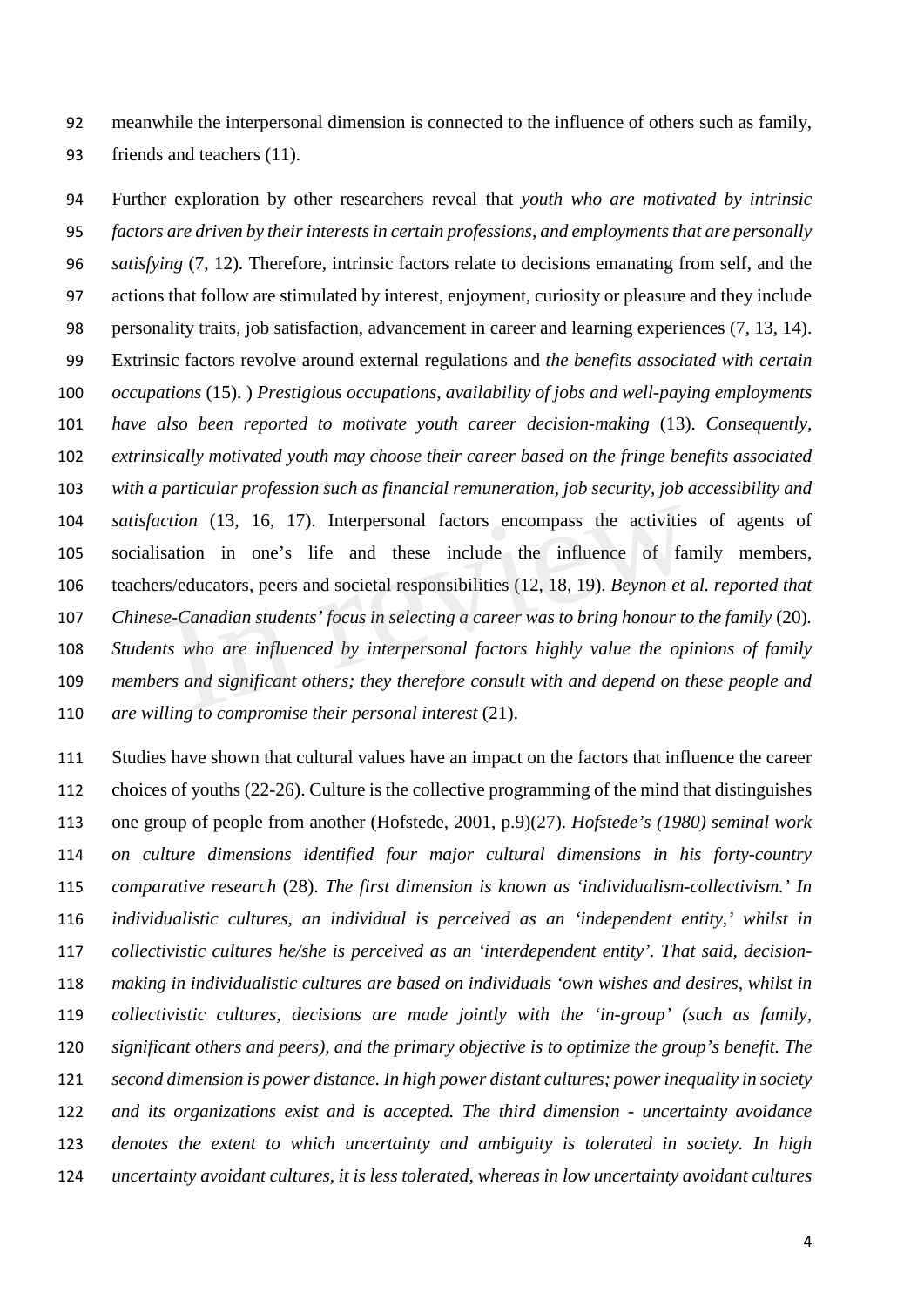*it is more tolerated. Lastly, masculinity and femininity dimension deals with the prevailing values and priorities. In masculine cultures, achievement and accumulation of wealth is valued and strongly encouraged; in feminine cultures, maintaining good interpersonal relationships is the priority.*

 *In his later work on "Cultural Dimension Scores", Hofstede suggested that countries' score on power distance, individualism, masculinity, uncertainty avoidance, long-term orientation and indulgence depicts whether they are collectivist inclined or individualistic-oriented (29). Countries that espoused collectivist values may score low and countries that are entrenched in individualistic values may score high on the above-mentioned six cultural dimension score models* (27-29)*. This model aids the characterisation of countries into either individualistic or collectivist cultural settings.*

 On this basis, western countries like Australia, United Kingdom (UK) and the United States of America (USA) have been shown to align with individualism and such cultures are oriented around independence, self-reliance, freedom and individual autonomy; while African and Asian nations align more closely with collectivism in which people identify with societal interdependence and communal benefits (28, 30). Research indicates that basing cultures on individualistic versus collectivist dimensions may explain the classical differences in career decision-making among youths (30-32). The normative practice in individualistic societies is for the youth to be encouraged to choose their own careers and develop competency in establishing a career path for themselves, while youths from collectivist societies may be required to conform to familial and societal standards and they are often expected to follow a pre-determined career track (33). Each CDSA) have been shown to align with individualism and such culture<br>independence, self-reliance, freedom and individual autonomy; wh<br>mations align more closely with collectivism in which people identif<br>pendence and com

 The interaction between individualistic and collectivist cultures hasincreased in frequency over the last twenty years due to global migration. Given that different standards are prescribed for the youths' career selection from the two cultures (collectivist – relatedness, and individualistic - autonomy), making a personal career decision could be quite daunting in situations where migrant families have moved from their heritage cultures into a host country. Friction may arise between the adapting youths and their often traditionally focused and opinionated parents as the families resettle in the host countries.

 According to a report by the United Nations (UN), the world counted 173–258 million international migrants from 2000–2017, representing 3.4 percent of the global population. Migration is defined by the International Organisation of Migration (IOM) as the movement of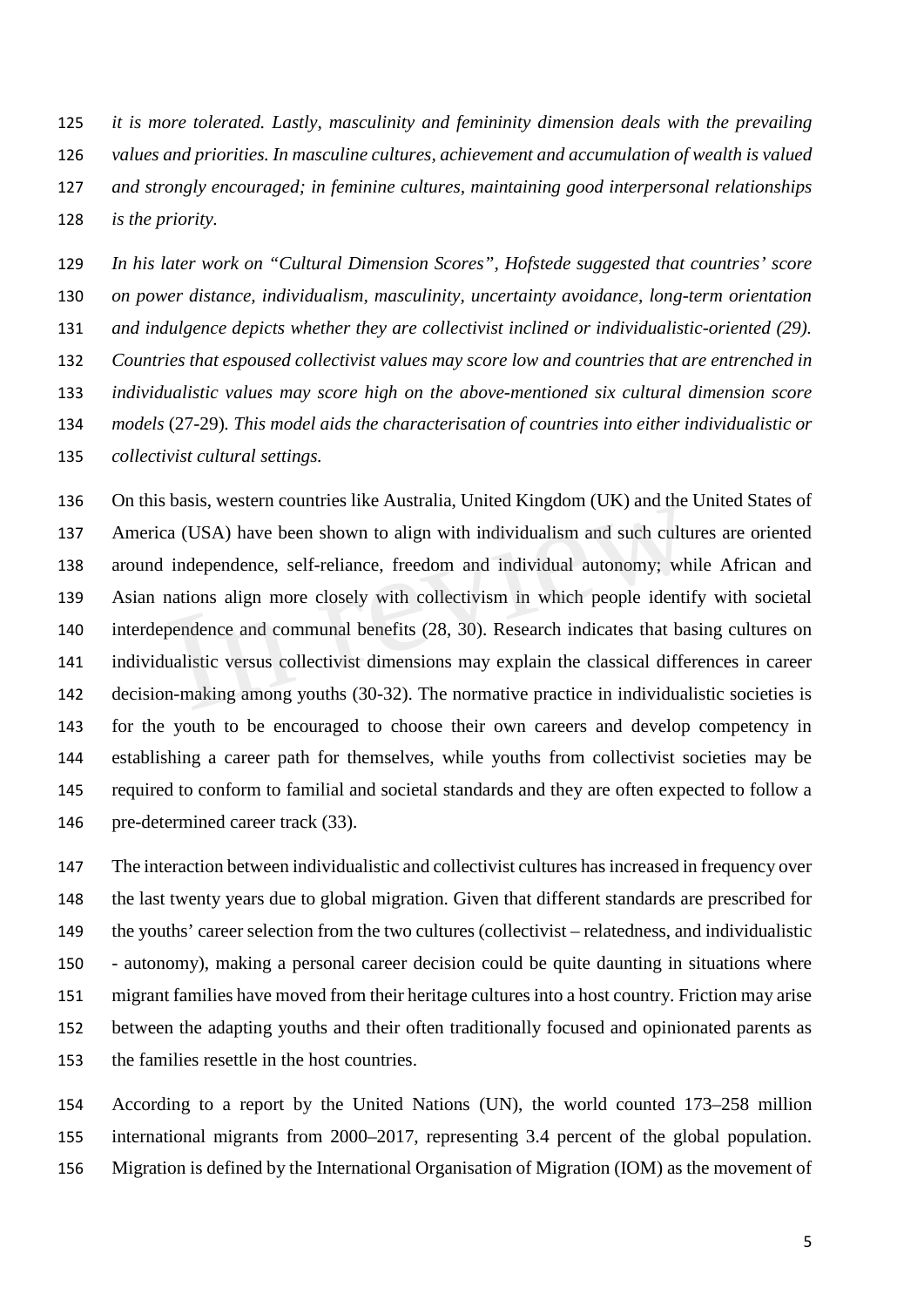a person or a group of persons, either across an international border, or within a state (34). *In this era of mass migration, migrant students who accompanied their parents to another country and are still discerning their career pathways could be exposed to the unfamiliar cultural values in general and the school/educational system in particular* (35). *On this note, migrant students might face a daunting task in negotiating their career needs both within host countries' school systems and perhaps within their own family setups. These migrant youth undoubtedly face uncertainties and complexities as career decision-making trajectory could be different in their heritage cultures compared to the prevailing status quo of the host country's culture* (25, 36). *As youth plan and make career decisions, in the face of both expected and unexpected interests, goals, expectations, personal experiences as well as obligations and responsibilities, cultural undercurrents underpin what the youth can do, and how they are required to think. Some studies have examined cross-cultural variations in factors influencing the career choice of youth from both similar and dissimilar cultural settings* (24, 25, 37-39). *However, there may be large differences between different migrant populations.* 

 Given the influence of cultural heritage on career choice and with the increasing numbers of transitions between cultures, it is important to examine the scope and range of research activities available in the area of youths' career choice, particularly in relation to how movements across cultures affect the youth in their career decision making. *To the best of our knowledge, there is no comprehensive review of existing literature available in this area.* Using the three-dimensional framework proposed by Carpenter and Foster (11), this systematic review aims to examine the factors influencing youths' career choices, with particular reference to cultural impact. It will also identify any gaps in the existing literature and make recommendations that will help guide future research and aid policy makers and educational counsellors in developing adequately equipped and well-integrated career choice support systems that will foster a more effective workforce. cing the career choice of youth from both similar and also similar cultured 39). However, there may be large differences between different migran 39). However, there may be large differences between different migran<br>the in

- 
- 
- 
- 
-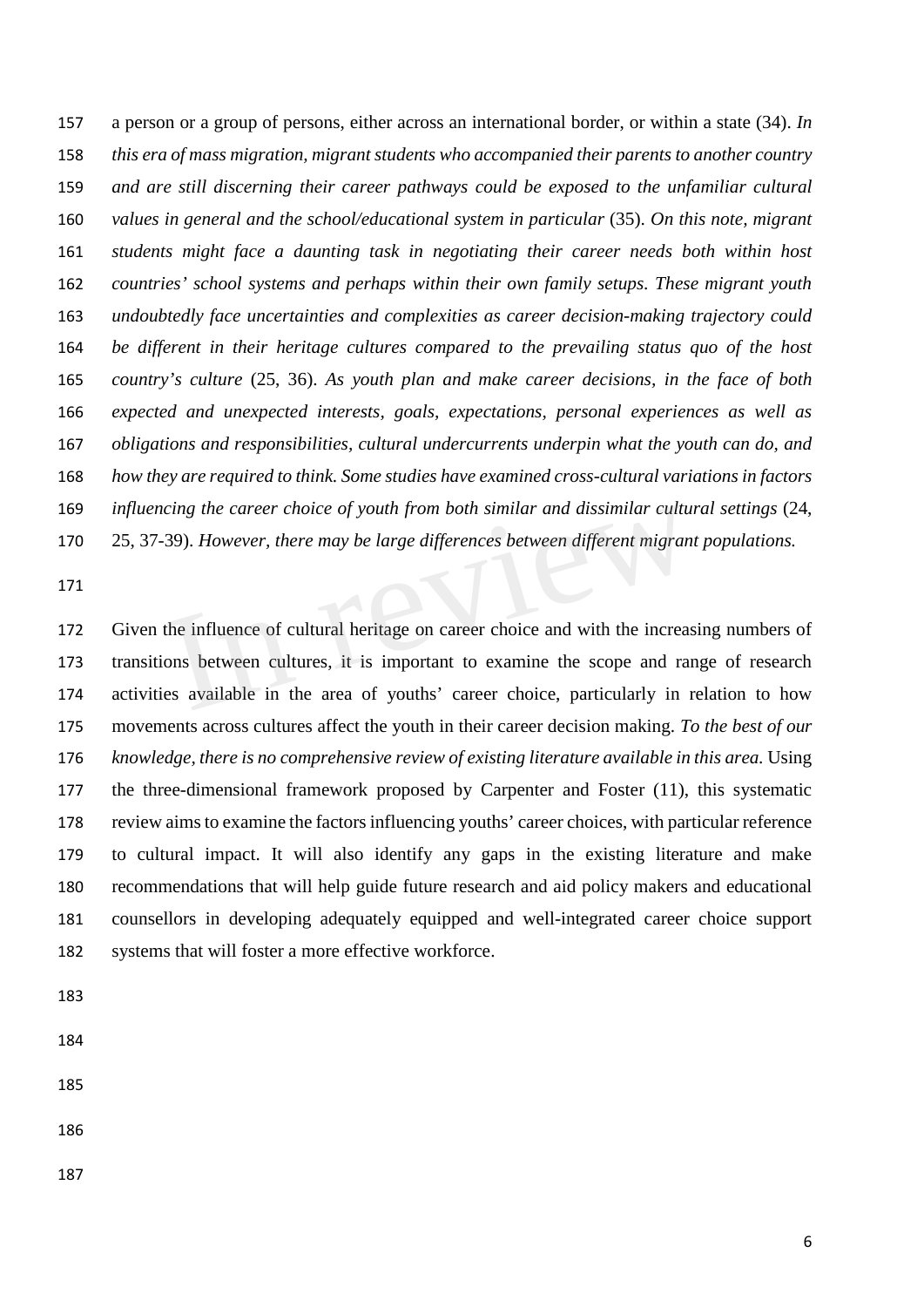#### **Methods**

#### **Literature search**

 A systematic review strategy was devised and the literature search was conducted using the Joana Briggs Institute's (JBI) format. The search was conducted between December 2016 and May 2018, utilising James Cook University's subscription to access the following databases: Education Resources Information Centre (ERIC), PsycINFO, Scopus and Informit. The subject and keyword searches were conducted in three parts.

1. Career and its cognate terms:

 "Career development" OR "Career decision" OR "career choice" OR "Career choices" OR "Career planning" OR "Career guidance" OR Career OR Careers OR "Career advancement" OR "Career exploration" OR Vocation OR Vocations OR Vocational OR "Occupational aspiration" OR Job OR Jobs OR Occupations OR Occupation OR Occupational" AND

201 2. Youth and its cognate terms:

 "Youth OR Youths" OR "Young adults" OR adolescent\* OR teenage\* OR student" AND Ion" OR Job OR Jobs OR Occupations OR Occupation OR Occupations<br>
Youth and its cognate terms:<br>
OR Youths" OR "Young adults" OR adolescent\* OR teenage\* OR stu

3. Factors and variables:

 "Intrinsic OR Extrinsic OR Interpersonal OR Individualistic OR Collectivist OR Culture OR Cultures OR Cultural OR "Cross Cultural"

 The Boolean operators (OR/AND) and search filters were applied to obtain more focused results. The articles included in the final search were peer-reviewed and the references of publications sourced from these searches were hand searched to obtain additional abstracts. Searches of reference and citation lists commenced in December 2016, repeated in March, July and November 2017 and finally May 2018 to identify and include any new, relevant articles.

## **Inclusion and exclusion criteria**

 Only peer-reviewed articles published in English within the last 20 years (1997-2018) and with full text available were included. Studies included in the final analysis were original research articles that focused on career choices of youth from all cultures *including migrant youth who*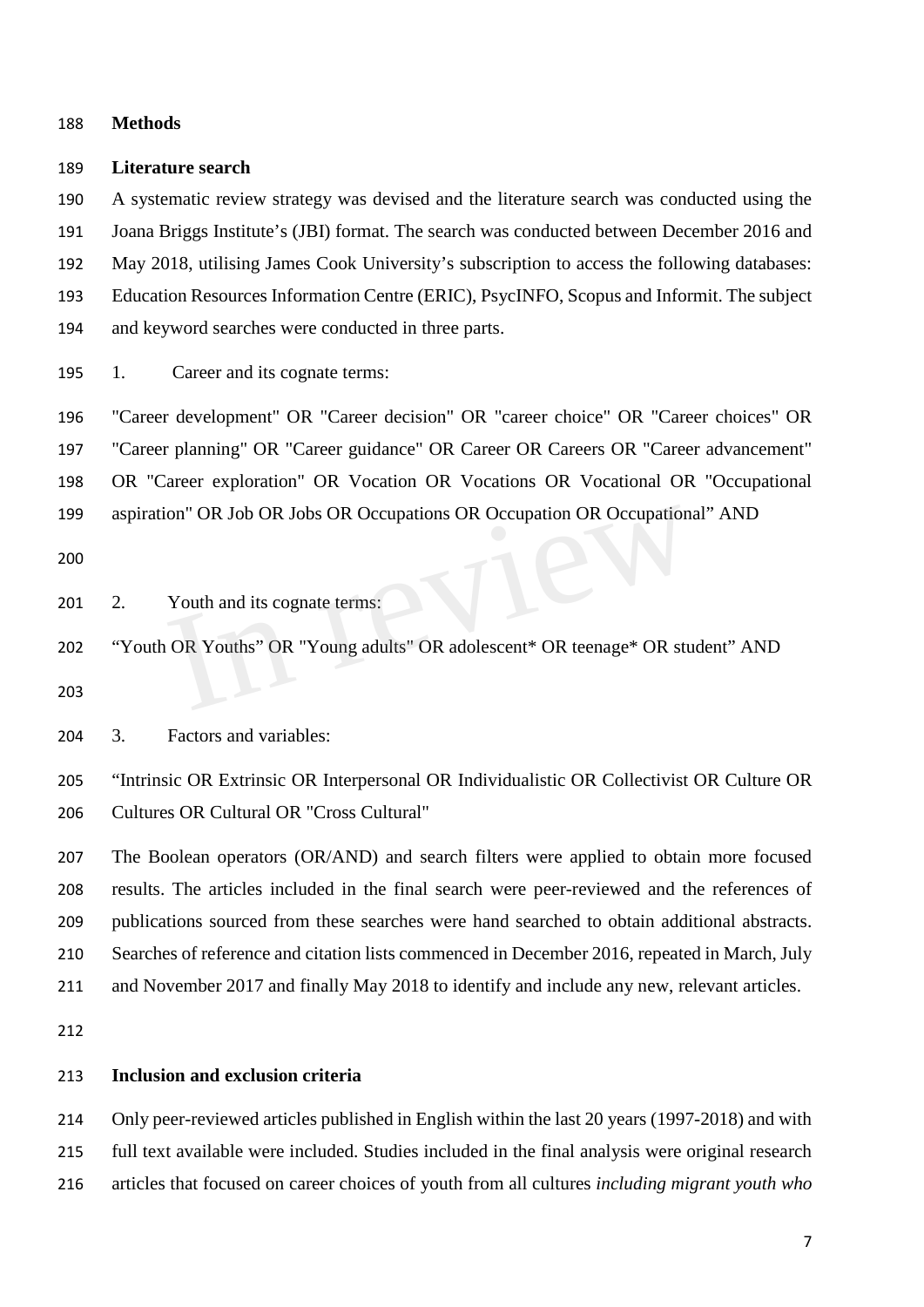*are also known as bicultural (those who accompanied their parents to another country). The* 

*rationale for using the cultural concepts of collectivist and individualistic cultural settings was* 

*inspired by Hofstede's Cultural Dimensional Scores Model* (29). Abstracts were excluded if

- they focused on students below secondary school level and those already in the workforce as
- the study mainly focused on youth discerning their career choices and not those already in the
- workforce.
- 

## **Data extraction**

 Two of the researchers (PAT and BMA) independently assessed data for extraction, using coding sheets. Study variables compared were author and year of publication, country and continent of participant enrolment, cultural setting, study design, participant numbers and educational level, factors influencing career choice and major outcomes. Data were crosschecked in a consensus meeting and discrepancies resolved through discussion and mutual agreement between the two reviewers. The third and fourth authors (T.I.E and D.L) were available to adjudicate if required. onal level, factors influencing career choice and major outcom<br>necked in a consensus meeting and discrepancies resolved through discus<br>ent between the two reviewers. The third and fourth authors (T.I.E<br>le to adjudicate if

## **Quality of methods assessment**

 In this study, two reviewers (PAT and TIE) ascertained the quality and validity of the articles using JBI Critical Appraisal (CA) tools for qualitative and cross-sectional studies (40). In any event of disagreement, a third reviewer (BMA) interceded to make a judgement. Both JBI CA tools assess the methodological quality of the included studies to derive a score ranging from 0 (low quality) to 8 or 10 (high quality). Using these tools, studies with a total score between 0 and 3 were deemed of low quality, studies with a score between 4 and 6 were classed as of moderate quality and studies with scores from 7 were deemed to be of high quality (sound methodology).

- 
- 
- 
- 
- 
- 
-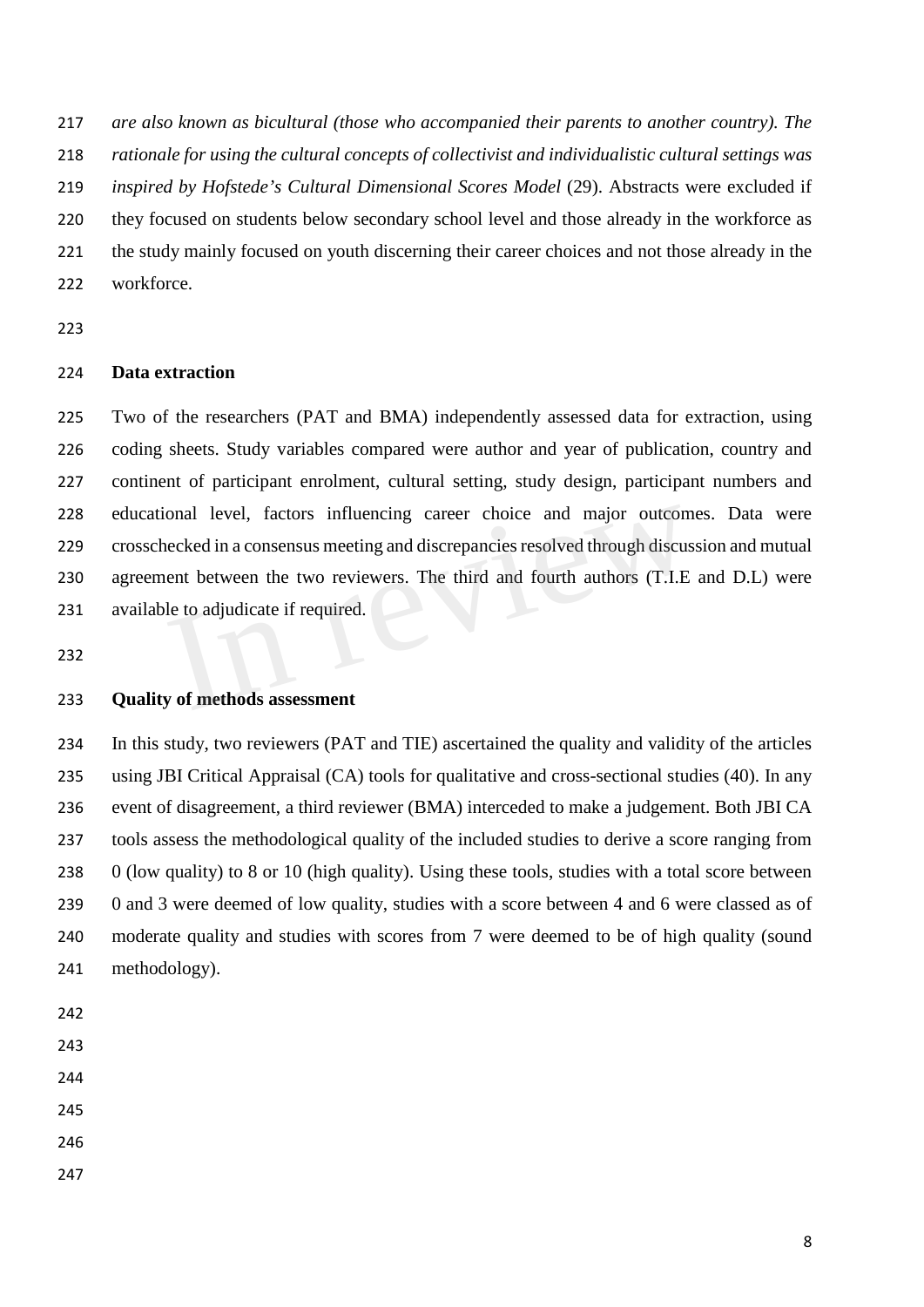#### **RESULTS**

#### **Study selection**

 Articles retrieved from the initial database search totaled 5,201. An additional 38 articles were retrieved from direct journal search by bibliographic search. A total of 597 records remained after duplicates and unrelated articles were removed. Of this number, 521 were excluded after abstract review mainly for not meeting the inclusion criteria, leaving 76 full text articles for eligibility check. A further 46 were excluded because they focused on career difficulties, counselling, retention, working adolescents or the cultural setting was not stated. Applying this screening process resulted in 30 studies for inclusion in the qualitative review synthesis (see Figure 1).

## **Study characteristics**

 All three factors (Intrinsic, Extrinsic, and Interpersonal) affecting adolescents' career choices were identified in this review (Figure 2). Out of the 30 articles, five (17%) explored interpersonal factors exclusively (35, 39, 41-43). Majority of the studies, 16 out of 30 (53%) explored interpersonal and intrinsic factors solely (21-24, 36, 37, 44-53). see ractors (intrinsic, Extrinsic, and interpersonal) arrecting adolescents<br>dentified in this review (Figure 2). Out of the 30 articles, five (<br>rsonal factors exclusively (35, 39, 41-43). Majority of the studies, 16 or<br>ed

 No articles focused solely on extrinsic or intrinsic factors. Two studies each explored the relationship between intrinsic and extrinsic (54, 55) as well as extrinsic and interpersonal factors (56, 57). The remaining five articles (17%) explored all three factors (intrinsic, extrinsic, and interpersonal, (12, 25, 38, 58, 59). Table 1 summarizes the 30 articles included in this article. Intrinsic factors explored in the literature include self-interest, job satisfaction and learning experiences. Extrinsic factors include job security, guaranteed job opportunities, high salaries, prestigious professions and future benefits. Meanwhile, interpersonal factors include parental background, family cohesion, socio-economic status, peer influence and interaction with educators.

 The collectivist cultural settings examined in the reviewed articles included Argentina, Burkina Faso, Bulgaria, China, Croatia, Hong Kong, India, Indonesia, Japan, Mexico, Portugal, South Africa, South Korea, Taiwan and Ukraine; while the individualistic ones were Canada, Finland, Germany, Spain, Switzerland and United States of America. Italy was considered as partly individualistic and collectivist. Fourteen studies included participants from both collectivist and individualistic cultural settings (21-25, 35, 37-39, 41-44, 48, 52, 54-56). Twelve studies focused on collectivist cultural settings (12, 36, 45, 46, 49-51, 53, 57-59). Three studies examined participants who moved from collectivist to individualistic settings (23, 25, 48) and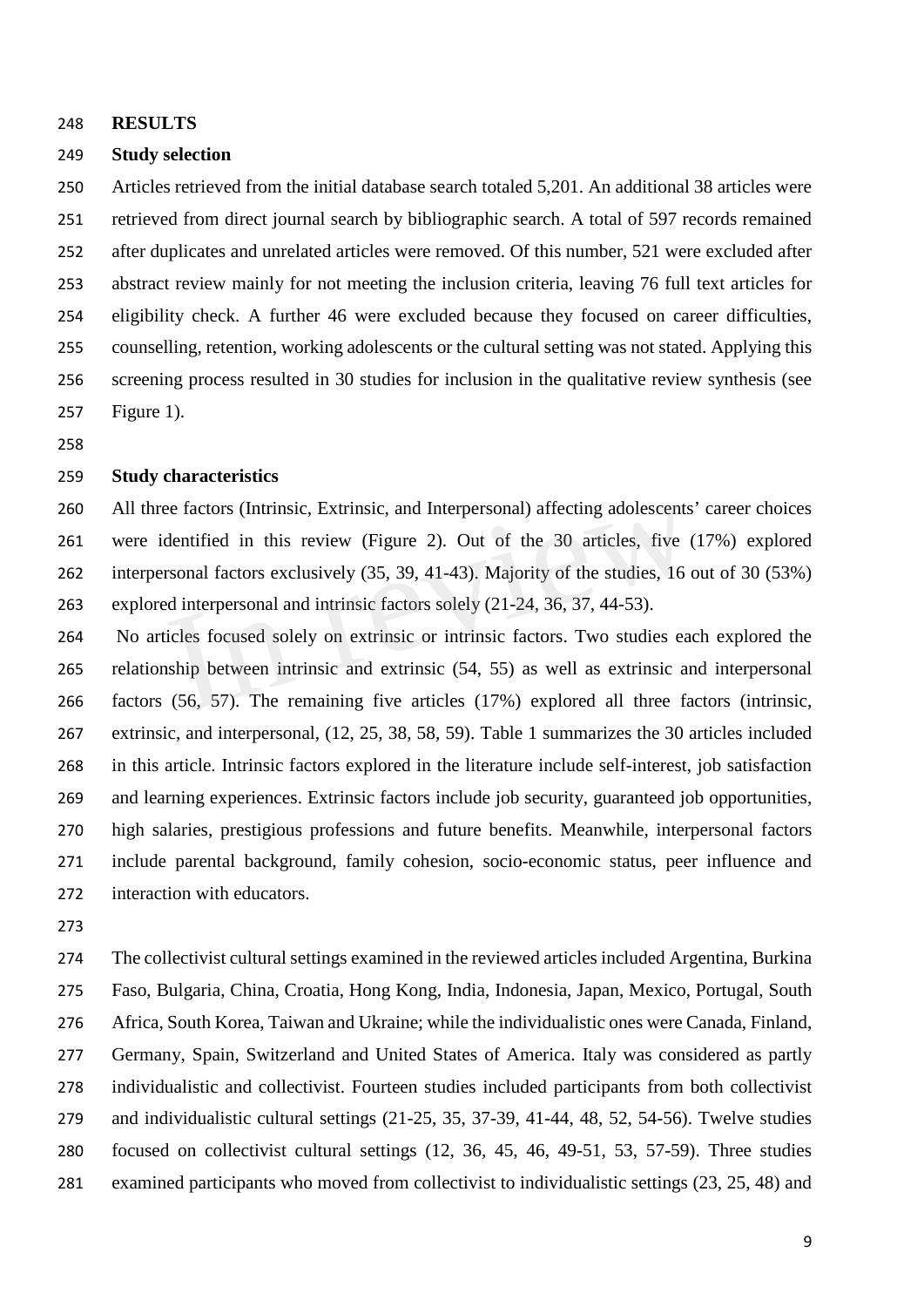- one study considered both cultural dimensions within a single setting (52). Twenty-nine of the included studies used a range of quantitative designs. Participant numbers in these ranged from
- 80 to 2087. One study used qualitative design with 12 participants.
- 

## *Quality of methods of included studies*

 *The quality assessment of methods employed in the 30 studies included in this review are outlined in Table 1. A qualitative study assessed using the JBI qualitative CA tool was of sound methodology (Table 1a). Using the JBI cross-sectional CA tool, 9 of 29 studies (31 %) were of sound methodology (score of 6.5 to 7). The other 20 studies (69 %) were of moderate quality (Table 1b).* 

## **Synthesis of Study Results**

- *Table 2 and Figure 3 details the study setting and the underlying factors influencing youth*
- *career choices. Analysis of the reviewed articles revealed four major themes namely:*
- *extrinsic, intrinsic and interpersonal factors and emergent bicultural influence on career*
- *choice. These four major themes had several subthemes and are reported below.*

## **Extrinsic Factors**

 *Extrinsic factors examined in the reviewed articles included financial remuneration, job security, professional prestige and job accessibility*. A and Figure 3 details the study setting and the underlying jactors influe<br>choices. Analysis of the reviewed articles revealed four major themes n<br>ic, intrinsic and interpersonal factors and emergent bicultural influence<br>T

#### *Financial remuneration*

- *Financial remuneration was identified as the most influential extrinsic factor in career choice*
- *decision. Income was considered as an important component of life, particularly among*
- *youth who had a higher level of individualism (56, 58). Wüst and Leko Šimić reported that*
- *German students ranked "a high income" highest with a 3.7 out of 5 score and regarded it as*
- *the most important feature of their future job in comparison to Croatian students who gave it*
- *a much lower ranking of 9 out of 12 items (56). While amongst Indian management students,*
- *it was rated as the third most important factor influencing career choice (58). Financial*
- *reward was also a high motivator for career decision among Chinese migrant students in*
- *Canada (25), and in Korean students (55). In contrast, the need for higher remuneration did*
- *not influence the career decision making among engineering students in India (12), and in*
- *Japanese senior college students (57).*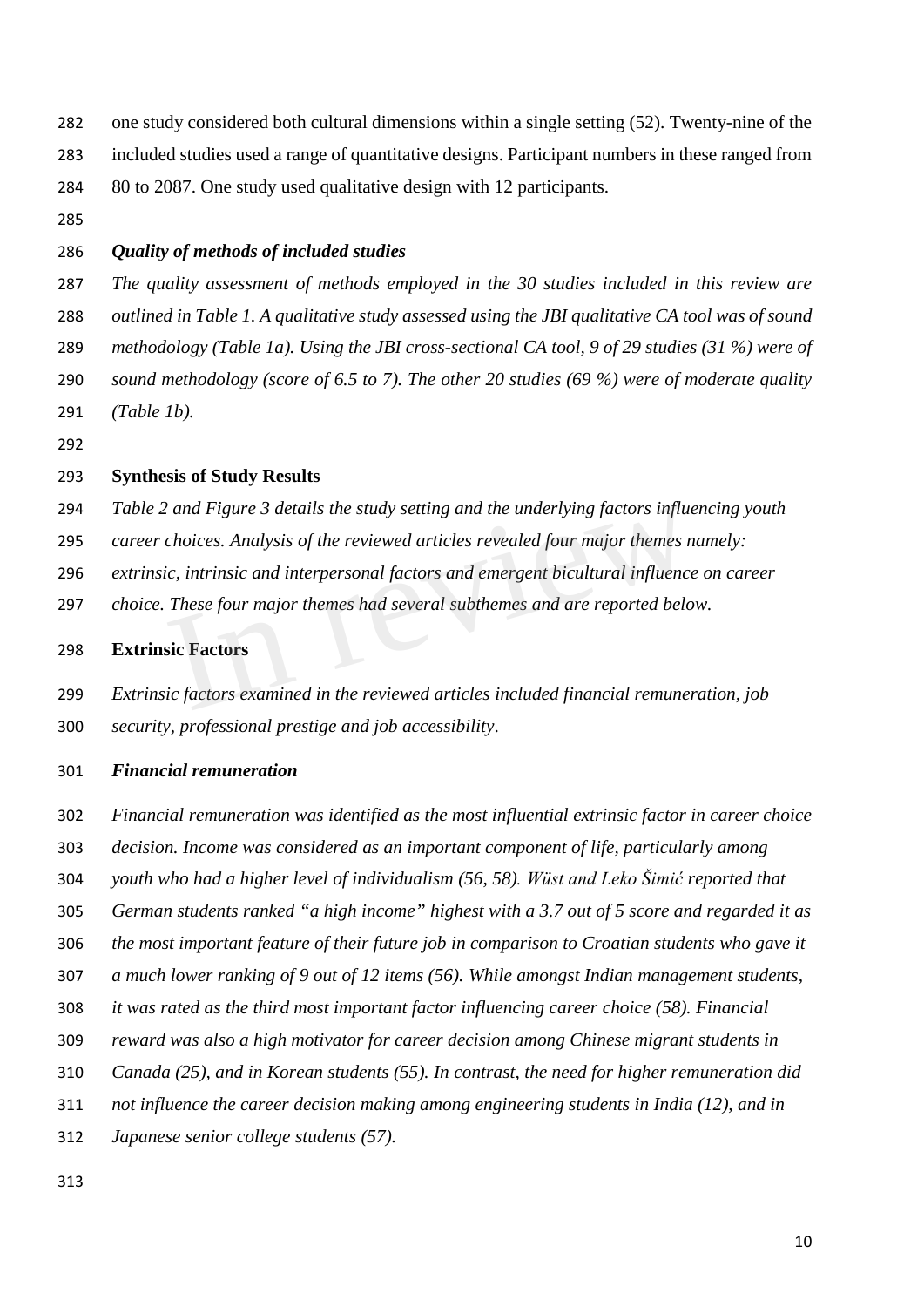## *Professional prestige*

 Professional prestige was identified as an important deciding factor for youth career decision making in India (58), South Africa (59), Croatia (56), Japan and Korea (57), which are all collectivist settings. Prestige statuses attached to some occupations were strong incentives to career choices; was ranked as the second most important positive influence in career decision making by over half of the respondents in a South African study, indicating that these youth wanted prestigious jobs so that they could live good lives and be respected in the society (59). Japanese and Korean students were highly influenced by occupational prestige (57); however, the Korean students considered it of higher importance than their Japanese counterparts did.

## *Job accessibility*

*Job accessibility was also considered as a deciding factor for youth's career decision in a* 

*collectivist Burkina Faso society where nearness to employment locations prevented students* 

 *from choosing careers related to their preferred fields of endeavour (54). Another study*  ivist Burkina Faso society where nearness to employment locations pre<br>ioosing careers related to their preferred fields of endeavour (54). Ano<br>ed the perceptions of hospitality and tourism among college students an<br>orean s

*explored the perceptions of hospitality and tourism among college students and demonstrated* 

*that Korean students are more likely to focus on current market trends such as job* 

*accessibility in comparison to their American counterparts (55), implying that they are less* 

*flexibility with their choices. However, job accessibility and vocational interest were less* 

*predictive of career explorations than personality traits in both cultural settings in a different* 

*study (38).*

## *Job security*

*Job security was reported as influential in only one study where it was identified as highly* 

*important by German youth in comparison to their Croatian counterparts (56). They* 

*suggested that their findings is in line with the uncertainty avoidance index proposed by* 

*Hofstede, (29) which also takes on a relatively high value for Germans. They provided two* 

*major reasons for the findings – (1) 'secure jobs' has a tradition for young Germans and (2)* 

 *change in employment contracts in Germany; with fewer employees under 25 having permanent contracts (56).*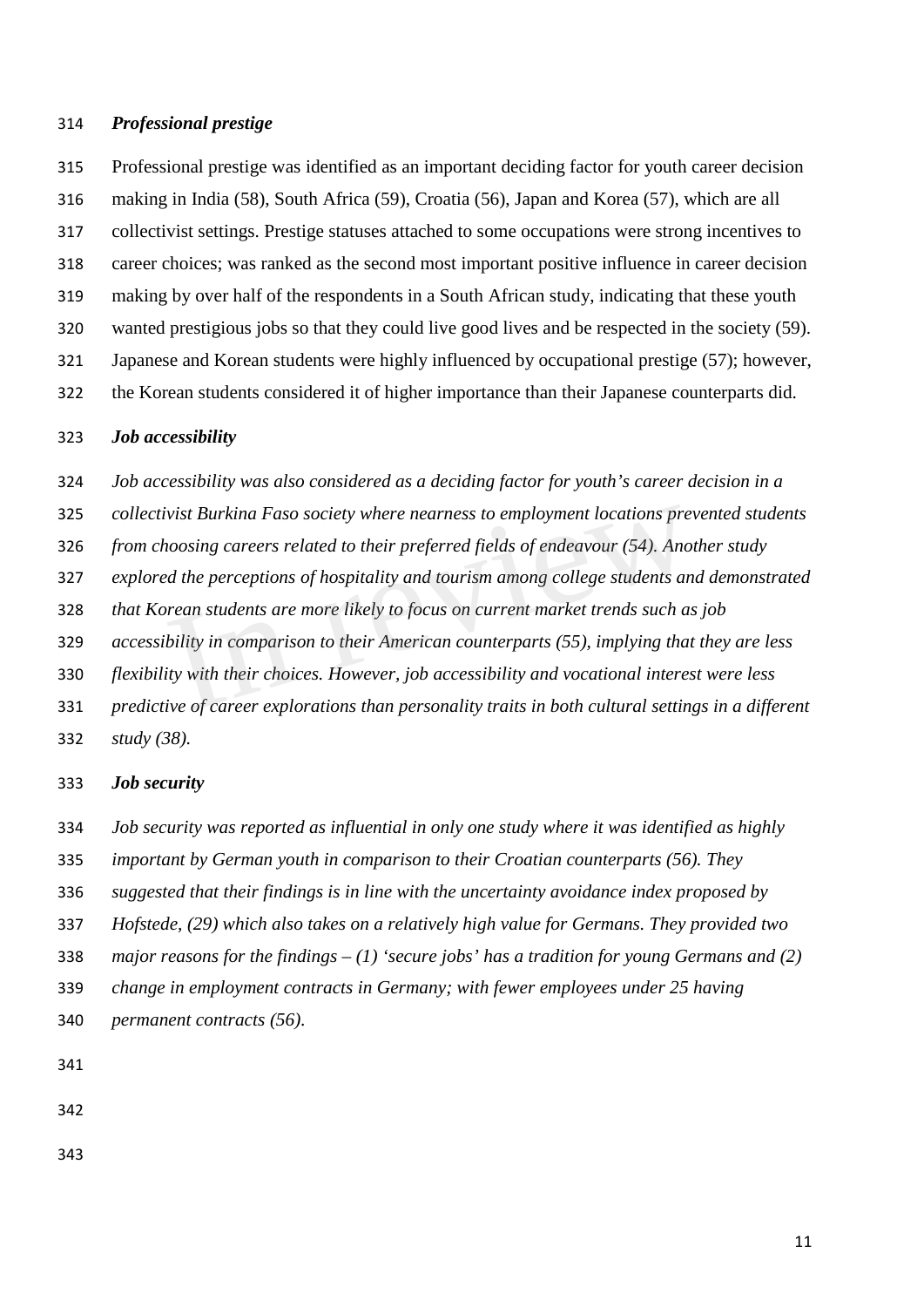#### **Intrinsic Factors**

 *The literature explored intrinsic factors such as personal interests, self-efficacy, outcome expectations and professional development opportunities.*

#### *Personal interests*

 *Personal interests in career decision-making appeared to be an important factor in the selection of a life career(12, 22, 50, 54, 55, 59). Bojuwoye and Mbanjwa ascertained that about fifty per cent of youth career decisions are based on their personal interests (59), and Gokuladas maintained that students from urban areas are most likely to consider their personal interests before societal interests when making career decisions (12). Lent et al., reported that personal interest predict youth's career outcome expectations (50) while Li and colleagues indicated that in collectivist Chinese culture, personal interests matter significantly however individual preferences are strongly influenced by social comparison (49). Atitsogbe et al., observed that Swiss students are more influenced by personal interests (54). They reported that in Switzerland, interest differentiation was significantly associated with self-identity. This scenario was compared to the situation in the collectivist Burkina Faso culture where interest differentiation and consistency were less associated self-identity (54). Similarly, Korean students were reported to focus on the prevailing market trends such as salary, job positions and promotion opportunities in contrast to American student who were more future oriented and interested in setting individual desired goal in their reality oriented-perceptions (55). Personal interest was also shown to career aspirations in Mexican American women (22).* cantly however individual preferences are strongly influenced by social<br>titsogbe et al., observed that Swiss students are more influenced by per.<br>hey reported that in Switzerland, interest differentiation was significant<br>l

#### *Self-efficacy*

*Self-efficacy was considered a vital intrinsic factor in the career decision-making process of* 

*youth (21, 23, 38, 52). Howard et al. reported individualistic and collectivist dimensions in* 

- *two different regions within the same country due to economic factors (52). In collectivist*
- *cultures, student self-efficacy was linked to their level of congruence with their parents.*
- *Whereas in individualistic cultural settings, like America, families encourage students to*
- *become self-sufficient and independent (21, 23, 24, 38, 44)*

## *Outcome expectations*

- *Two studies carried out in collectivist cultural settings reported that youth's outcome*
- *expectation are contingent/dependent on the degree of perceived congruence with parents*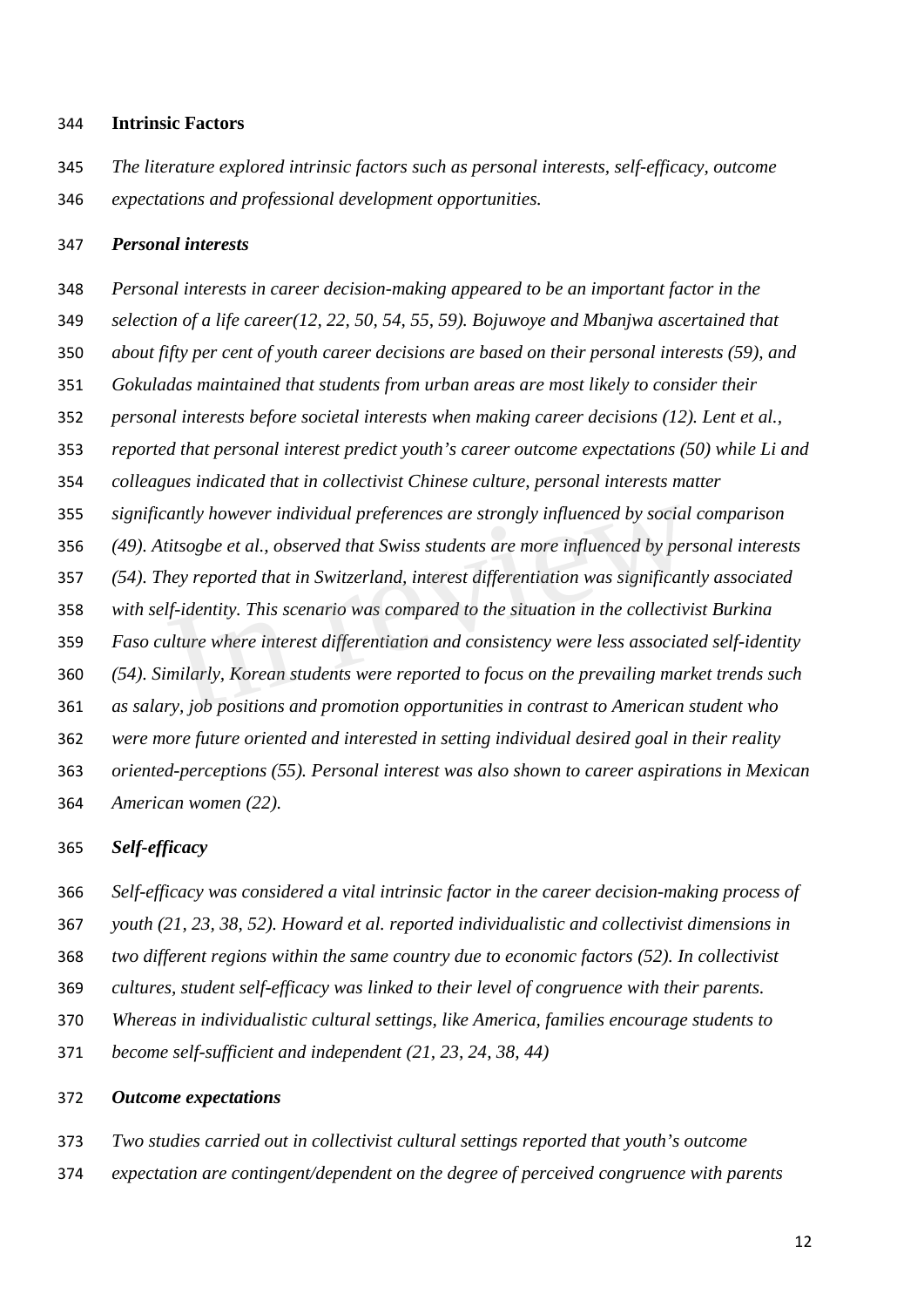- *(45, 53). One article that studied the outcome expectations of youth in individualistic cultural*
- *set up reported that among students in the United States, strong career maturity, confidence*
- *and outcome expectations were culturally based (37).*

#### *Professional Development Opportunities*

- *The opportunity for professional development is a major intrinsic career-influencing factor*
- *(21, 37, 53). University students in China were influenced by career development and*
- *individually motivated (53).While American students were shown to score higher for ideal*
- *occupations (21), and influenced by goal motivation and strong career maturity (37). This is*
- *similar to high school students in Indonesia, although dependent on congruence with parents (47).*
- **Interpersonal Factors**
- *The literature discussed the extent to which family members, teachers/educators, peers and*
- *social responsibilities influence youth's career decision-making.*

## *Influence of family members*

 *Agarwala suggested the father was seen as the most significant individual influencing the career choice of Indian management students (58). This could be understood in the context of a reasonably patriarchal society. According to the study, most of the participants had a professional background. The participants' fathers were mostly professionals, which may have motivated their career selection. In another study, mothers (52.50%) were regarded as the most significant family variable that impacted positively on students' career choices (59). Fathers (18.75%) were the second most significant variables, followed by siblings or guardians (16.25%) (59). Good rapport among family members culminating in an effective communication within the family set up is crucial for laying sound foundation for career decision making. Higher career congruence with parents also increased career confidence and self-efficacy (36, 45-47, 51). Furthermore, parents' profession influences career choice as children from agricultural backgrounds tend to take on their parents' job, while those from industrialised settings have more autonomy and career decidedness (52).* Exacture discussed the extent to which family members, teachers/educator-<br>
In responsibilities influence youth's career decision-making.<br>
In the of family members<br>
ala suggested the father was seen as the most significant

- *Other familial influence on career decision-making according to the results of the only*
- *qualitative study in our review, include parental values, parental pressure, cultural capital*
- *and family obligations (48). The study indicated the apparent Asian American cultural*
- *preference for certain professions/careers. Students indicated that, parental opinion*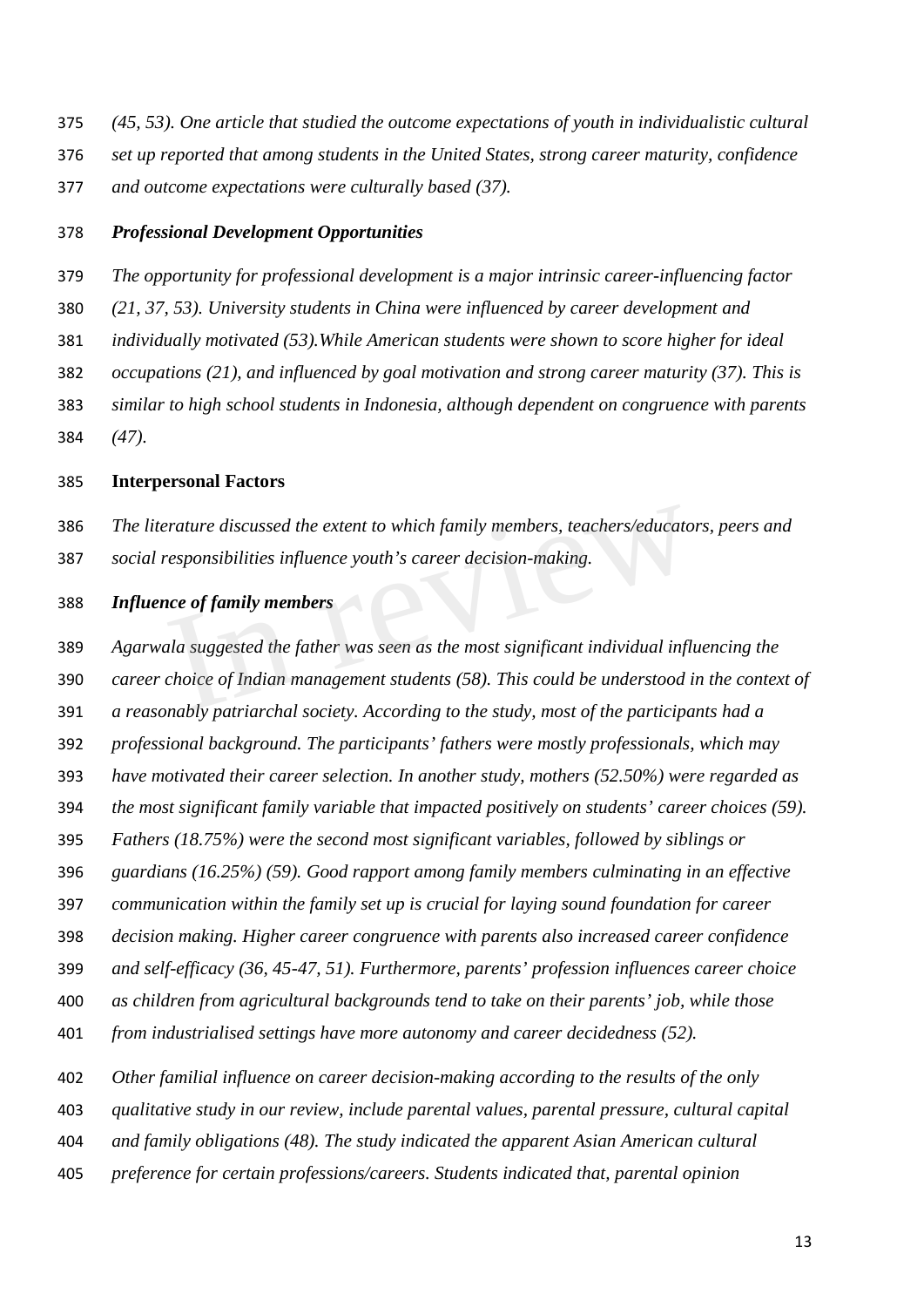*sometimes put an emphasis on a specific career. In that study, several participants emphasized that they were not forced, but "strongly encouraged" (48):*

- *It's not like your parents are going to put a gun to your head and say "You're going to be a doctor" but from a young age, they say things like, "You're going to be a*
- *great doctor, I can't wait until you have that stethoscope around your neck."*
- 

## *Teachers and Educators*

- *Teachers and educators are significant figures in the process of youth's career decision-*
- *making (12, 41, 52, 53, 57). Cheung et al. and Howard et al. reported that in both collectivist*
- *and individualistic cultures, teacher are seen as significant figures who are agents of*
- *development and could have influence on students' career decision making (41, 52). Cheung*
- *et al. further reported that students in Hong Kong rated perceived efficacy of teachers higher*
- *than parents due to lower level of parental education (41). In addition, Cheung and Arnold*
- *demonstrated a strong student dependence on teachers followed by peers and less of parents* (53). Figure 11 The reported that students in Hong Kong rated perceived efficacy of the areas due to lower level of parental education (41). In addition, Cheun<br>strated a strong student dependence on teachers followed by peers an

## *Peer influence*

 *Two studies carried out in both cultural settings showed peer influence as a third potent force (after parents and teachers) that can significantly impact on the career decisions of youth, especially girls (41, 52). Other studies reported that peers are a branch of the significant others and as social agents, they influence their kinds through social comparisons and acceptance* (12, 37, 53, 57, 59).

## *Social responsibilities*

- *The impact of social responsibility as a driving force in youth career decision-making was identified by Fouad et al. (42), who noted that the career decision-making of South Korean*
- *youth is influenced by societal expectations. This supported by other research, which suggest*
- *that societal expectations influenced youth career choices in both collectivist and*
- *individualistic cultures* (25, 32, 37, 48).
-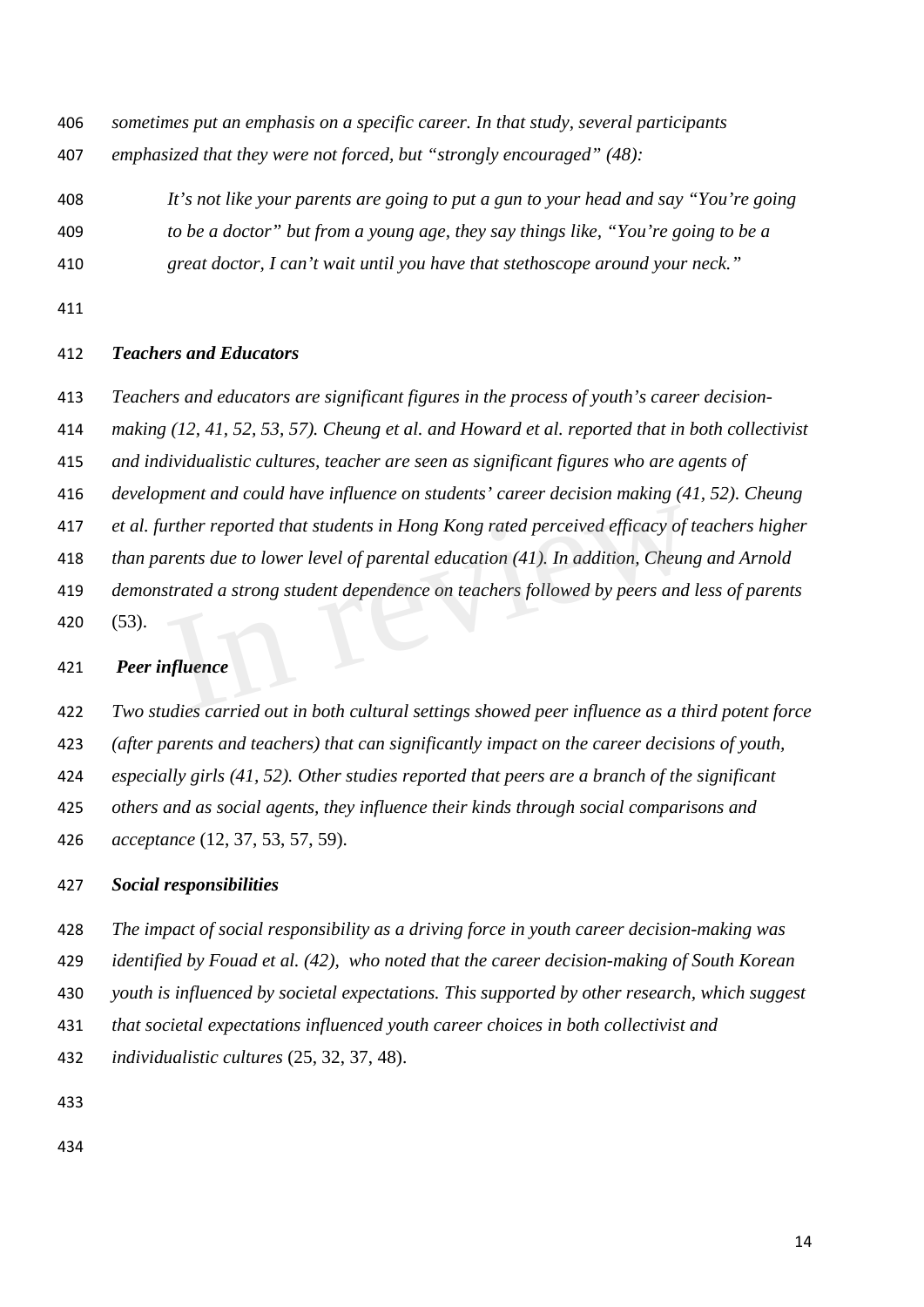#### **Emergent bicultural influence on youth career choices**

436 Of the 30 articles, only three explored the career decision making of bicultural youths (23, 25, 48). Strong family support influenced US-born and Asian-born students as shown by a recent study (23). Hui and Lent found that students with stronger adherence to Asian values were more likely to perceive family support to pursue science related careers (23). High sense of obligation to parents (filial piety), internal locus of control and personal interests were identified as factors that influenced bi-cultural Asian American students' career decision making(48). Bicultural Chinese students who were acculturated to Canada were highly intrinsically motivated (internal locus of control and self-efficacy) in their career decision- making, while those who had stronger Chinese acculturations were influenced by extrinsic (financial stability) and interpersonal (family) factors (25).

#### **Discussion**

 This systematic review examined the existent factors influencing the career choices of the youths from different countries around the globe, from either or both collectivist and individualistic cultural settings. Intrinsic and interpersonal factors were more investigated than extrinsic factors in the reviewed articles. In these articles, intrinsic factors included personal interests, professional advancement and personality traits. Extrinsic factors included guaranteed employment opportunities, job security, high salaries, prestigious professions and future benefits. Meanwhile, interpersonal factors are the activities of agents of socialisation in one's life, such as parental background, family cohesion, socio-economic status, peer influence as well as interaction with other social agents such as school counsellors, teachers and other educators (21, 44, 50, 51, 53). Society<br>
Society<br>
International settings around the globe, from either or both<br>
Socialistic cultural settings. Intrinsic and interpersonal factors were more in<br>
Socialistic cultural settings. Intrinsic and interpersonal fa

 The three factors (intrinsic, extrinsic and interpersonal) relating to career choices are pervasive in both cultures. *Their level of influence on the youth differs from culture to culture and appear to be dependent perceived parental congruence leading to self-efficacy and better career choice outcomes.* The studies carried out in Canada, Finland, Germany, Spain, Switzerland and United States of America showed a high level of individualism, which typifies intrinsic motivation for career choice. Youths in individualistic cultural settings were influenced by the combinations of intrinsic (personal interest, personality trait, self-efficacy), extrinsic (job security, high salaries) and to a lesser extent, interpersonal (parental guidance) factors and are encouraged to make their own career decisions (32, 43). In contrast, studies carried out in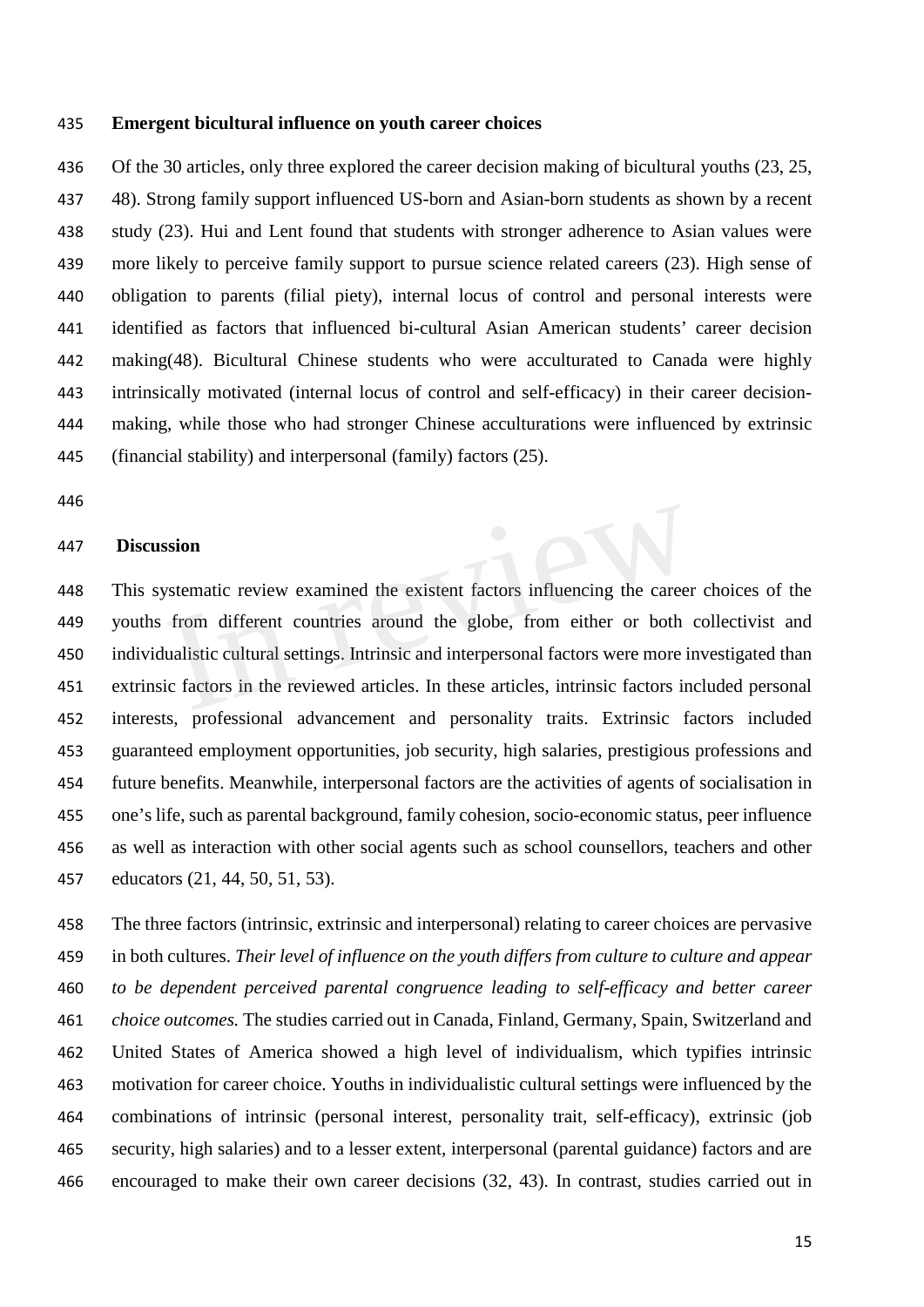Argentina, Burkina Faso, Bulgaria, China, Croatia, Hong Kong, India, Indonesia, Japan, Mexico, Portugal, South Africa, South Korea, Taiwan and Ukraine showed a high level of collectivism. Youths in collectivist cultures were mainly influenced by interpersonal (honouring parental and societal expectations and parental requirements to follow a prescribed career path) and extrinsic (prestigious professions) (24, 43). The opinions of significant others matter significantly to youths from collectivist cultural settings. Whereas in individualistic cultures, youths tend to focus on professions that offer higher income and satisfy their personal interests (48, 56).

 Parental influences were found to be significant in collectivist cultural settings (46, 58), implying that youths from this culture value the involvement of significant others, especially parents and other family members, during their career decision-making processes. The activities of parents and significant others are very pivotal in the lives of the youth as they navigate their career paths. Cheung *et al.* reported the role of significant others (teachers) in influencing youth career choices when parents are unable to suitably play such role (41). Interestingly, one article focused on two different cultural orientations within one country and reported that parents' profession influence career choice as children from agricultural backgrounds tend to take on their parents' job, while those from industrialised settings have more autonomy and career decidedness (52). This finding emphasizes the complex interplay of cultural context and the environment in the career aspirations of youths (42). the their career paths. Cheung *et al.* reported the role of significant other cing youth career choices when parents are unable to suitably play tingly, one article focused on two different cultural orientations within of

 The review suggest that youths of collectivist orientations, tend to subordinate personal interests to group goals, emphasising the standards and importance of relatedness and family cohesion (51). However, such patterns of behaviour may be conflicted, particularly during cross-cultural transitions. Parental influence have been reported to generate difficulties within the family and discrepancies over career choice decisions are not uncommon within both cultures (46, 60-62). The conundrum is will adolescents of collectivist orientation be comfortable with their cultural ethos after resettling in a different environment with individualistic cultural beliefs and practices?

 Our study revealed that when youth transfer from their heritage culture to a different cultural setting, their cultural values are challenged and their career decision-making patterns may be affected. For instance, Tao *et al.* reported that students of Chinese descent who were acculturated to Canada primed personal interests, self-efficacy and financial stability instead of honouring parental and societal expectations in their career decision-making (25). Similarly,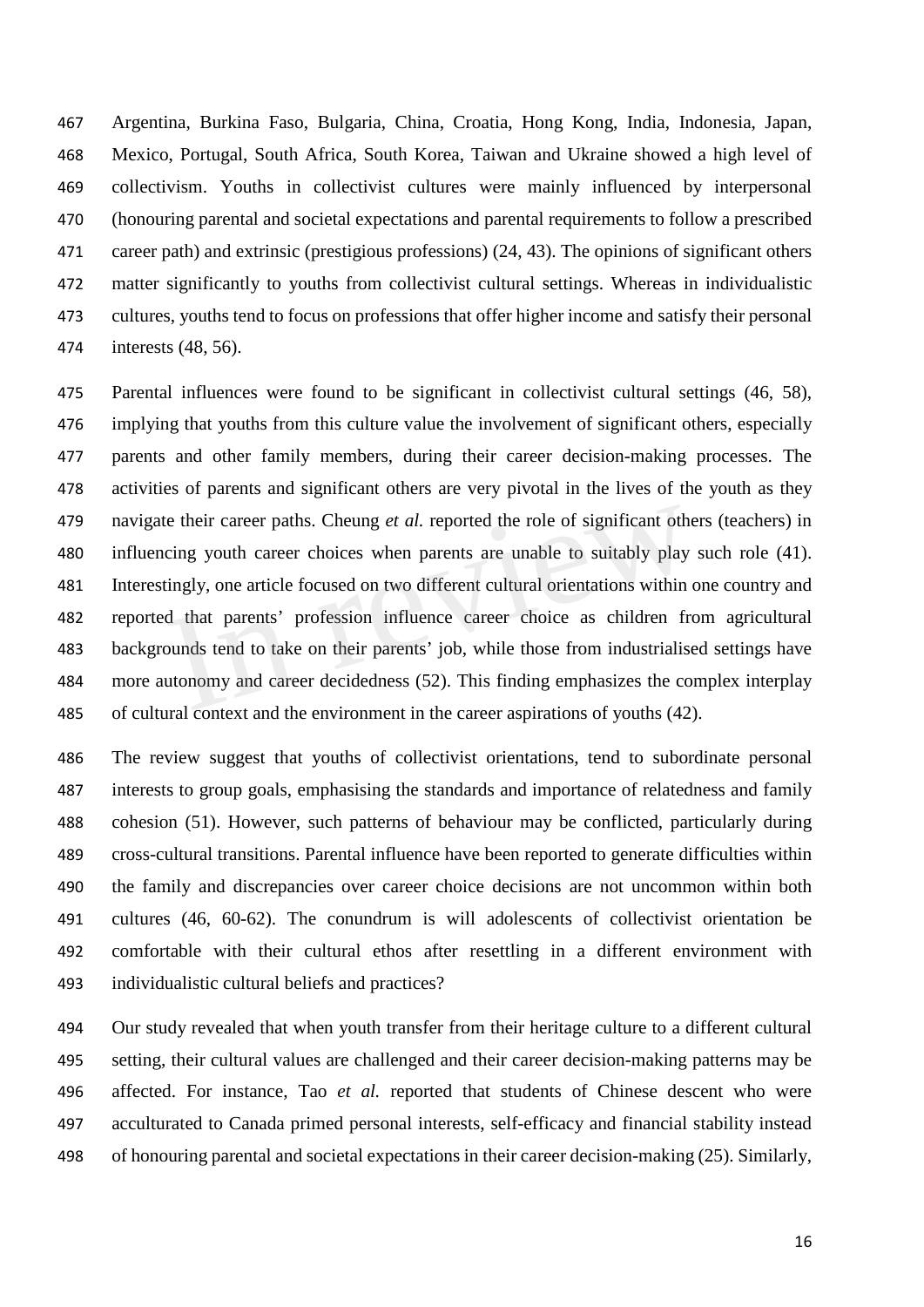Asian American students with stronger adherence to Asian values had a high sense of obligation to parents (48) and were more likely to perceive family support than their counterparts who were more acculturated to American values (23). *Our data also suggest a strong interplay of individualist and collectivist cultural values coexisting in harmony and jointly influencing the youth in the current global environment define themselves, relate to others, and decide priorities in conforming to social/societal norms.* Movement across cultures (migration) leads to several changes and adjustments in an individual's life. The internal and psychological changes the youth may encounter, otherwise known as psychological acculturation, also affect their career identity (63). Given that only three out of the 30 reviewed studies were conducted in bicultural settings (23, 25, 48), further studies are recommended to examine the career choices practices of youths who have transferred from collectivistic to individualistic cultures.

## **Practical implications for counsellors and policy makers**

 Social Learning Theory proposes that the role of a career counsellor is to help clients expand their career choices and help clarify beliefs that can interfere or promote their career plans (64). Culture has a major influence on people's beliefs therefore, it is integral that career counsellors are able to provide culturally responsive career directions to guide the youth in the pursuit of their career aspirations. Providing accessible sources of support and empowering youths to openly discuss their concerns relating to career decision-making will broaden the youths' understanding and this could have a significant impact on their academic and career pathways. Family support is important for all youths as they navigate their career explorations, especially for migrants. The role of counsellors is not only limited to the youths, it can also benefit the entire family. Essentially, counsellors can attempt to engage not just the youths in exploring academic and vocational opportunities, but also offer avenues for families to become involved and connected to the career decision-making processes. Cal implications for counsellors and policy makers<br>Learning Theory proposes that the role of a career counsellor is to help<br>reer choices and help clarify beliefs that can interfere or promote their can<br>be that a major infl

 Given the perennial migration streams across the globe, we recommend that career counsellors and policy makers would endeavour to be suitable career anchors to substitutes for the absent significant others in the lives of migrant youths. The influence of cultural heritage on career choice and with increasing numbers of intercultural transitions, the cultural identity and development of the youth, particularly for migrants, can be a complex and challenging process. When migrant youths transfer away from their heritage cultures, leaving their significant others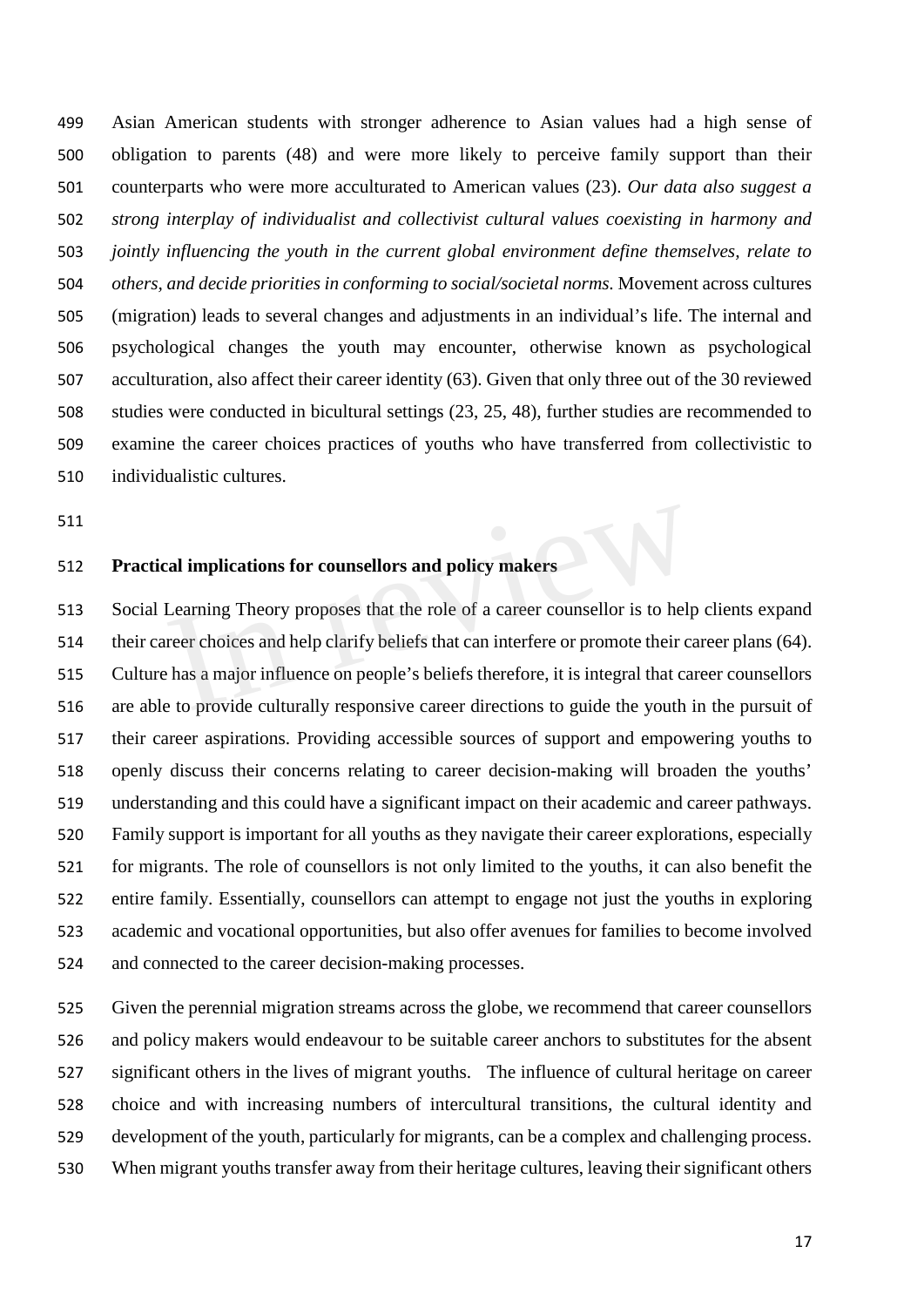behind, they face a daunting task to decipher their career aspirations. Cultural identities combined with the varied expectations for achievement can be an overwhelming experience for the youth. Counsellors can seize this opportunity to provide companionship and direction as the youth figure out their career pathways (65, 66).

 The counselling support to the family unit and community can have an incredibly positive influence on youths and their ability to feel connected to their cultural identity. For migrant families, this can also be a source of cultural comfort particularly for youths adjusting to the bicultural identity experience (25). For career counsellors working with migrant youth, it is imperative to develop an awareness of the multiple systemic challenges youth contend with in their various social and academic settings. The significance of a school environment that is conducive and embraces the racial and academic identity of its students can be a huge asset to boost youth morale. Gonzalez *et al.* reported that students who feel culturally validated by others at school and experience positive ethnic regard, have more confidence in their career aspirations (67). Career counsellors together with other educators and service providers hold influential positions as they can furnish academic, cultural and social support that family members alone cannot provide. at school and experience positive ethnic regard, have more confidence<br>ions (67). Career counsellors together with other educators and service<br>tial positions as they can furnish academic, cultural and social supp<br>rs alone c

## **Strengths and Limitations of this study**

 The major strength of this review is that it has provided increased understanding of the cultural underpinnings of the factors that influence the career choices of youths. The study has also highlighted areas of knowledge gaps in the literature, such as fewer studies exploring the impact of extrinsic factors on career choice and the need for more bicultural studies. However, the conclusions drawn from this review are limited to the data that were extracted from the studies identified. We acknowledge that there are caveats with the use of the concepts "collectivist and individualistic" to describe the cultural underpinnings of different countries as there are some fluidity around their usage as suggested by Hofstede (27, 68). However, the use of these concepts was helpful in classifying the cultural background of the participants included in this review. The findings of the studies reviewed within each country may not necessarily be representative of all the cultural orientations in those countries. Furthermore, researchers from different cultures (or studying different cultures) may have chosen to study only the variables that they believe will have relevance. Nevertheless, most of the studies reviewed had large sample sizes and were conducted in various countries across the globe.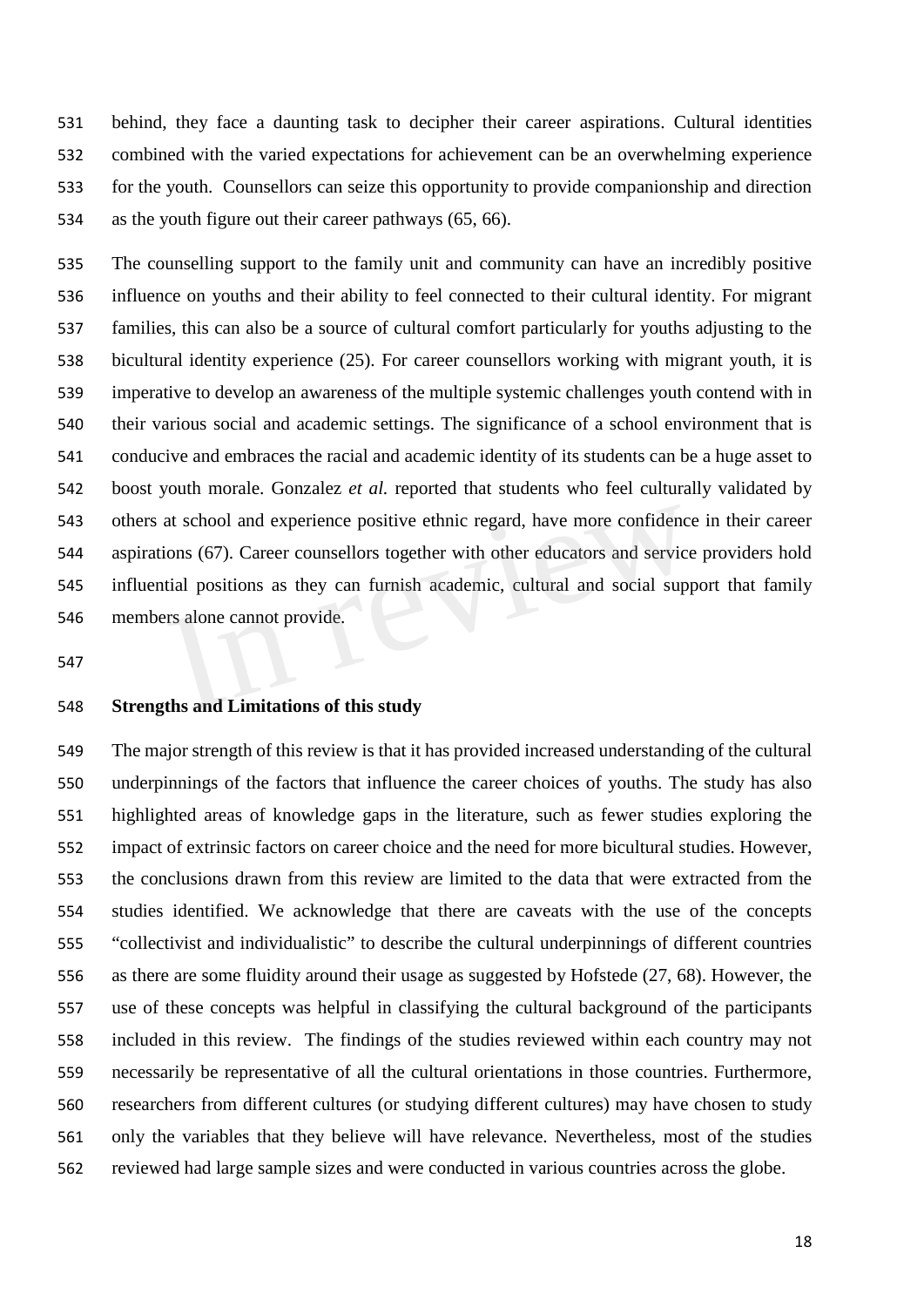## **Recommendations**

- Of the 30 articles reviewed, only one involved qualitative study designs. Further qualitative studies on this topic are required to provide in-depth understanding of the influences on youth's career choices and to allow causal inferences to be made.
- There were only three articles that examined the career decision-making of the bicultural youths from the perspective of the mainstream and the heritage cultures. Better career choices for the bicultural youth will enhance their self-identity and lead to commitment to duty and eventual career satisfaction. Without harnessing the potentials of youths through career education and training, the bicultural and migrant youths' face uncertainties in the future in the host country. The rippling effects of such uncertainties in the future could have a detrimental effect on the country's economy. Therefore, there is the need for increased research activities in this area in host countries. *Educational system planning should be developed to encourage youth to have self-efficacy and be more involved in job-related information seeking. This will be especially efficient in progressing bicultural youths who might have migrated with their parents into a new culture.* host countries. *Educational system planning should be developed to en*<br>to have self-efficacy and be more involved in job-related information s<br>will be especially efficient in progressing bicultural youths who might<br>with t
- 
- 

 • The three bicultural studies were conducted in North America and involved only Asian youths. There is the need for further studies to examine the level of family involvement in youths' career choices among migrant families in different cultural settings.

## **Conclusions**

 The three factors investigated in this study are pervasive in influencing the career decisions of youths in both individualistic and collectivist societies. In collectivist societies, parental intervention is understood as a requirement to support their children's efforts and equip them to be responsible and economically productive. Meanwhile, the standard practise in individualistic societies is for parents to endorse their children's opinions and encourage them to choose careers that make them happy. Overall, further research is imperative to guide the understanding of parental influence and diversity in bicultural and migrant youths' career prospects and their ability to use the resources available in their new environments to attain meaningful future career goals. Additional research, particularly qualitative, is required to explore the level of family involvement in youths' career choices among migrant families in different cultural settings.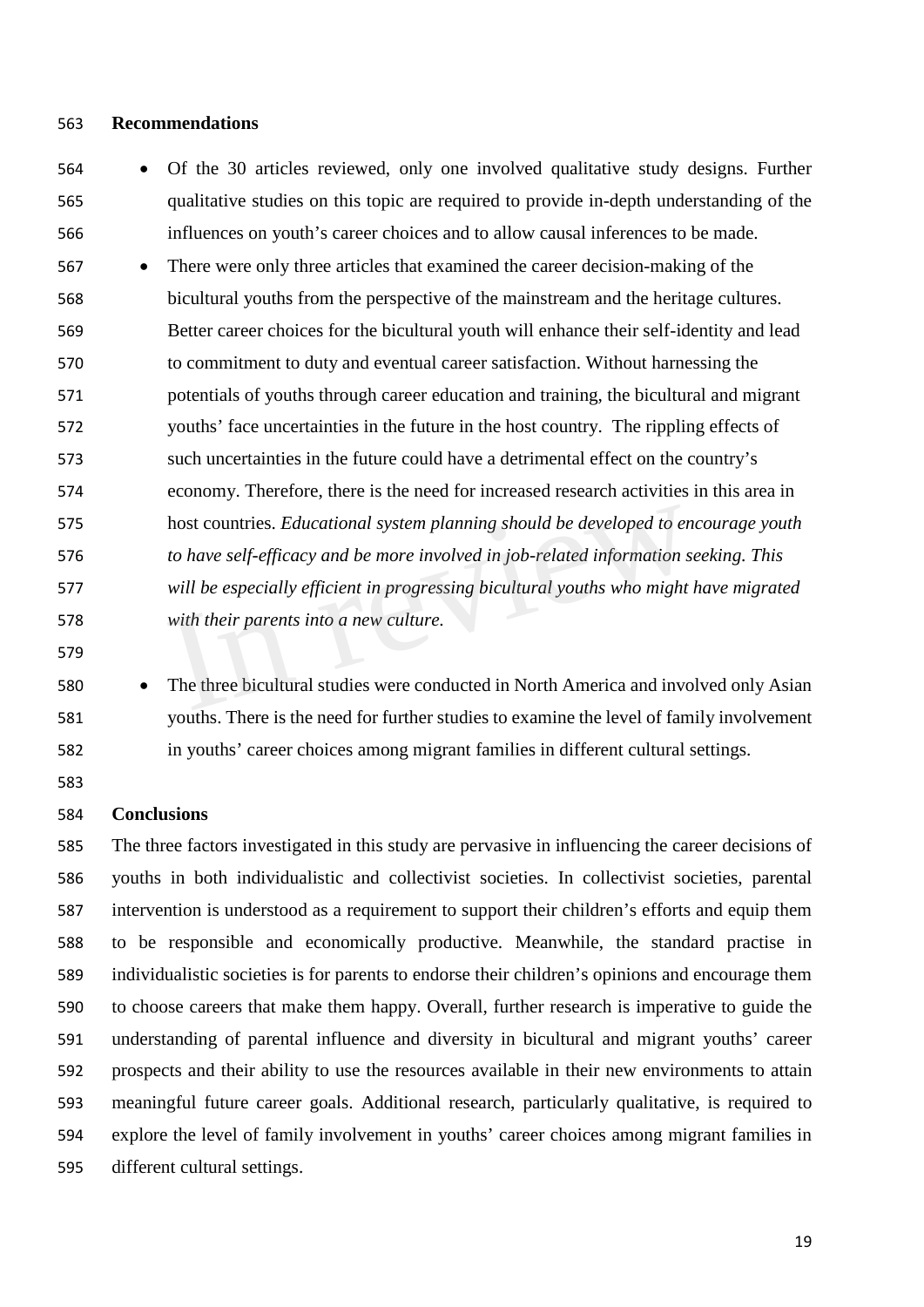## **Conflict of interest**

 The authors declare that the research was conducted in the absence of any commercial or financial relationships that could be construed as a potential conflict of interest.

## **Author Contributions**

 PAT and BMA extracted the data. BMA, TIE and DL critically appraised and validated the study findings. PAT developed the first draft of the manuscript. BMA, TIE, DL and KT reviewed and edited the manuscript. All authors read and approved the final manuscript for submission.

| 604 |            |
|-----|------------|
| 605 |            |
| 606 | $\bigcirc$ |
| 607 |            |
| 608 |            |
| 609 |            |
| 610 |            |
| 611 |            |
| 612 |            |
| 613 |            |
| 614 |            |
| 615 |            |
| 616 |            |
| 617 |            |
| 618 |            |
| 619 |            |
| 620 |            |
| 621 |            |
| 622 |            |
| 623 |            |
| 624 |            |
| 625 |            |
| 626 |            |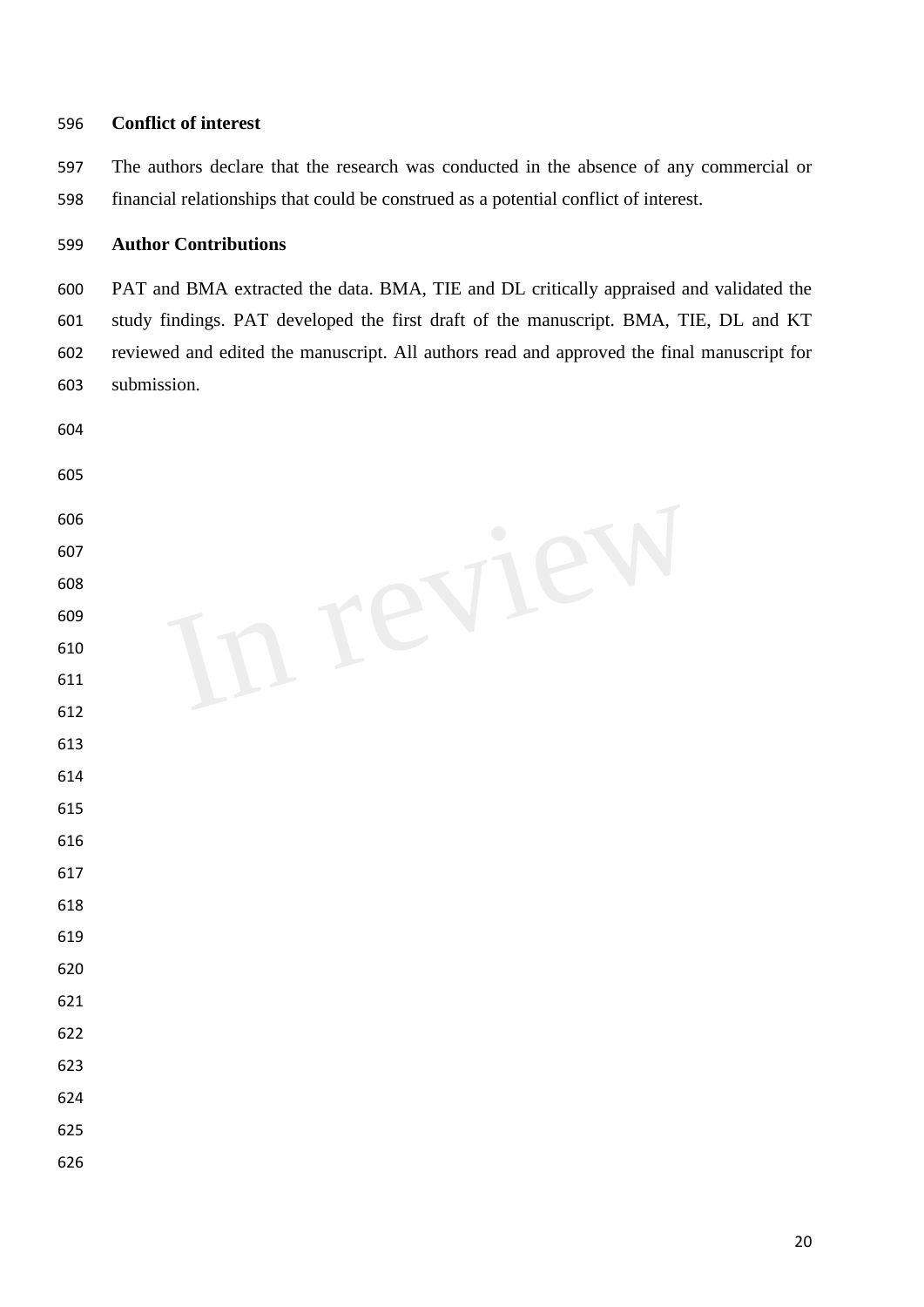- **References:**
- 
- 1. Bubić A, Ivanišević K. The Role of Emotional Stability and Competence in Young Adolescents' Career Judgments. Journal of career Development. 2016;43(6):498-511. 2. Robertson PJ. Health inequality and careers. British Journal of Guidance & Counselling,. 2014; 42(3):338-51. 3. UNESCO. Learning to live together: what do we mean by "youth:? Retrived online 06-12-2017 from [http://wwwunescoorg/new/en/social-and-human-](http://wwwunescoorg/new/en/social-and-human-sciences/themes/youth/youth-definition/) [sciences/themes/youth/youth-definition/](http://wwwunescoorg/new/en/social-and-human-sciences/themes/youth/youth-definition/) 2017. 4. Gati I, Saka N. High school students' career-related decision-making difficulties. Journal of Counseling and Development. 2001;79(3):331. 5. Howard KA, Walsh ME. Children's conceptions of career choice and attainment: Model development. Journal of Career Development. 2011;38(3):256-71. 6. Porfeli EJ, Lee B. Career development during childhood and adolescence. New directions for youth development. 2012;2012(134):11-22. 7. Kunnen ES. The effects of career choice guidance on identity development. Education Research International. 2013;2013. 8. Lent RW, Brown SD, Hackett G. Toward a Unifying Social Cognitive Theory of Career and Academic Interest, Choice, and Performance. Journal of Vocational Behavior. 1994;45(1):79-122. 9. Blanco Á. Applying social cognitive career theory to predict interests and choice goals in statistics among Spanish psychology students. Journal of Vocational Behavior. 2011;78(1):49-58. 10. Lent RW, Brown SD, Hackett G. Contextual supports and barriers to career choice: A social cognitive analysis. Journal of counseling psychology. 2000;47(1):36. 11. Carpenter P, Foster B. The career decisions of student teachers. Educational Research and Perspectives. 1977;4(1):23-33. 12. Gokuladas VK. Factors that Influence First-Career Choice of Undergraduate Engineers in Software Services Companies: A South Indian Experience: v15 n2 p144-165 2010; 2010. 13. Ryan RM, Deci EL. Intrinsic and Extrinsic Motivations: Classic Definitions and New Directions. Contemporary Educational Psychology. 2000;25(1):54-67. 14. Nyamwange J. Influence of students' Interest on Career Choice among First Year University Students in Public and Private Universities in Kisii County, Kenya. Journal of Education and Practice, v7 n4 p96-102 2016. 2016;7(4):7. 15. Shoffner MF, Newsome D, Barrio Minton CA, Wachter Morris CA. A Qualitative Exploration of the STEM Career-Related Outcome Expectations of Young Adolescents. Journal of Career Development. 2015;42(2):102-16. 16. Bakar AR, Mohamed S, Suhid A, Hamzah R. So You Want to Be a Teacher: What Are Your Reasons? ; 2014. 17. Edwards K, Quinter M. Factors influencing students career choices among secondary school students in Kisumu municipality, Kenya. Journal of Emerging Trends in Educational Research and Policy Studies. 2011;2(2):81-7. 18. Wu LT, Low MM, Tan KK, Lopez V, Liaw SY. Why not nursing? A systematic review of factors influencing career choice among healthcare students. International nursing review. 2015;62(4):547-62. 19. Bossman I. Bossman, Ineke, Educational Factors that Influence the Career Choices of University of Cape Coast Students (April 5, 2014). Available at SSRN: Lent RW, Brown SD, Hackett G. Toward a Unifying Social Cognitive<br>and Academic Interest, Choice, and Performance. Journal of Vocationa<br>5(1):79-122.<br>Blanco Á. Applying social cognitive career theory to predict interests a<br>a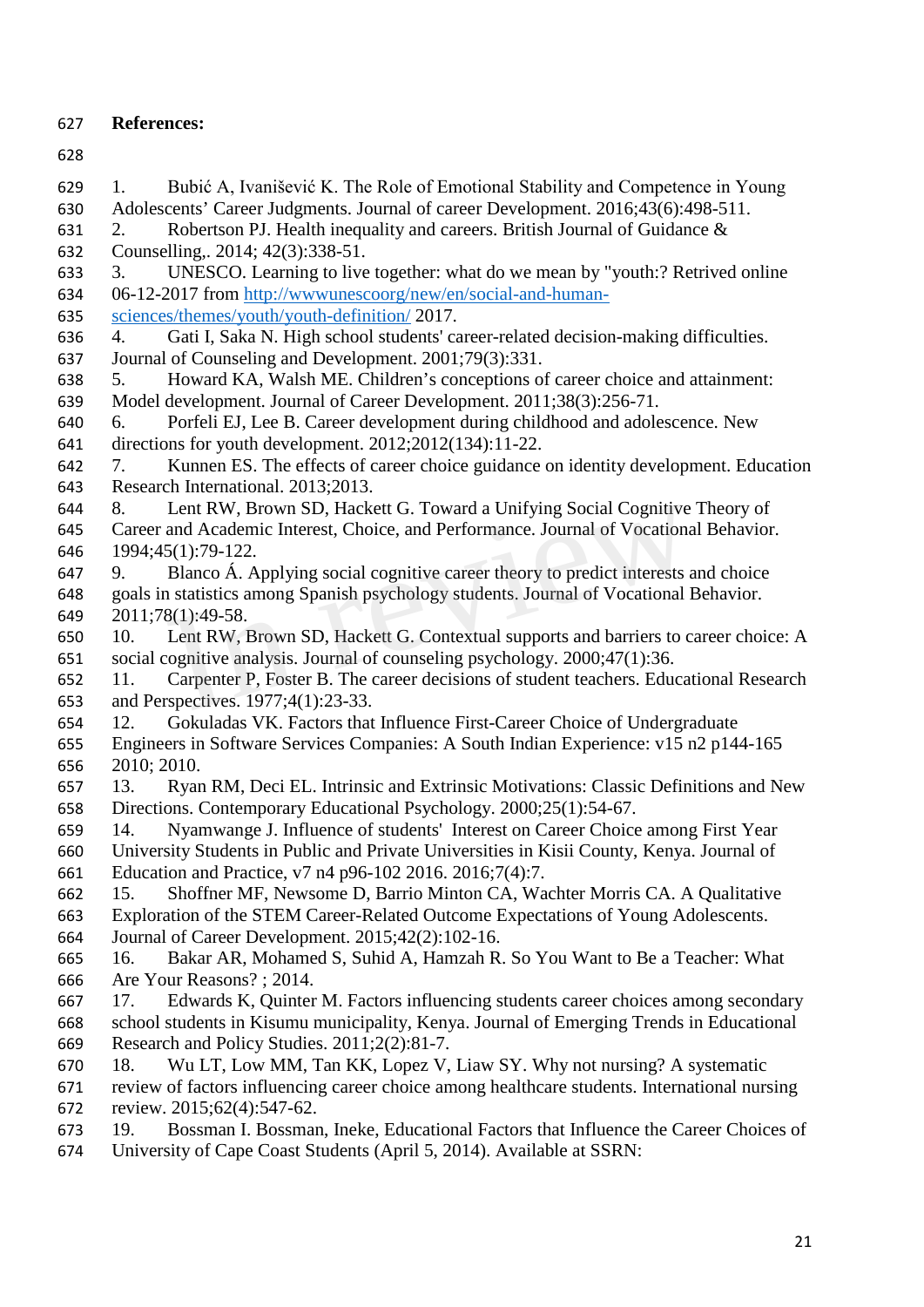| 675 | https://ssrn.com/abstract=2420846 Available at SSRN: https://ssrncom/abstract=2420846       |
|-----|---------------------------------------------------------------------------------------------|
| 676 | 2014.                                                                                       |
| 677 | 20.<br>Beynon J, Toohey K, Kishor N. Do visible minority students of Chinese and South      |
| 678 | Asian ancestry want teaching as a career?: Perceptions of some secondary school students in |
| 679 | Vancouver, BC. Canadian Ethnic Studies Journal. 1998;30(2):50.                              |
| 680 | Guan Y, Chen SX, Levin N, Bond MH, Luo N, Xu J, et al. Differences in Career<br>21.         |
| 681 | Decision-Making Profiles Between American and Chinese University Students: The Relative     |
| 682 | Strength of Mediating Mechanisms Across Cultures. J Cross-Cult Psychol. 2015;46(6):856-     |
| 683 | 72.                                                                                         |
| 684 | 22.<br>Caldera YM, Robitschek C, Frame M, Pannell M. Intrapersonal, Familial, and           |
| 685 | Cultural Factors in the Commitment to a Career Choice of Mexican American and Non-          |
| 686 | Hispanic White College Women. Journal of Counseling Psychology. 2003;50(3):309-23.          |
| 687 | Hui K, Lent RW. The roles of family, culture, and social cognitive variables in the<br>23.  |
| 688 | career interests and goals of Asian American college students. Journal of Counseling        |
| 689 | Psychology. 2018;65(1):98-109.                                                              |
| 690 | Mau WC. Cultural Differences in Career Decision-Making Styles and Self-Efficacy.<br>24.     |
| 691 | Journal of Vocational Behavior. 2000;57(3):365-78.                                          |
| 692 | Tao D, Zhang R, Lou E, Lalonde RN. The cultural shaping of career aspirations:<br>25.       |
| 693 | Acculturation and Chinese biculturals' career identity styles. Canadian Journal of          |
| 694 | Behavioural Science / Revue canadienne des sciences du comportement. 2018;50(1):29-41.      |
| 695 | Wambu G, Hutchison B, Pietrantoni Z. Career Decision-Making and College and<br>26.          |
| 696 | Career Access among Recent African Immigrant Students. Journal of College Access.           |
| 697 | 2017;3(2):17.                                                                               |
| 698 | Hofstede G. Culture's Consequences: Comparing Values, Behaviors, Institutions, and<br>27.   |
| 699 | Organizations Across Nations. Thousand Oaks, Sage. 2001.                                    |
| 700 | Hofstede G. Culture's Consequences: International Differences in Work-Related<br>28.        |
| 701 | Values. Beverly Hills: CA: Sage; 1980.                                                      |
| 702 | Hofstede G. Dimensionalizing cultures: The Hofstede model in context. Online<br>29.         |
| 703 | readings in psychology and culture. $2011;2(1):8$ .                                         |
| 704 | 30.<br>Sinha JB. Collectivism and Individualism. Psycho-Social Analysis of the Indian       |
| 705 | Mindset: Springer; 2014. p. 27-51.                                                          |
| 706 | Amit A, Gati I. Table or Circles: A Comparison of Two Methods for Choosing among<br>31.     |
| 707 | Career Alternatives: v61 n1 p50-63 Mar 2013; 2013.                                          |
| 708 | Mau WCJ. Cultural Dimensions of Career Decision-Making Difficulties. The Career<br>32.      |
| 709 | Development Quarterly. 2004;53(1):67-77.                                                    |
| 710 | Oettingen G, Zosuls C. Self-efficacy of adolescents across culture. Self-efficacy<br>33.    |
| 711 | beliefs of adolescents. 2006:245-66.                                                        |
| 712 | 34.<br>IOM. Key Migration Terms. Retrived online 27-05-2018 from                            |
| 713 | https://wwwiomint/key-migration-terms. 2018.                                                |
| 714 | 35.<br>Zhang L, Gowan MA, Treviño M. Cross-cultural correlates of career and parental role  |
| 715 | commitment. J Manage Psychol. 2014;29(6):736-54.                                            |
| 716 | Sawitri DR, Creed PA. Collectivism and perceived congruence with parents as<br>36.          |
| 717 | antecedents to career aspirations: A social cognitive perspective. Journal of Career        |
| 718 | Development. 2017;44(6):530-43.                                                             |
| 719 | Lee K-H. A cross-cultural study of the career maturity of Korean and United States<br>37.   |
| 720 | high school students. Journal of Career Development. 2001;28(1):43-57.                      |
| 721 | Fan W, Cheung FM, Leong FT, Cheung SF. Personality Traits, Vocational Interests,<br>38.     |
| 722 | and Career Exploration: A Cross-Cultural Comparison between American and Hong Kong          |
| 723 | Students. Journal of Career Assessment. 2012;20(1):105-19.                                  |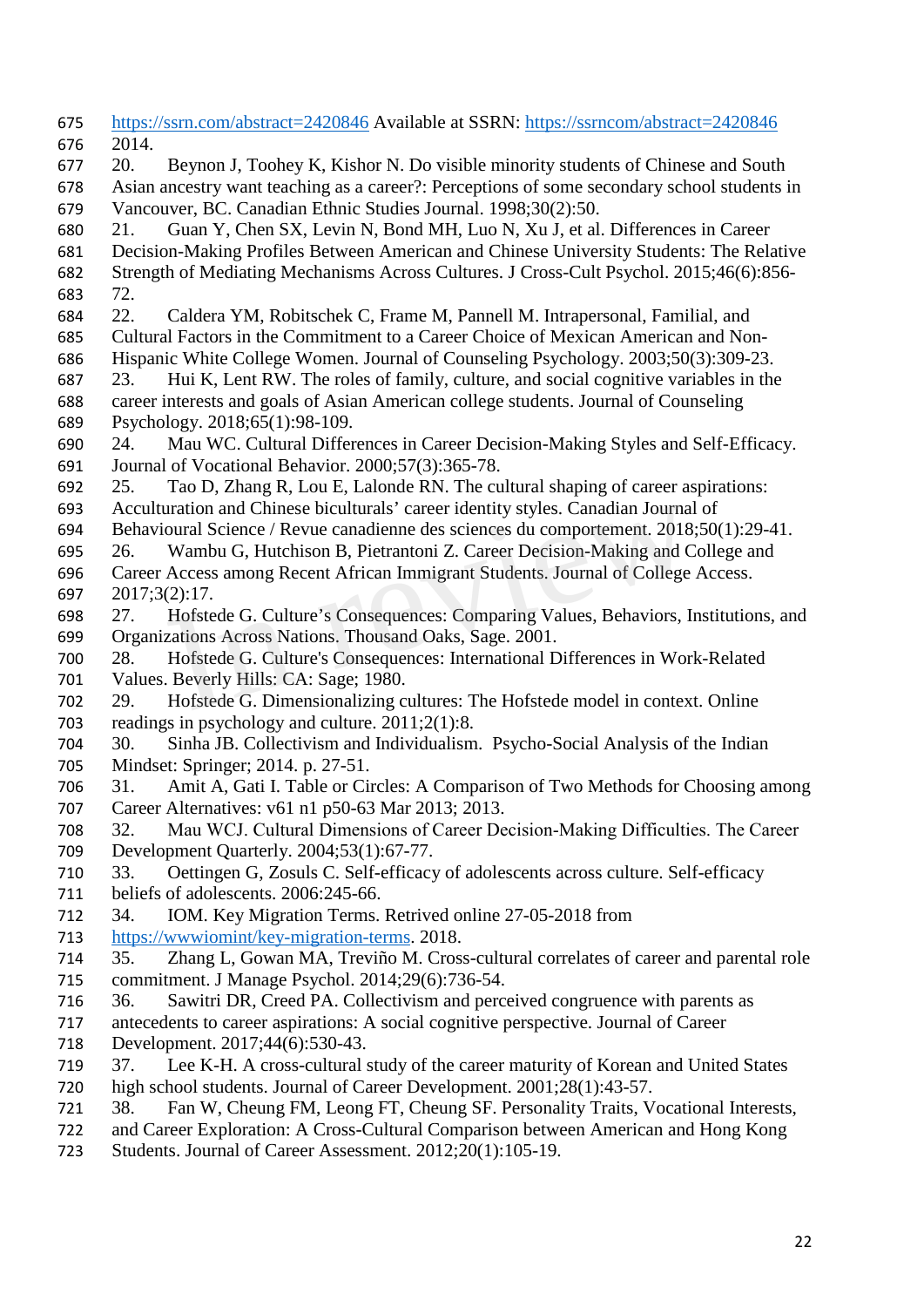- 39. Fan W, Cheung FM, Leong FTL, Cheung SF. Contributions of family factors to 725 career readiness: A cross-cultural comparison. The Career Development Quarterly. 2014;62(3):194-209. 40. Aromataris E, Munn Z E. Joanna Briggs Institute Reviewer's Manual. The Joanna Briggs Institute (Available from [https://reviewersmanualjoannabriggsorg/\)](https://reviewersmanualjoannabriggsorg/). 2017. 41. Cheung FM, Wan SLY, Fan W, Leong F, Mok PCH. Collective contributions to career efficacy in adolescents: A cross-cultural study. Journal of Vocational Behavior. 2013;83(3):237-44. 42. Fouad NA, Kim S-y, Ghosh A, Chang W-h, Figueiredo C. Family Influence on Career Decision Making:Validation in India and the United States. Journal of Career Assessment. 2016;24(1):197-212. 43. Gunkel M, Schlägel C, Langella IM, Peluchette JV, Reshetnyak E. The influence of national culture on business students' career attitudes - An analysis of eight countries. Z Persforsch. 2013;27(1):47-68. 44. Shin Y-J, Kelly KR. Cross-Cultural Comparison of the Effects of Optimism, Intrinsic Motivation, and Family Relations on Vocational Identity. Career Development Quarterly. 2013;61(2):141-60. 45. Sawitri DR, Creed PA, Zimmer-Gembeck MJ. Longitudinal Relations of Parental Influences and Adolescent Career Aspirations and Actions in a Collectivist Society. J Res Adolesc. 2015;25(3):551-63. 46. Sawitri DR, Creed PA, Zimmer-Gembeck MJ. Parental Influences and Adolescent Career Behaviours in a Collectivist Cultural Setting. International Journal for Educational and Vocational Guidance. 2014;14(2):161-80. 47. Sawitri DR, Creed PA. Perceived career congruence between adolescents and their parents as a moderator between goal orientation and career aspirations. Personality and Individual Differences. 2015;81:29-34. 48. Polenova E, Vedral A, Brisson L, Zinn L. Emerging Between Two Worlds: A Longitudinal Study of Career Identity of Students From Asian American Immigrant Families. Emerg Adulthood. 2018;6(1):53-65. 49. Li X, Hou ZJ, Jia Y. The influence of social comparison on career decision-making: Vocational identity as a moderator and regret as a mediator. Journal of Vocational Behavior. 2015;86:10-9. 50. Lent RW, Paixao MP, da Silva JT, Leitao LM. Predicting Occupational Interests and Choice Aspirations in Portuguese High School Students: A Test of Social Cognitive Career Theory: v76 n2 p244-251 Apr 2010; 2010. 51. Kim S-y, Ahn T, Fouad N. Family influence on korean students' career decisions: A social cognitive perspective. Journal of Career Assessment. 2016;24(3):513-26. 52. Howard KAS, Ferrari L, Nota L, Solberg VSH, Soresi S. The relation of cultural context and social relationships to career development in middle school. Journal of Vocational Behavior. 2009;75(2):100-8. 53. Cheung R, Arnold J. The Impact of Career Exploration on Career Development among Hong Kong Chinese University Students. Journal of College Student Development. 2014;55(7):732-48. 54. Atitsogbe KA, Moumoula IA, Rochat S, Antonietti JP, Rossier J. Vocational interests and career indecision in Switzerland and Burkina Faso: Cross-cultural similarities and differences. Journal of Vocational Behavior. 2018;107:126-40. 55. Choi K, Kim DY. A cross cultural study of antecedents on career preparation behavior: Learning motivation, academic achievement, and career decision self-efficacy. J Hosp Leis Sports Tour Educ. 2013;13(1):19-32. ces and Adolescent Career Aspirations and Actions in a Collectivist So<br>c. 2015;25(3):551-63.<br>Sawitri DR, Creed PA, Zimmer-Gembeck MJ. Parental Influences and<br>Behaviours in a Collectivist Cultural Setting. International Jou
	-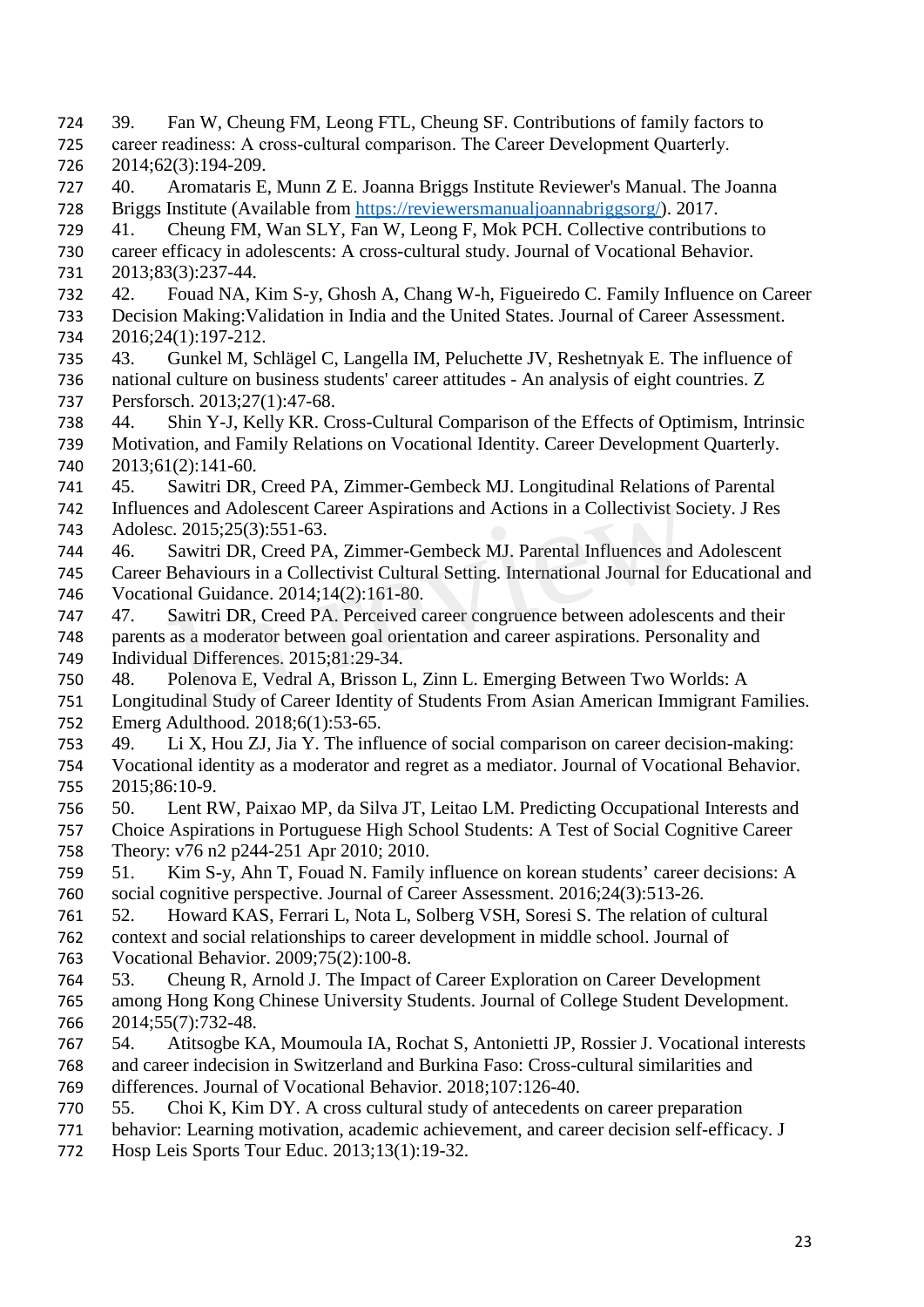| 773 | Wüst K, Leko Šimić M. Students' career preferences: Intercultural study of Croatian<br>56.    |
|-----|-----------------------------------------------------------------------------------------------|
| 774 | and German students. Econ Sociol. 2017;10(3):136-52.                                          |
| 775 | Yamashita T, Youn G, Matsumoto J. Career decision-making in college students:<br>57.          |
| 776 | Cross-cultural comparisons for Japan and Korea. Psychol Rep. 1999;84(3 PART 2):1143-57.       |
| 777 | Agarwala T. Factors Influencing Career Choice of Management Students in India.<br>58.         |
| 778 | Career Development International. 2008;13(4):362-76.                                          |
| 779 | Bojuwoye O, Mbanjwa S. Factors Impacting on Career Choices of Technikon<br>59.                |
| 780 | Students From Previously Disadvantaged High Schools. J Psychol Afr. 2006;16(1):3-16.          |
| 781 | Dietrich J, Kracke B. Career-specific parental behaviors in adolescents' development.<br>60.  |
| 782 | Journal of Vocational Behavior. 2009;75(2):109-19.                                            |
| 783 | Myburgh J. An empirical analysis of career choice factors that influence first-year<br>61.    |
| 784 | Accounting students at the University of Pretoria: A cross-racial study. Meditari Accountancy |
| 785 | Research. 2005;13(2):35.                                                                      |
| 786 | Keller BK, Whiston SC. The Role of Parental Influences on Young Adolescents'<br>62.           |
| 787 | Career Development. Journal of Career Assessment. 2008;16(2):198-217.                         |
| 788 | W. BJ. Immigration, Acculturation, and Adaptation. Applied Psychology.<br>63.                 |
| 789 | 1997;46(1):5-34.                                                                              |
| 790 | Krumboltz J. A learning theory of career counseling. In M. L. Savickas & W. Bruce<br>64.      |
| 791 | Walsh (Eds.), Handbook of career counseling theory and practice (pp. 55-80). Palo Alto, CA:   |
| 792 | Davies-Black. 1996.                                                                           |
| 793 | Gushue G, Clarke C, Pantzer K, Scanlan K. Self-efficacy, perceptions of barriers,<br>65.      |
| 794 | vocational identity, and the career exploration behaviour of Latino/ a high school students.  |
| 795 | Carreer Development Quarterly. 2006;54:307 -17.                                               |
| 796 | Risco CM, Duffy RD. A Career Decision-Making Profile of Latina/o Incoming<br>66.              |
| 797 | College Students. Journal of Career Development. 2011;38(3):237-55.                           |
| 798 | Gonzalez LM, Stein GL, Huq N. The Influence of Cultural Identity and Perceived<br>67.         |
| 799 | Barriers on College-Going Beliefs and Aspirations of Latino Youth in Emerging Immigrant       |
| 800 | Communities. Hispanic Journal of Behavioral Sciences. 2013;35(1):103-20.                      |
| 801 | Hofstede G. Cultures and organizations: Software of the mind. McGraw-Hill, London.<br>68.     |
| 802 | 1991.                                                                                         |
| 803 | R. SD, A. CP, J. ZGM. Longitudinal Relations of Parental Influences and Adolescent<br>69.     |
| 804 | Career Aspirations and Actions in a Collectivist Society. J Res Adolesc. 2015;25(3):551-63.   |
|     |                                                                                               |
| 805 |                                                                                               |
|     |                                                                                               |
| 806 |                                                                                               |
|     |                                                                                               |
| 807 |                                                                                               |
|     |                                                                                               |
| 808 |                                                                                               |
|     |                                                                                               |
|     |                                                                                               |
| 809 |                                                                                               |
|     |                                                                                               |
| 810 |                                                                                               |
|     |                                                                                               |
| 811 |                                                                                               |
|     |                                                                                               |
| 812 |                                                                                               |
|     |                                                                                               |
| 813 |                                                                                               |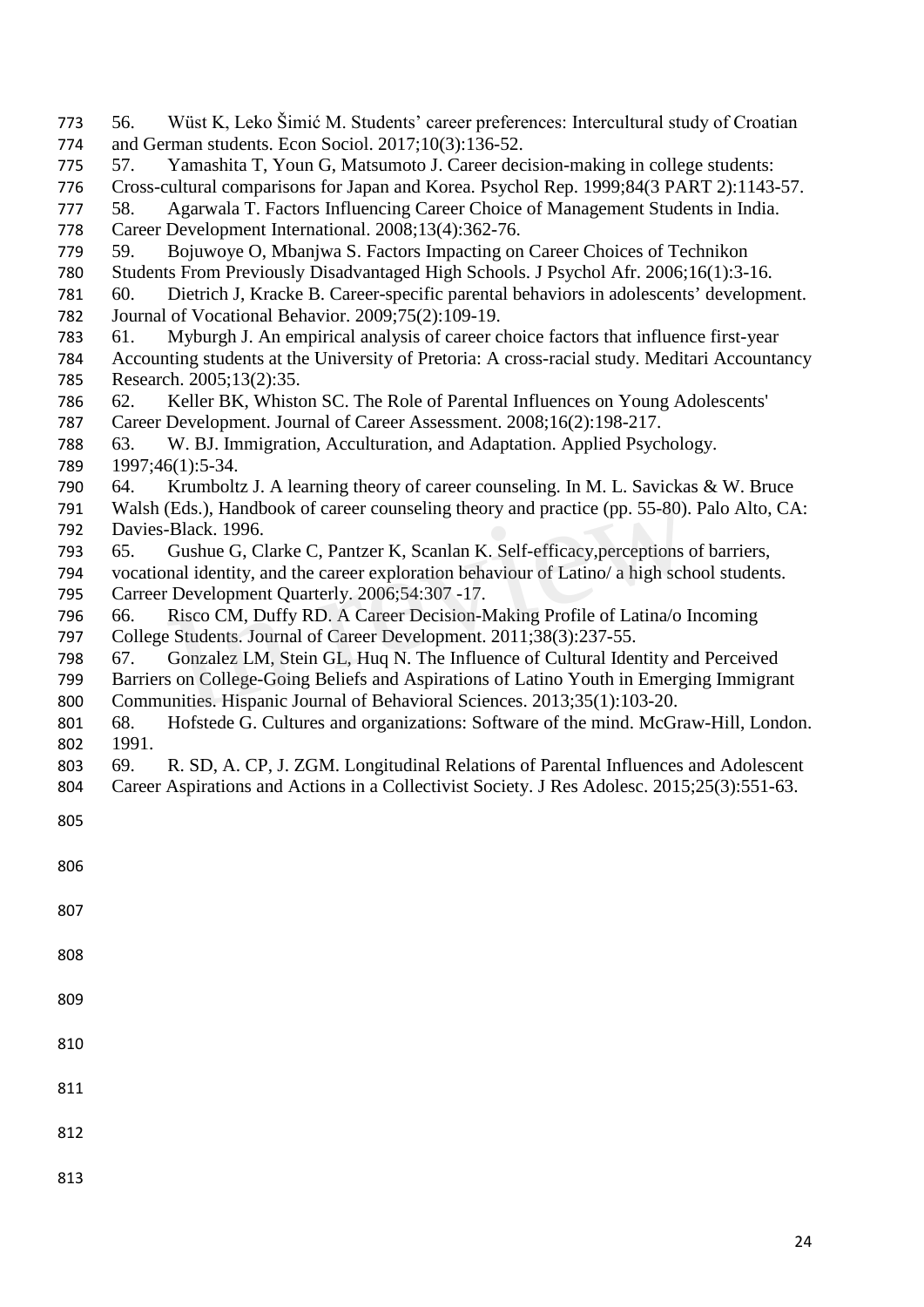| 814 |                                                                                                     |
|-----|-----------------------------------------------------------------------------------------------------|
| 815 |                                                                                                     |
| 816 |                                                                                                     |
| 817 |                                                                                                     |
| 818 |                                                                                                     |
| 819 |                                                                                                     |
| 820 | <b>Figure Legends</b>                                                                               |
| 821 | <b>Figure 1 Search strategy</b>                                                                     |
| 822 | The figure shows the search strategy including databases assessed for this study.                   |
| 823 |                                                                                                     |
| 824 |                                                                                                     |
| 825 | Figure 2 Diagrammatic illustrations of included studies highlighting the factors that               |
| 826 | influence youth career choices.                                                                     |
| 827 | The figures shows studies reporting the three factors (intrinsic, extrinsic, and interpersonal)     |
| 828 | influencing youths career choices and the number of studies focusing on each factor.                |
| 829 |                                                                                                     |
| 830 |                                                                                                     |
| 831 | <b>Figure 3 Career influencing factors.</b>                                                         |
| 832 | The figures shows identified career influencing factors and their distribution in cultural settings |

from the included studies.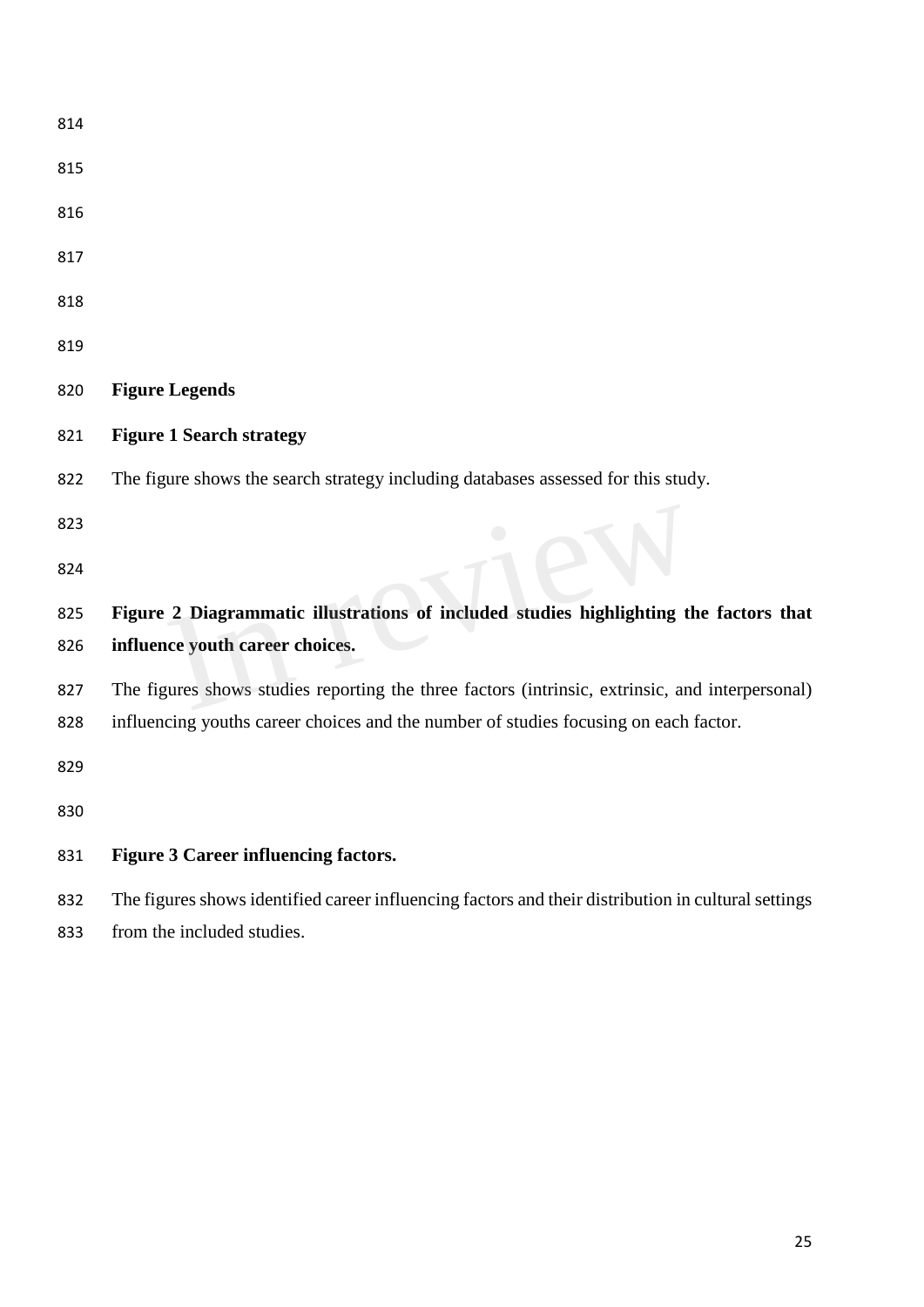**Tables**

## **Table 1. Quality assessment of included articles**

| 1 avits        |                                                  |               |             |             |                                                                                |                 |                 |                    |                |                              |             |
|----------------|--------------------------------------------------|---------------|-------------|-------------|--------------------------------------------------------------------------------|-----------------|-----------------|--------------------|----------------|------------------------------|-------------|
|                | Table 1. Quality assessment of included articles |               |             |             |                                                                                |                 |                 |                    |                |                              |             |
|                |                                                  |               |             |             | Table 1a. Quality assessment of included qualitative studies using the JBI CAT |                 |                 |                    |                |                              |             |
| <b>Authors</b> | <b>Theoretic</b>                                 | <b>Resear</b> | <b>Data</b> | <b>Data</b> | <b>Results</b>                                                                 | <b>Research</b> | <b>Research</b> | <b>Participant</b> | <b>Ethical</b> | <b>Evidenc</b>               | <b>Scor</b> |
| and            | al                                               | ch            | collecti    | analys      | interpretati                                                                   | er              | <b>er</b>       | representati       | considerati    | <b>based</b><br>$\mathbf{e}$ | es          |
| year           | principle                                        | questio       | on          | is          | on                                                                             | orientati       | influence       | on                 | <b>on</b>      | conclusi                     | (10)        |
|                | S                                                | n             | method      |             |                                                                                | on              |                 |                    |                | on                           |             |
| <b>Polenov</b> | Y                                                | Y             | Y           | Y           | Y                                                                              | $\mathbf U$     | $\mathbf U$     | Y                  | U              | Y                            | 8.5         |
| a, et al.,     |                                                  |               |             |             |                                                                                |                 |                 |                    |                |                              |             |
| 2018(48)       |                                                  |               |             |             |                                                                                |                 |                 |                    |                |                              |             |
|                |                                                  |               |             |             |                                                                                |                 |                 |                    |                |                              |             |
|                |                                                  |               |             |             |                                                                                |                 |                 |                    |                |                              |             |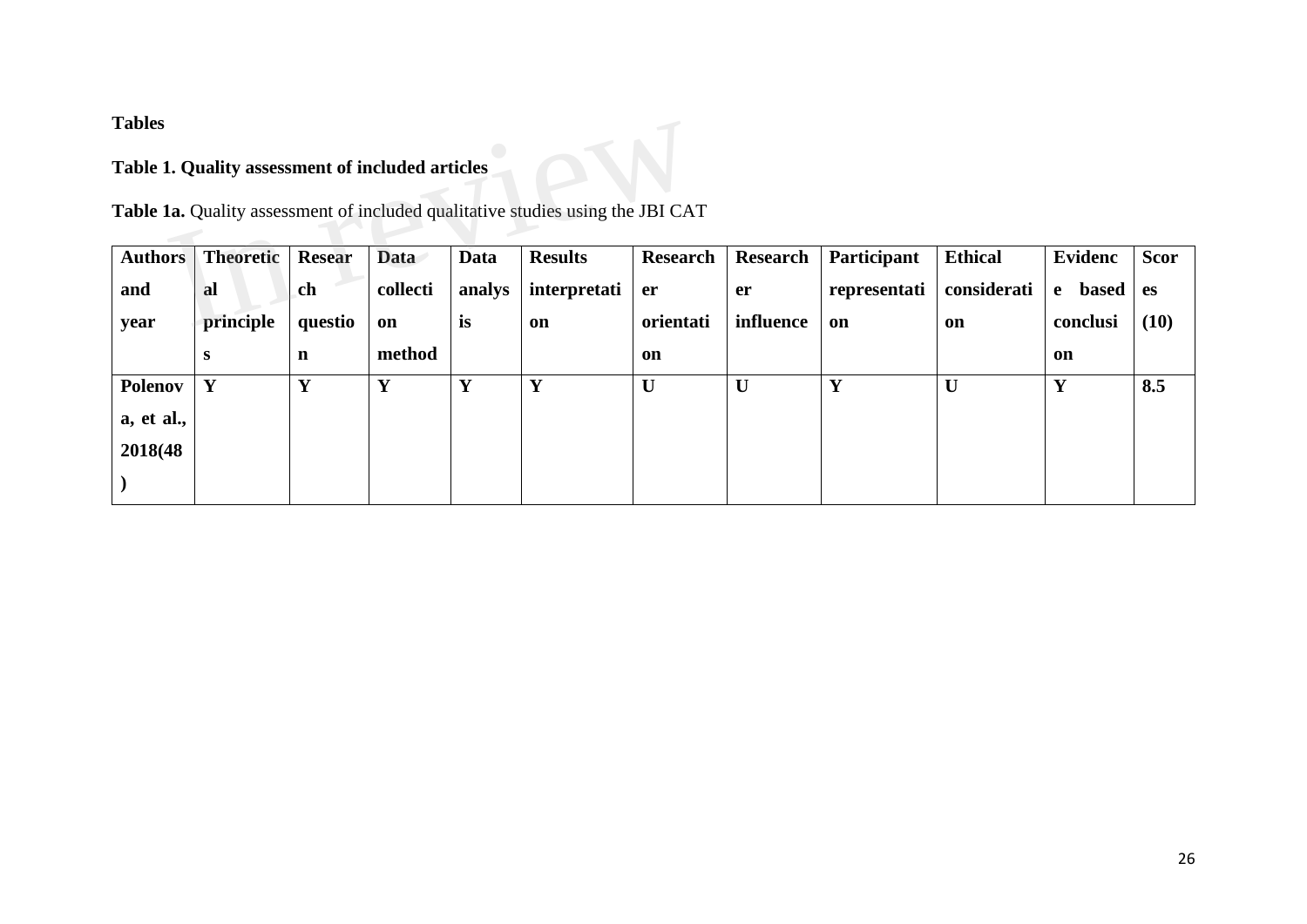| $N\underline{0}$        | <b>Author</b><br>and                      | <b>Inclusion</b> | <b>Study</b> | <b>Valid</b> | <b>Decreased</b> | Confounding  | Confounding | <b>Measured</b> | Appropriate       | <b>Scores</b> |
|-------------------------|-------------------------------------------|------------------|--------------|--------------|------------------|--------------|-------------|-----------------|-------------------|---------------|
|                         | year                                      | criteria         | setting      | measurements | risk<br>of       | identified   | adjusted    | outcomes        | <b>Statistics</b> | (8)           |
|                         |                                           |                  | and          |              | bias             |              |             |                 |                   |               |
|                         |                                           |                  | subjects     |              |                  |              |             |                 |                   |               |
|                         |                                           |                  | described    |              |                  |              |             |                 |                   |               |
| $\mathbf{1}$            | Agarwala,<br>2008(58)                     | $\mathbf{U}$     | Y            | $\mathbf Y$  | $\mathbf Y$      | Y            | N           | Y               | $\mathbf Y$       | 6.5           |
| $\overline{2}$          | <b>Atitsogbe</b><br>et<br>al., $2018(54)$ | N                | Y            | $\mathbf Y$  | $\mathbf U$      | $\mathbf U$  | N           | Y               | $\mathbf Y$       | 5             |
| 3                       | Bojuwoye &<br>Mbanjwa,<br>(2006)(59)      | N                | $\mathbf Y$  | $\mathbf{Y}$ | $\mathbf Y$      | N            | ${\bf N}$   | Y               | $\mathbf Y$       | 5             |
| $\overline{\mathbf{4}}$ | Caldera et al.,<br>2003(22)               | ${\bf N}$        | Y            | $\mathbf Y$  | $\mathbf Y$      | Y            | N           | Y               | $\mathbf Y$       | 6             |
| 5                       | Cheung et al.,<br>2013(41)                | ${\bf N}$        | Y            | $\mathbf{Y}$ | $\mathbf Y$      | $\mathbf{U}$ | U           | Y               | $\mathbf Y$       | 6             |

Table 1b. Quality assessment of included quantitative studies using the JBI cross-sectional studies CAT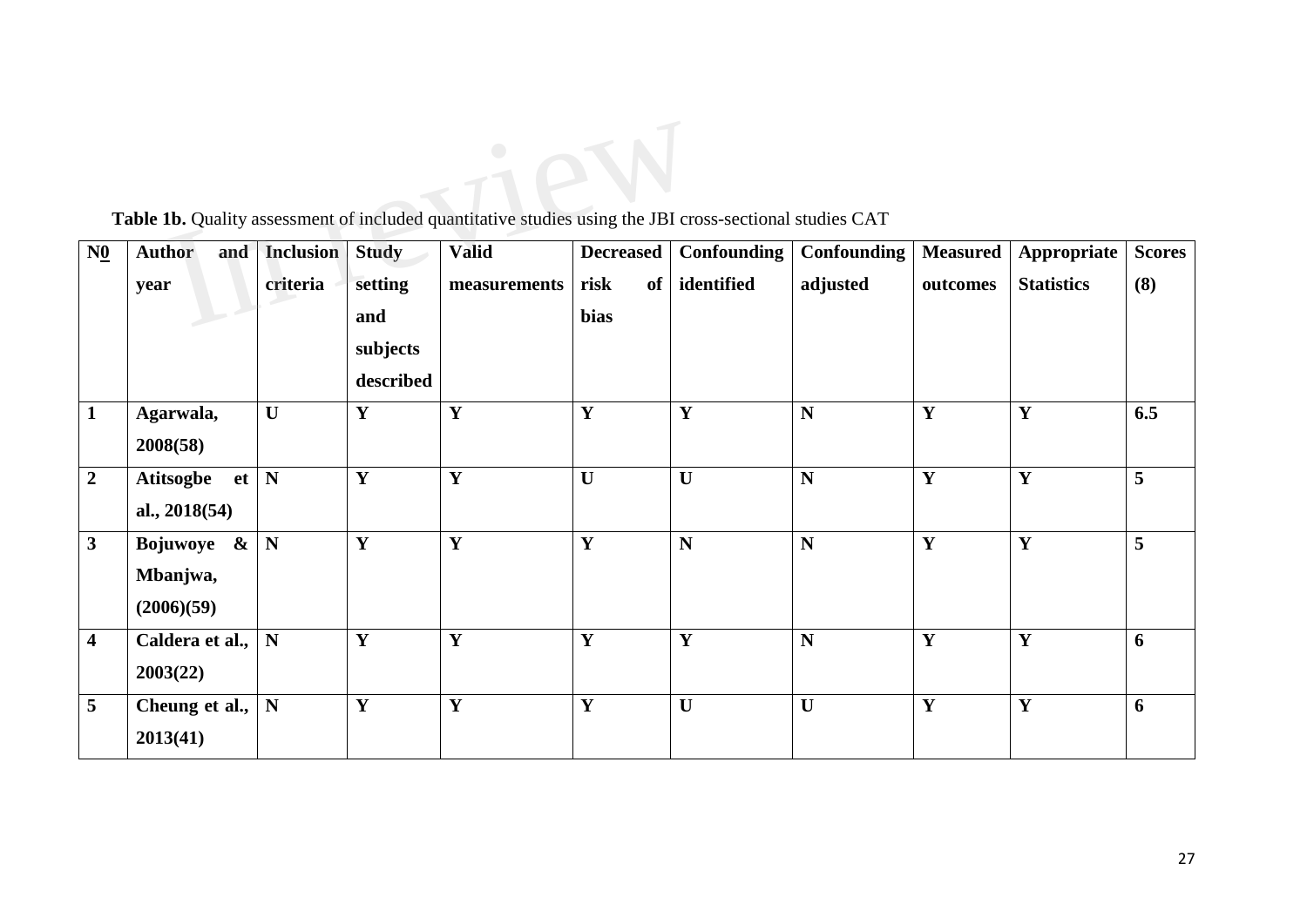| 6              | $\boldsymbol{\&}$<br><b>Cheung</b><br>Arnold,<br>2014(53) | $\mathbf N$ | $\mathbf Y$             | $\mathbf Y$             | $\mathbf Y$             | $\overline{\mathbf{Y}}$ | $\overline{\mathbf{Y}}$ | $\overline{\mathbf{Y}}$ | $\overline{\mathbf{Y}}$ | $\overline{7}$ |
|----------------|-----------------------------------------------------------|-------------|-------------------------|-------------------------|-------------------------|-------------------------|-------------------------|-------------------------|-------------------------|----------------|
| $\overline{7}$ | Choi & Kim<br>2013(55)                                    | N           | U                       | Y                       | $\overline{\mathbf{Y}}$ | Y                       | N                       | $\mathbf Y$             | $\mathbf Y$             | 5.5            |
| 8              | Fan et<br>al.,<br>2012(38)                                | N           | $\overline{\mathbf{Y}}$ | $\overline{\mathbf{Y}}$ | $\overline{\mathbf{Y}}$ | $\overline{\mathbf{Y}}$ | $\overline{\mathbf{N}}$ | $\overline{\mathbf{Y}}$ | $\overline{\mathbf{Y}}$ | 6              |
| 9 <sup>°</sup> | al.,<br>Fan et<br>2014(39)                                | $\mathbf N$ | $\mathbf Y$             | $\mathbf Y$             | $\mathbf Y$             | N                       | N                       | $\mathbf Y$             | $\mathbf Y$             | 5              |
| 10             | Fouad et al.,<br>2016(42)                                 | ${\bf N}$   | $\mathbf Y$             | $\mathbf Y$             | $\mathbf Y$             | $\mathbf Y$             | ${\bf N}$               | $\mathbf Y$             | $\mathbf Y$             | 6              |
| 11             | Guan et al.,<br>2015(21)                                  | $\mathbf N$ | $\mathbf{Y}$            | $\mathbf{Y}$            | $\mathbf Y$             | Y                       | $\mathbf{Y}$            | $\mathbf Y$             | $\mathbf{Y}$            | $\overline{7}$ |
| 12             | Hui & Lent,<br>2018(23)                                   | $\mathbf N$ | $\mathbf{Y}$            | $\mathbf{Y}$            | $\mathbf Y$             | $\mathbf Y$             | ${\bf N}$               | $\mathbf Y$             | $\mathbf Y$             | 6              |
| 13             | Gunkel et al.,<br>2013(43)                                | ${\bf N}$   | $\mathbf{Y}$            | $\mathbf{Y}$            | $\mathbf Y$             | Y                       | $\mathbf{Y}$            | Y                       | Y                       | $\overline{7}$ |
| 14             | Gokuladas<br>2010(12)                                     | ${\bf N}$   | $\mathbf Y$             | $\overline{\mathbf{Y}}$ | $\overline{\mathbf{Y}}$ | $\overline{\mathbf{Y}}$ | $\overline{\mathbf{Y}}$ | $\mathbf{U}$            | $\overline{\mathbf{Y}}$ | 6.5            |
| 15             | Kim, et al.,<br>2016(51)                                  | ${\bf N}$   | $\overline{\mathbf{Y}}$ | $\overline{\mathbf{Y}}$ | $\overline{\mathbf{Y}}$ | $\overline{\mathbf{Y}}$ | $\mathbf N$             | $\overline{\mathbf{Y}}$ | $\overline{\mathbf{Y}}$ | 6              |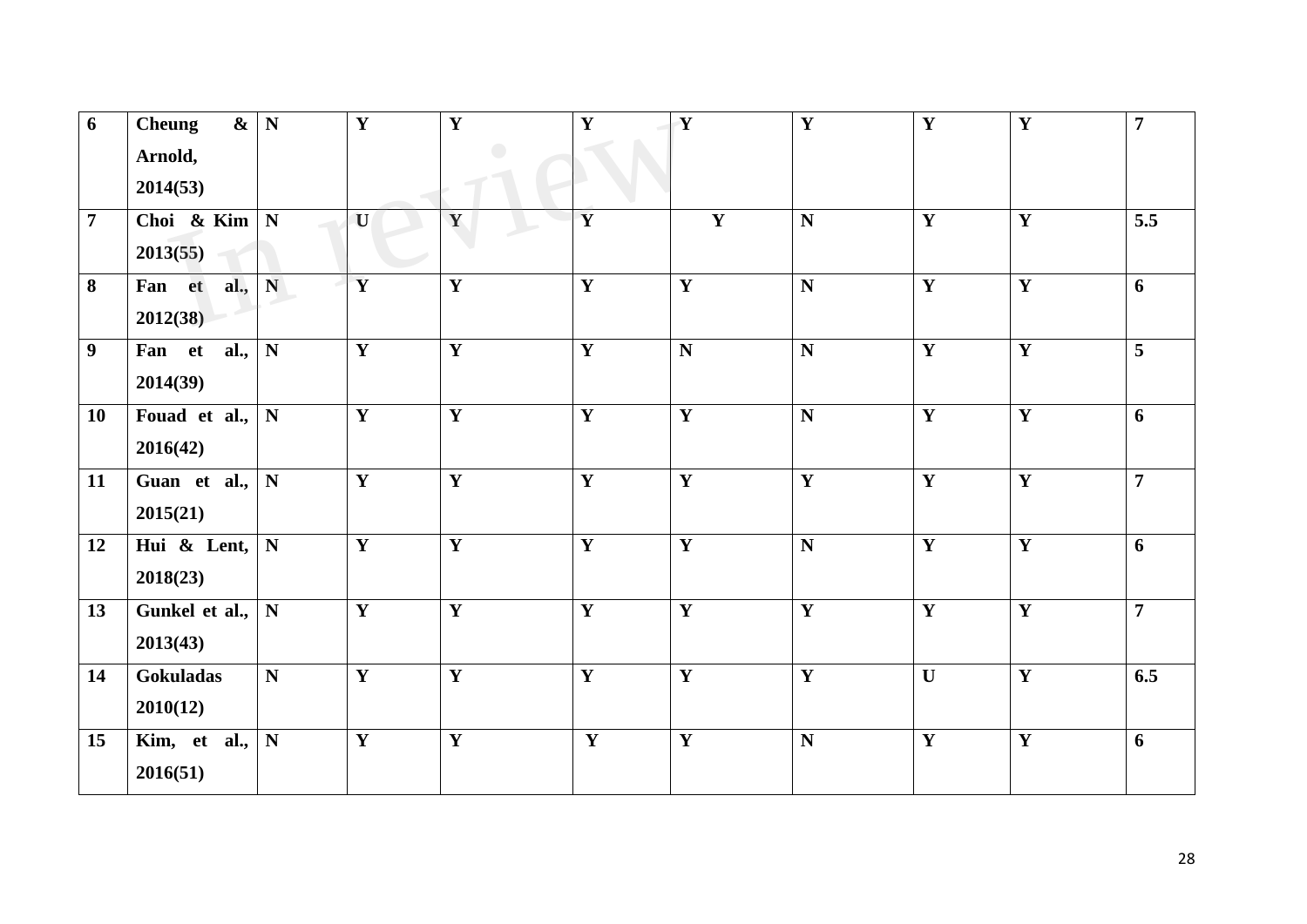| 16 | $\&$ Ki- N<br>Lee<br>Hak, 2001(37)          |             | $\mathbf Y$  | $\overline{\mathbf{Y}}$<br>$\overline{\phantom{0}}$ | $\mathbf{Y}$ | $\mathbf N$ | ${\bf N}$    | $\mathbf Y$ | $\overline{\mathbf{Y}}$ | 5              |
|----|---------------------------------------------|-------------|--------------|-----------------------------------------------------|--------------|-------------|--------------|-------------|-------------------------|----------------|
| 17 | Lent et al.,<br>2010(50)                    | ${\bf N}$   | $\mathbf{Y}$ | Y                                                   | Y            | Y           | $\mathbf{Y}$ | $\mathbf Y$ | Y                       | $\overline{7}$ |
| 18 | Howard et al.,<br>2009(52)                  | U           | $\mathbf{Y}$ | $\mathbf{Y}$                                        | $\mathbf Y$  | Y           | $\mathbf{Y}$ | Y           | $\mathbf{Y}$            | 7.5            |
| 19 | $\mathbf{\alpha}$<br>Jia,<br>Li<br>2015(49) | ${\bf N}$   | $\mathbf{Y}$ | $\mathbf Y$                                         | $\mathbf Y$  | Y           | $\mathbf N$  | $\mathbf Y$ | $\mathbf Y$             | 6              |
| 20 | Mau,<br>2000(24)                            | ${\bf N}$   | $\mathbf Y$  | $\mathbf{Y}$                                        | $\mathbf Y$  | Y           | $\mathbf N$  | $\mathbf Y$ | $\mathbf Y$             | 6              |
| 21 | Sawitri et al.,<br>2014(46)                 | ${\bf N}$   | $\mathbf{Y}$ | $\mathbf Y$                                         | $\mathbf Y$  | Y           | $\mathbf N$  | $\mathbf Y$ | $\mathbf Y$             | 6              |
| 22 | Sawitri et al.<br>2015(47)                  | $\mathbf N$ | $\mathbf{Y}$ | $\mathbf Y$                                         | $\mathbf Y$  | Y           | $\mathbf N$  | $\mathbf Y$ | $\overline{\mathbf{Y}}$ | 6              |
| 23 | Sawitri et al,<br>2015(69)                  | $\mathbf N$ | $\mathbf{Y}$ | $\mathbf{Y}$                                        | $\mathbf Y$  | Y           | $\mathbf N$  | $\mathbf Y$ | $\mathbf{Y}$            | 6              |
| 24 | Sawitri et al.,<br>2017(36)                 | ${\bf N}$   | $\mathbf Y$  | $\overline{\mathbf{Y}}$                             | $\mathbf Y$  | Y           | ${\bf N}$    | $\mathbf Y$ | $\overline{\mathbf{Y}}$ | 6              |
| 25 | Tao et<br>al.,<br>2018(25)                  | $\mathbf Y$ | $\mathbf{Y}$ | $\mathbf{Y}$                                        | $\mathbf Y$  | Y           | $\mathbf N$  | Y           | $\mathbf{Y}$            | $\overline{7}$ |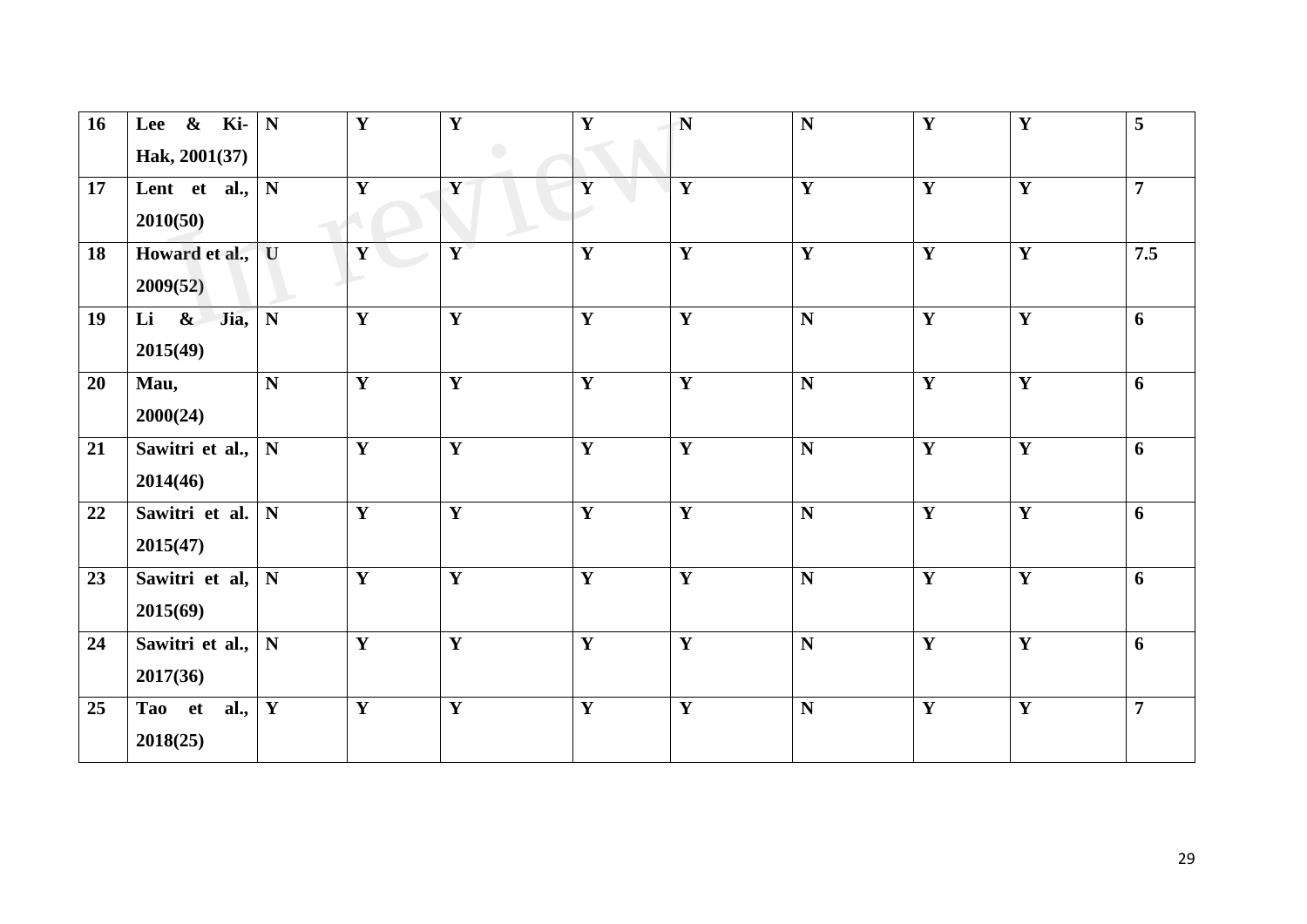| 26 | Wüst & Leko,<br>2017(56)               | N | Y | $\mathbf{v}$ | Y | $\mathbf N$  | N | Y | Y            | 5           |
|----|----------------------------------------|---|---|--------------|---|--------------|---|---|--------------|-------------|
| 27 | Yamashita et<br>al., 1999(57)          | N |   |              |   | N            | N | Y | Y            | 5           |
| 28 | Yun-Jeong<br>Kelly,<br>and<br>2013(44) | N |   | Y            | Y | Y            | N | Y | Y            | $\mathbf b$ |
| 29 | Zhang et al.,<br>2014(35)              | Y | Y | $\mathbf{v}$ | Y | $\mathbf{v}$ | N | Y | $\mathbf{v}$ |             |

Abbreviations:  $Y = yes$ ,  $N= no$ ,  $U= unknown$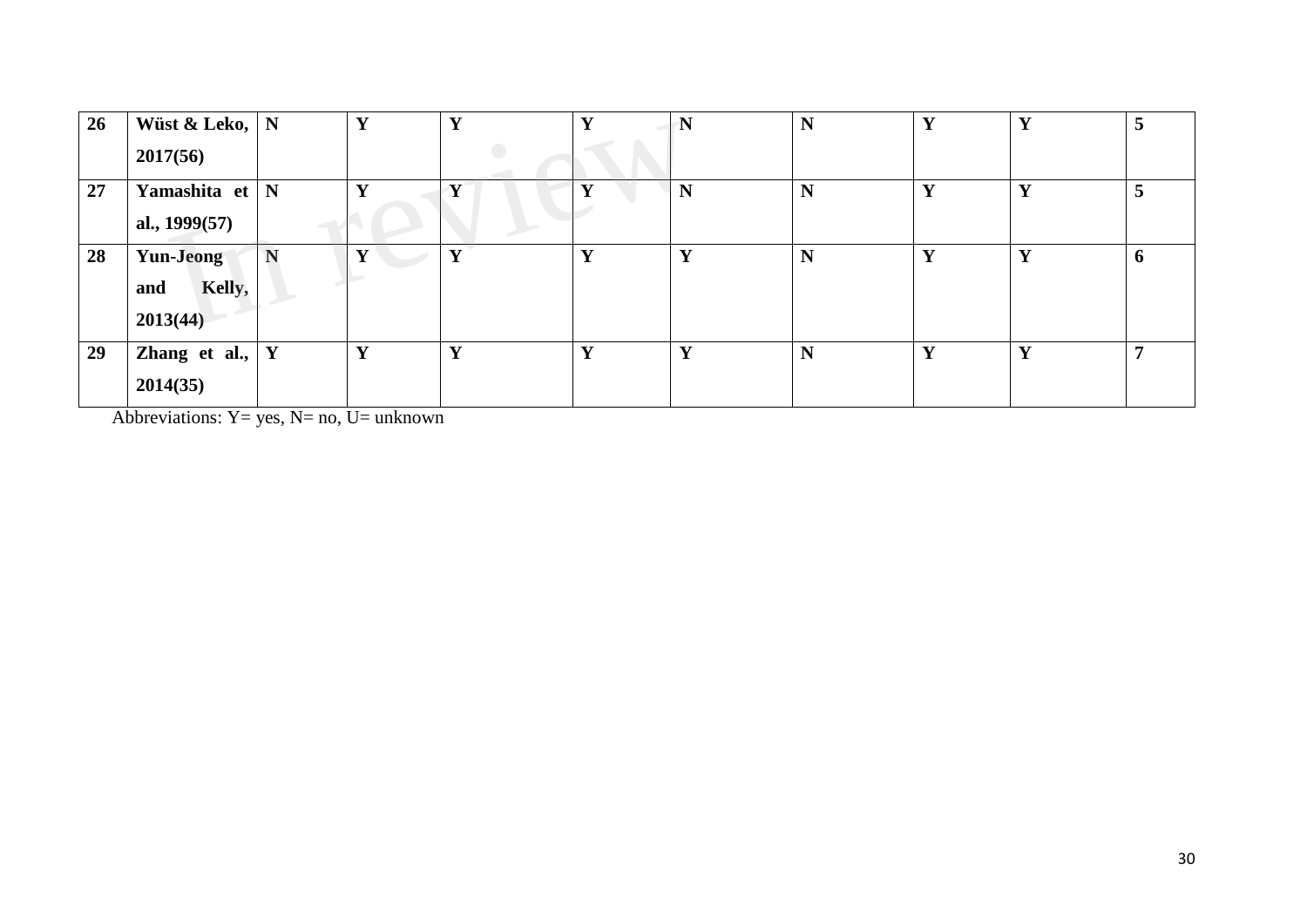

**Table 2:** Summary of studies included in the review

| <b>Serial</b>  | <b>Author</b> | Study setting and  | Research     | <b>Sample</b> | Participants' | <b>Factors and Study outcomes identified</b>                     |
|----------------|---------------|--------------------|--------------|---------------|---------------|------------------------------------------------------------------|
| N <sub>0</sub> | and year      | cultural<br>values | Method       | size          | <b>Level</b>  |                                                                  |
|                |               | identified         |              |               | of Education  |                                                                  |
| $\mathbf{1}$   | Agarwala,     | Collectivist:      | Quantitative | 99            | University    | Personal<br>characteristics<br>like<br>skills,<br>Intrinsic -    |
|                | 2008(58)      | - India            |              |               |               | competencies and abilities.                                      |
|                |               |                    |              |               |               | <b>Extrinsic</b> – Desire for benefits, financial reward, social |
|                |               |                    |              |               |               | recognitions and job security.                                   |
|                |               |                    |              |               |               | Interpersonal - Fathers were the most significant                |
|                |               |                    |              |               |               | individuals influencing career choice. Collectivistic            |
|                |               |                    |              |               |               | ethos were the predominant cultural values, though some          |
|                |               |                    |              |               |               | students demonstrated individualistic tendencies.                |
| $\overline{2}$ | Atitsogbe     | Collectivist:      | Quantitative | 700           | University    | <b>Intrinsic</b> – Swiss students more influenced by             |
|                | al.,<br>et    | - Burkina Faso     |              |               |               | vocational interests.                                            |
|                | 2018(54)      |                    |              |               |               |                                                                  |
|                |               | Individualistic:   |              |               |               |                                                                  |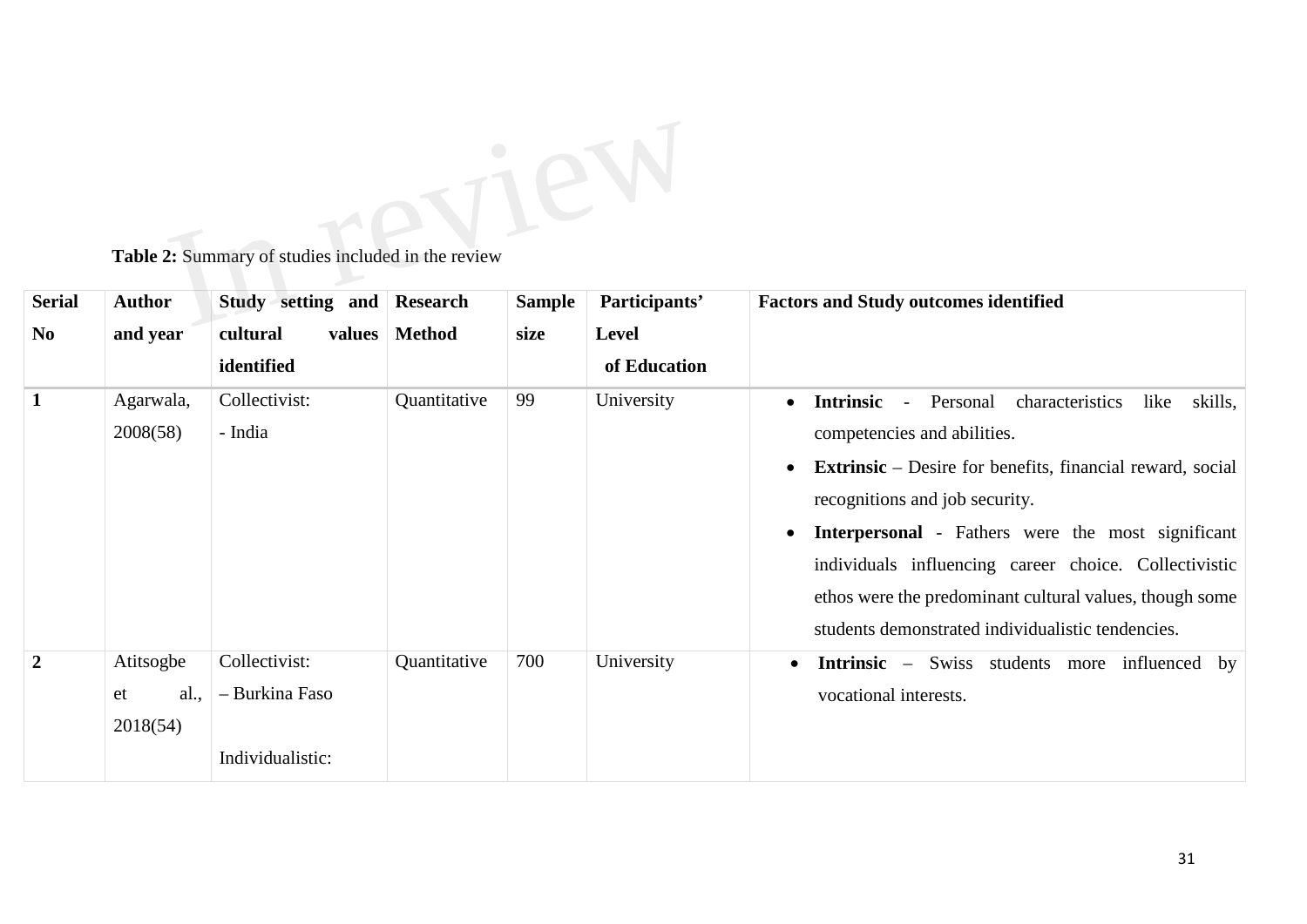|                         |                                            | - Switzerland                                                                  |              |      |                                           | Extrinsic - Burkina Faso students influenced by job<br>accessibility, which could prevent them from choosing<br>careers related to their preferred fields.                                                                                                  |
|-------------------------|--------------------------------------------|--------------------------------------------------------------------------------|--------------|------|-------------------------------------------|-------------------------------------------------------------------------------------------------------------------------------------------------------------------------------------------------------------------------------------------------------------|
| $\overline{\mathbf{3}}$ | Bojuwoye<br>$\&$<br>Mbanjwa,<br>(2006)(59) | Collectivist:<br>- South Africa                                                | Quantitative | 80   | Institute<br>of<br>Technology<br>students | <b>Intrinsic</b> - Personal interest (50%)<br><b>Extrinsic</b> – Prestigious jobs $(52.5\%)$<br>$\bullet$<br>Interpersonal - Family members were the most<br>influential when making career decision (82.5% mostly<br>mothers) and then teachers and peers. |
| $\overline{\mathbf{4}}$ | Caldera<br>et<br>al.,<br>2003(22)          | Collectivist<br>- Mexico<br>Individualistic<br>- America                       | Quantitative | 158  | University                                | <b>Intrinsic</b> – Non-Hispanic White American women<br>influenced by intrapersonal factors.<br>Interpersonal - Mexican American women wanted to<br>identify with parents but they also wanted to surpass<br>parents.                                       |
| 5                       | Cheung et<br>al.,<br>2013(41)              | Collectivist:<br>- China<br>- Hong Kong<br>Individualistic:<br>- United States | Quantitative | 1175 | High school                               | <b>Interpersonal</b> – Influence of significant others teachers,<br>parents and peers). Hong Kong students rated perceived<br>efficacy of teachers higher than parents due to lower level<br>of parental education.                                         |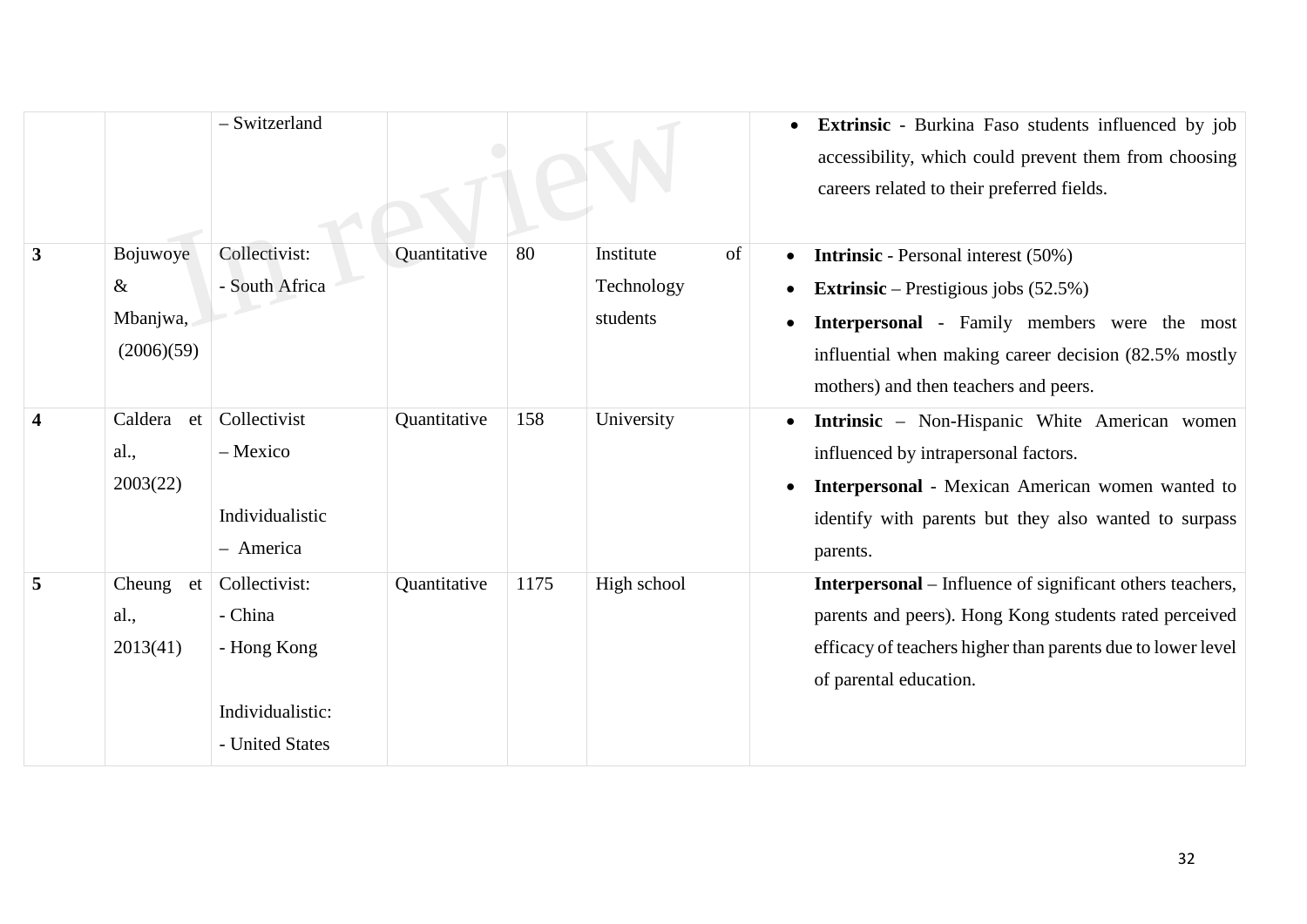| 6 | Cheung $\&$  | Collectivist     | Quantitative | 271  | University | Individually motivated<br>achievement<br><b>Intrinsic</b><br>$\sim$ $-$ |
|---|--------------|------------------|--------------|------|------------|-------------------------------------------------------------------------|
|   | Arnold,      | - China          |              |      |            | influenced career development.                                          |
|   | 2014(53)     |                  |              |      |            | <b>Interpersonal</b> - Strong influence of significant others. A        |
|   |              |                  |              |      |            | stronger dependence on teachers, followed by peers and                  |
|   |              |                  |              |      |            | less of parents.                                                        |
| 7 | Choi<br>$\&$ | Collectivist:    | Quantitative | 422  | University | <b>Intrinsic</b> – Personal interests influenced American               |
|   | Kim          | - South Korea    |              |      |            | students' career selection                                              |
|   | 2013(55)     |                  |              |      |            | <b>Extrinsic</b> – Job prospect influenced the Korean                   |
|   |              | Individualistic: |              |      |            | students' career choices.                                               |
|   |              | - United States  |              |      |            |                                                                         |
| 8 | Fan et al.,  | Collectivist:    | Quantitative | 761  | University | <b>Intrinsic</b> – American students significantly more                 |
|   | 2012(38)     | - Hong Kong      |              |      |            | influenced by personality traits.                                       |
|   |              |                  |              |      |            | <b>Extrinsic</b> – Vocational/job interest was also a deciding          |
|   |              | Individualistic: |              |      |            | factor for career choice. Personality traits were stronger              |
|   |              | - United States  |              |      |            | than vocational interest in predicting career explorations              |
|   |              |                  |              |      |            | in both cultures.                                                       |
|   |              |                  |              |      |            | <b>Interpersonal</b> – Hong Kong students were more                     |
|   |              |                  |              |      |            | accommodating of opinions of others in the social                       |
|   |              |                  |              |      |            | environment.                                                            |
| 9 | Fan et al.,  | Collectivist:    | Quantitative | 1563 | University | <b>Interpersonal</b> – In both Hong Kong and United States,             |
|   | 2014(39)     | - Hong Kong      |              |      |            | culture played a significant role in student choice of                  |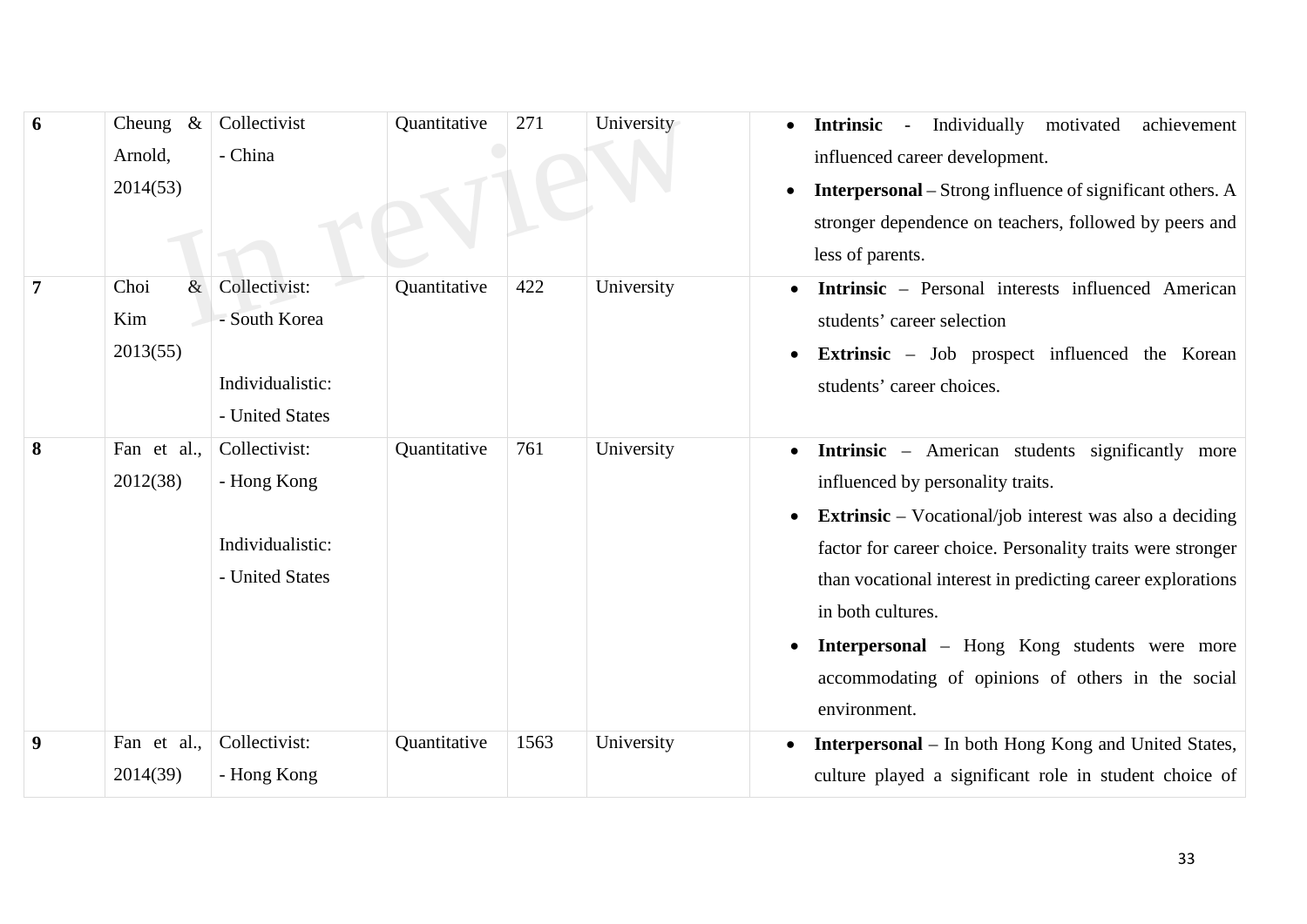|    |                                 | Individualistic:<br>- United States                             |              |      |            | career. Significant influences of family orientation in<br>Hong Kong compared to the United States. Strong<br>independence among United States students and higher<br>perceptions of family intrusiveness.                                                                                        |
|----|---------------------------------|-----------------------------------------------------------------|--------------|------|------------|---------------------------------------------------------------------------------------------------------------------------------------------------------------------------------------------------------------------------------------------------------------------------------------------------|
| 10 | Fouad<br>et<br>al.,<br>2016(42) | Collectivist:<br>- India<br>Individualistic:<br>- United states | Quantitative | 568  | University | <b>Interpersonal</b> – Family influence was similar in the<br>four-factor model between both cultures. However, there<br>is a stronger family influences among the collectivist<br>Indian culture.                                                                                                |
| 11 | Gokuladas,<br>2010(12)          | Collectivist<br>- India                                         | Quantitative | 1550 |            | Intrinsic - Students considered self-interest before<br>societal interest.<br>Extrinsic - Students saw income as an important<br>component of life.<br><b>Interpersonal</b> – Adolescents' career decision-making<br>were influenced by parents, siblings, family members<br>peers and educators. |
| 12 | Guan et al.,<br>2015(21)        | Collectivist:<br>- China<br>Individualistic:<br>- United States | Quantitative | 1874 | University | Intrinsic - American students scored higher on<br>aspiration for ideal occupation, internal locus of control<br>and efforts invested in career decision making.<br><b>Interpersonal</b> – Chinese students scored significantly<br>higher on consulting with others, desire to please others,     |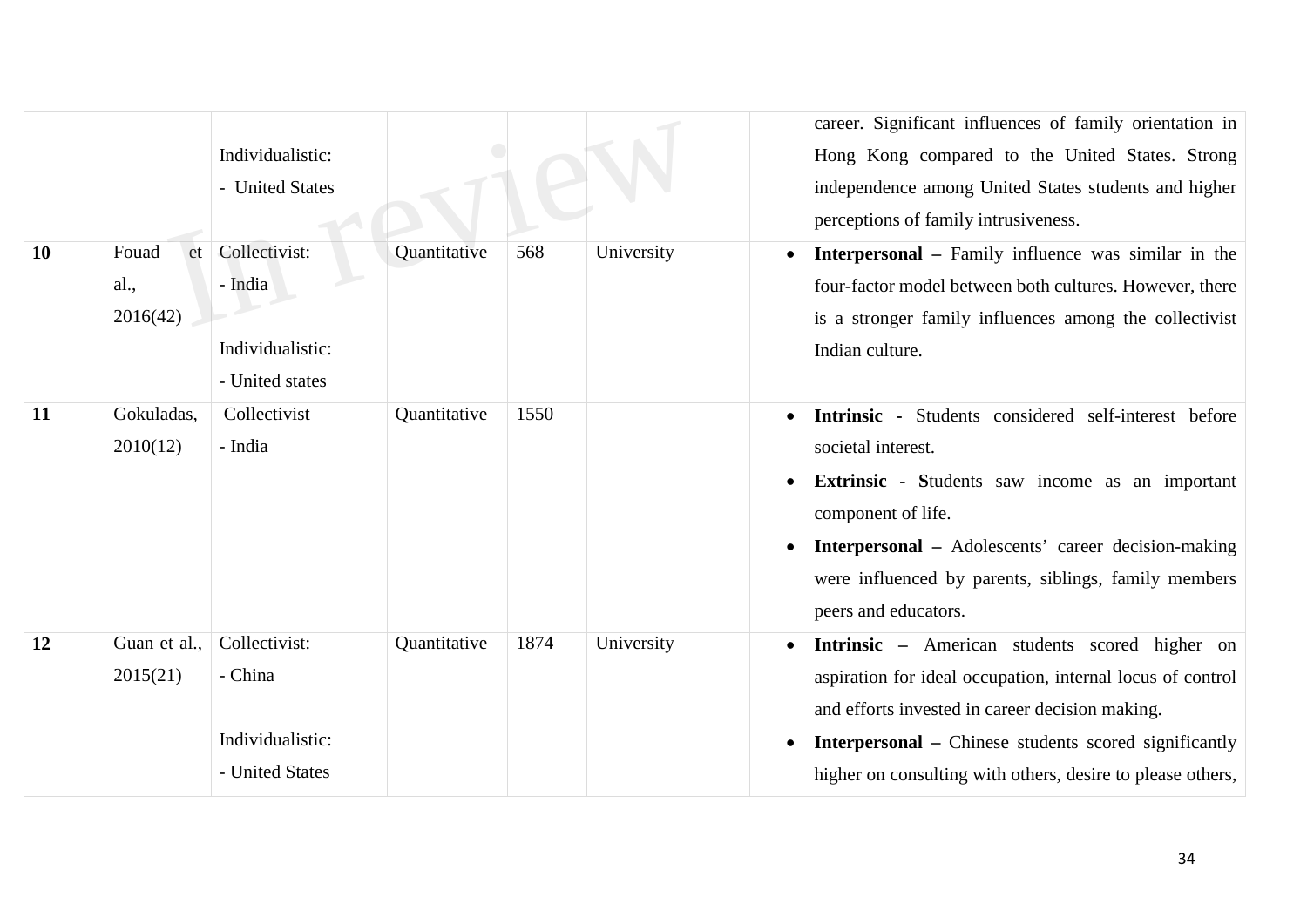|    |              |                    |              |      |            | willingness to compromise, dependence on others, and                        |
|----|--------------|--------------------|--------------|------|------------|-----------------------------------------------------------------------------|
|    |              |                    |              |      |            | procrastination.                                                            |
| 13 | Gunkel<br>et | Individualistic    | Quantitative | 1845 | University | <b>Interpersonal</b> – In high power distance cultures, career<br>$\bullet$ |
|    | al.,         | - Germany          |              |      |            | related decisions are not solely based on one's own                         |
|    | 2013(43)     | - Finland          |              |      |            | preferences. Career attitudes are influenced by cultural                    |
|    |              | - Germany          |              |      |            | dimensions.                                                                 |
|    |              | - Spain            |              |      |            |                                                                             |
|    |              | - United States    |              |      |            |                                                                             |
|    |              |                    |              |      |            |                                                                             |
|    |              | Collectivist       |              |      |            |                                                                             |
|    |              | - Argentina        |              |      |            |                                                                             |
|    |              | - Bulgaria         |              |      |            |                                                                             |
|    |              | - China            |              |      |            |                                                                             |
|    |              | - Ukraine          |              |      |            |                                                                             |
| 14 | Hui & Lent,  | Bicultural         | Quantitative | 348  | University | Intrinsic - Higher self-efficacy, outcome expectations,<br>$\bullet$        |
|    | 2018(23)     | in<br>Collectivist |              |      |            | and interests were related to family support.                               |
|    |              | individualistic    |              |      |            | <b>Interpersonal</b> – Strong family support and similar<br>$\bullet$       |
|    |              | setting:           |              |      |            | results for US-born and Asian-born students. Students                       |
|    |              | - Asian Americans  |              |      |            | with stronger adherence to Asian values were more                           |
|    |              |                    |              |      |            | likely to perceive family support to pursue science                         |
|    |              |                    |              |      |            | related careers.                                                            |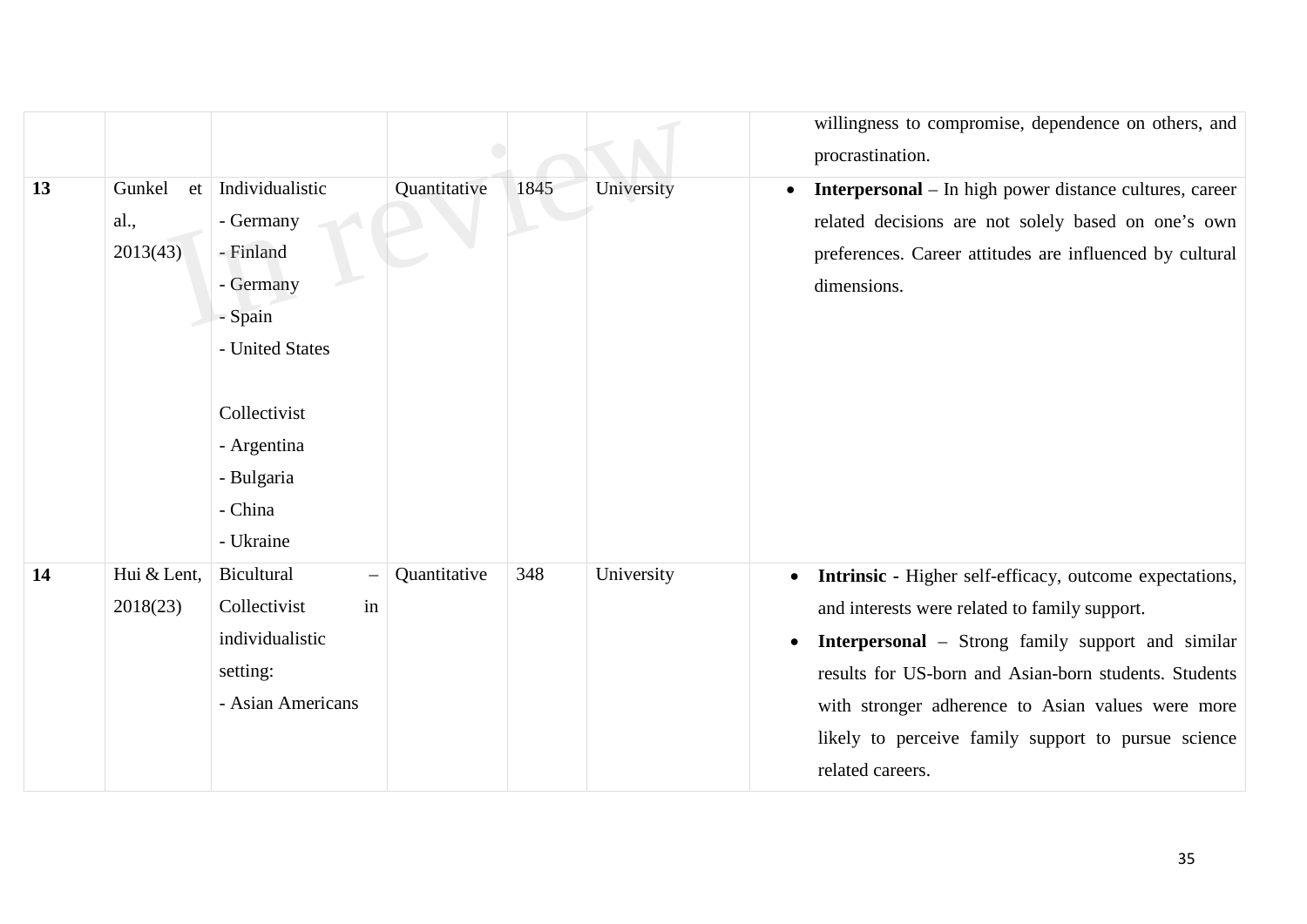| 15 | Howard et    | Partly Individualistic | Quantitative | 588 | Middle school    | <b>Intrinsic</b> – Self-efficacy and goal setting orientation and           |
|----|--------------|------------------------|--------------|-----|------------------|-----------------------------------------------------------------------------|
|    | al.          | & Collectivist         |              |     |                  | motivation are influenced by social support.                                |
|    | 2009(52)     | - Northern Italy       |              |     |                  | <b>Interpersonal</b> - For students from Southern Italy which               |
|    |              | - Southern Italy       |              |     |                  | is characterised as agricultural economy, familial                          |
|    |              |                        |              |     |                  | support directly influenced their career choice. For                        |
|    |              |                        |              |     |                  | students from Northern Italy which is an industrialised                     |
|    |              |                        |              |     |                  | setting, family support is related to more career                           |
|    |              |                        |              |     |                  | decidedness.                                                                |
| 16 | Kim et al.,  | Collectivist:          | Quantitative | 420 | College students | <b>Intrinsic</b> - Self-efficacy is influenced by family support            |
|    | 2016(51)     | - South Korea          |              |     |                  | <b>Interpersonal</b> – Strong family informational support,                 |
|    |              |                        |              |     |                  | family expectations, family financial support.                              |
| 17 | Lee,         | Collectivist:          | Quantitative | 597 | High school      | <b>Intrinsic</b> – Stronger career maturity, goal orientation,<br>$\bullet$ |
|    | 2001(37)     | - Korea                |              |     |                  | confidence, and independence among the United States                        |
|    |              |                        |              |     |                  | students.                                                                   |
|    |              | Individualistic:       |              |     |                  | <b>Interpersonal</b> – Strong family influence for Korean                   |
|    |              | - United States        |              |     |                  | students based on societal expectations.                                    |
| 18 | Lent et al., | Collectivist           | Quantitative | 600 | High school      | <b>Intrinsic</b> – Interest predicts self-efficacy and outcome              |
|    | 2010(50)     | - Portugal             |              |     |                  | expectations                                                                |
|    |              |                        |              |     |                  | <b>Interpersonal</b> – Social support impacts on peoples' self-             |
|    |              |                        |              |     |                  | efficacy beliefs.                                                           |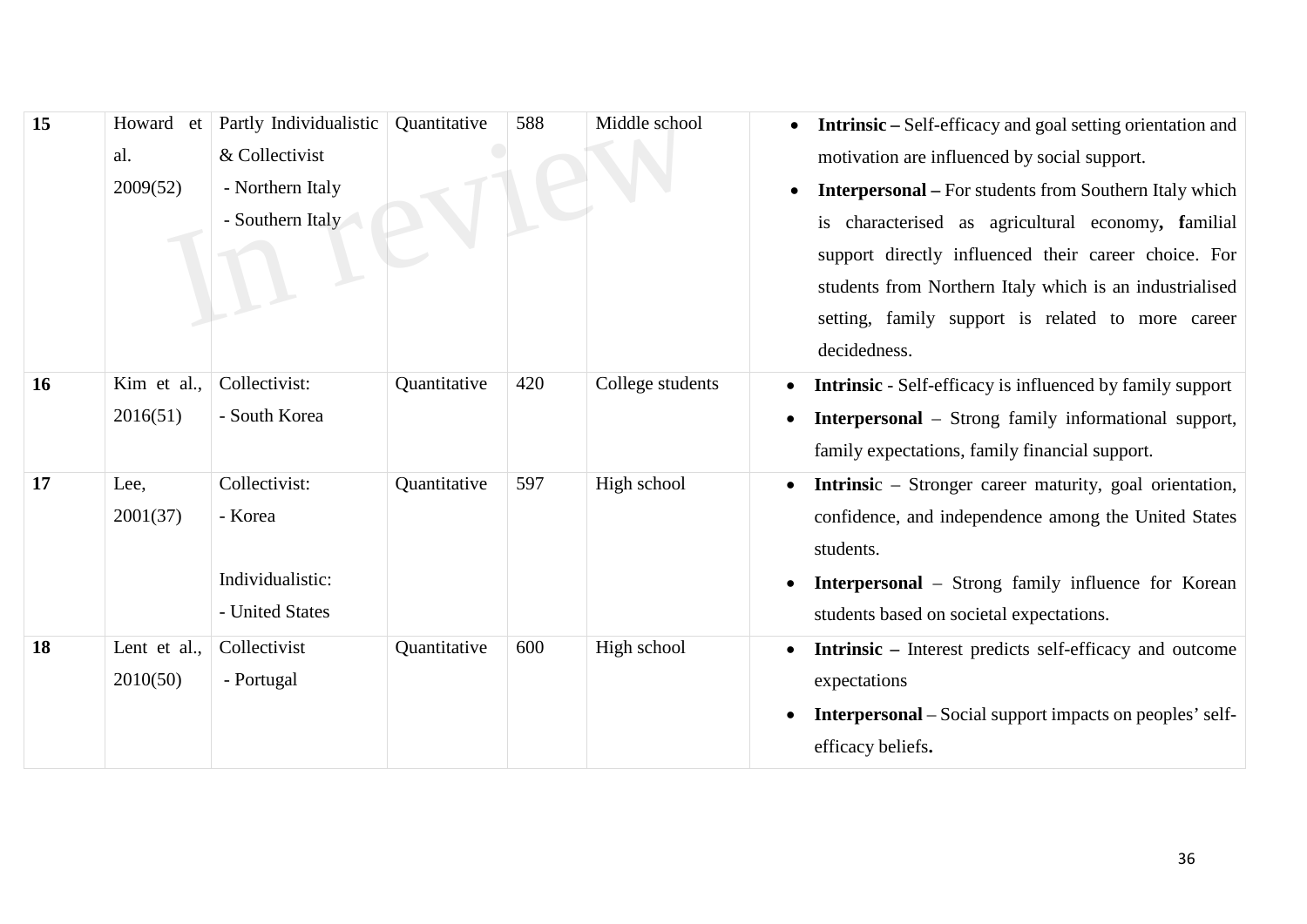| 19 | al.,<br>Li<br>et<br>2015(49)        | Collectivist:<br>- China                                                             | Quantitative | 98   | University  | <b>Intrinsic</b> – personal preferences but strongly influenced<br>by social comparison.<br><b>Interpersonal</b> – career choices influenced by peers<br>through social comparison.                    |
|----|-------------------------------------|--------------------------------------------------------------------------------------|--------------|------|-------------|--------------------------------------------------------------------------------------------------------------------------------------------------------------------------------------------------------|
| 20 | Mau,<br>2000(24)                    | Collectivist:<br>- Taiwan<br>Individualistic:<br>- United States                     | Quantitative | 1566 | University  | <b>Intrinsic</b> – American students were higher on decision-<br>making self-efficacy.<br><b>Interpersonal</b> – Familial and societal expectations<br>influence Taiwanese students                    |
| 21 | Polenova,<br>al.,<br>et<br>2018(48) | Bicultural<br>in<br>Collectivist<br>individualistic<br>setting:<br>- Asian Americans | Qualitative  | 12   | University  | <b>Intrinsic</b> – Internal locus of control and personal interest.<br>There was an interaction between two cultures.<br><b>Interpersonal</b> – High sense of obligation to parents<br>(filial piety). |
| 22 | Sawitri<br>et<br>al.,<br>2014(46)   | Collectivist:<br>- Indonesia                                                         | Quantitative | 954  | High school | <b>Intrinsic</b> – Self-efficacy is important but it is affected by<br>parental influence.<br><b>Interpersonal</b> – Perceived career congruence with<br>parents.                                      |
| 23 | Sawitri<br>et<br>al.,<br>2015(45)   | Collectivist:<br>- Indonesia                                                         | Quantitative | 351  | High school | Intrinsic - Adolescent-parent career congruence is<br>indirectly associated with self-efficacy and career<br>aspirations.<br><b>Interpersonal</b> - Strong parental influence<br>$\bullet$             |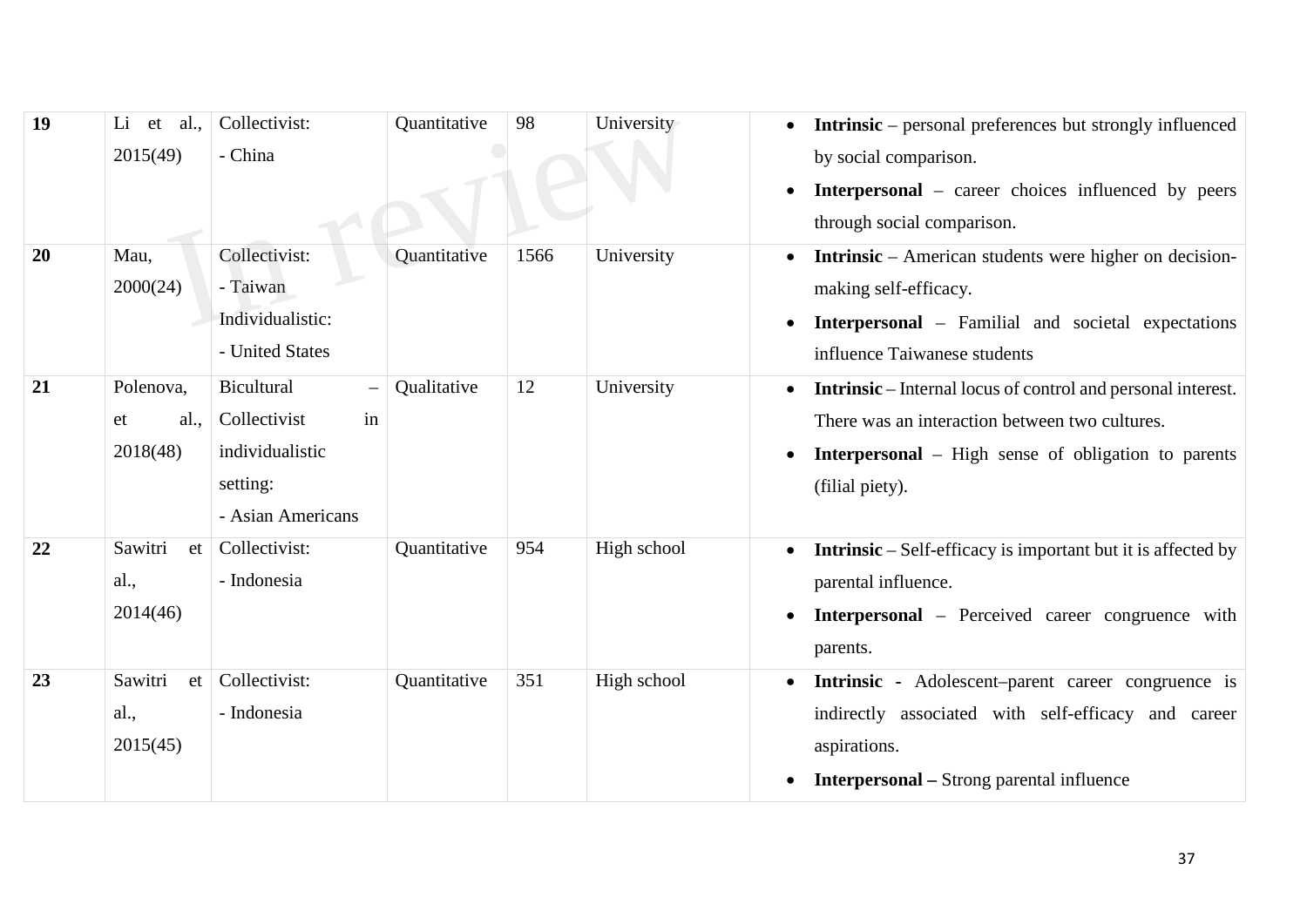| 24 | Sawitri<br>et | Collectivist:       | Quantitative | 601 | High school | oriented<br>aspirations,<br><b>Intrinsic</b><br>Goal<br>career<br>$\overline{\phantom{m}}$ |
|----|---------------|---------------------|--------------|-----|-------------|--------------------------------------------------------------------------------------------|
|    | al.           | - Indonesia         |              |     |             | performance and mastery approach are dependent on                                          |
|    | 2015(47)      |                     |              |     |             | degree of perceived congruence with parents.                                               |
|    |               |                     |              |     |             | <b>Interpersonal</b> – Perceived career congruence with                                    |
|    |               |                     |              |     |             | parents reduces self-oriented goals.                                                       |
| 25 | Sawitri<br>et | Collectivist:       | Quantitative | 337 | High school | <b>Intrinsic</b> – Higher career congruence with parents lead                              |
|    | al,           | - Indonesia         |              |     |             | to career confidence and self-efficacy.                                                    |
|    | 2017(36)      |                     |              |     |             | <b>Interpersonal</b> - Those who value inequality conform to                               |
|    |               |                     |              |     |             | parents and give up their own career goals.                                                |
| 26 | Shin<br>$\&$  | Collectivist:       | Quantitative | 347 | University  | Intrinsic - In both cultures, the results show that                                        |
|    | Kelly,        | - South Korea       |              |     |             | optimism was an important factor to vocational identity.                                   |
|    | 2013(44)      |                     |              |     |             | American families encourage students to become self-                                       |
|    |               | Individualistic:    |              |     |             | sufficient and independent                                                                 |
|    |               | - United States     |              |     |             | <b>Interpersonal</b> – Family support plays an important role                              |
|    |               |                     |              |     |             | in career development for the Korean students.                                             |
| 27 | Tao et al.,   | Bicultural          | Quantitative | 194 | University  | <b>Intrinsic</b> – Self-efficacy                                                           |
|    | 2018(25)      | in<br>Collectivist  |              |     |             | <b>Extrinsic</b> – Financial stability                                                     |
|    |               | individualistic     |              |     |             | <b>Interpersonal</b> – familial influence                                                  |
|    |               | setting:            |              |     |             | Bicultural Chinese students who were acculturated to                                       |
|    |               | - Chinese Canadians |              |     |             | Canada were intrinsically motivated in their career                                        |
|    |               |                     |              |     |             | decision-making, while those who had stronger                                              |
|    |               |                     |              |     |             |                                                                                            |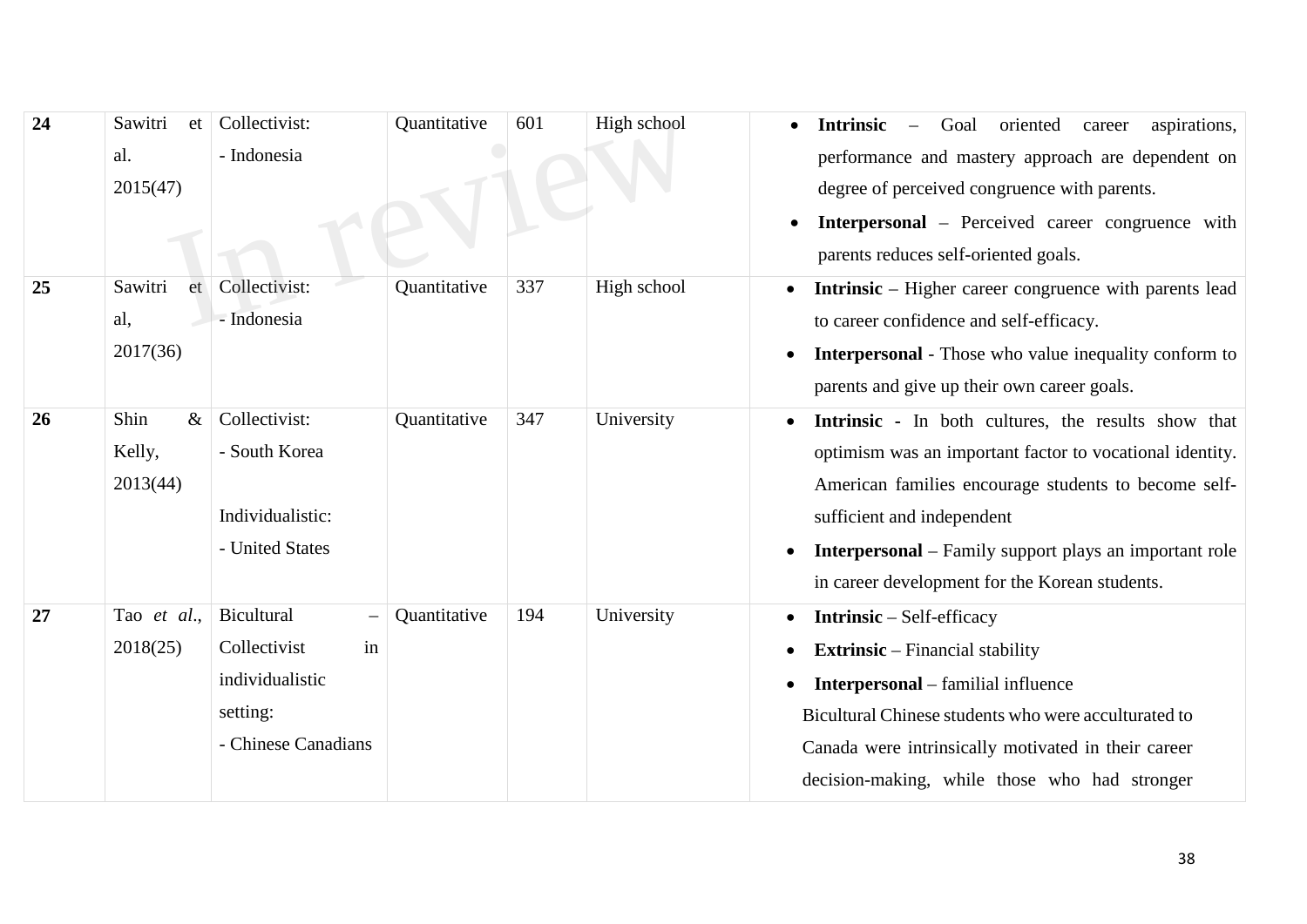|    |                                        |                                                                  |              |      |            | Chinese acculturations were influenced by extrinsic<br>and interpersonal factors.                                                                                                                                                                                                           |
|----|----------------------------------------|------------------------------------------------------------------|--------------|------|------------|---------------------------------------------------------------------------------------------------------------------------------------------------------------------------------------------------------------------------------------------------------------------------------------------|
| 28 | $\&$<br>Wüst<br>LekoSimic,<br>2017(56) | Collectivist:<br>- Croatia<br>Individualistic:<br>- Germany      | Quantitative | 478  | University | <b>Extrinsic</b> – High income and secure jobs are important<br>to German students while being part of a recognised<br>profession is important to Croatian students.<br><b>Interpersonal</b> – Social responsibility (helping others,<br>support society) is important to Croatian students |
| 29 | Yamashita<br>al.,<br>et<br>1999(57)    | Collectivist:<br>- Japan<br>- Korea                              | Quantitative | 2087 | University | <b>Extrinsic</b> – Economic viability, highly appreciated and<br>$\bullet$<br>well paid jobs<br>Interpersonal - Parents, teachers and friends have<br>influence on career choice of occupation                                                                                              |
| 30 | <b>Zhang</b><br>et<br>al.,<br>2014(35) | Individualistic:<br>- United States<br>Collectivist:<br>- Mexico | Quantitative | 372  | University | <b>Interpersonal</b> – Mexican-born females had higher<br>family orientations than their US-born and Non-Hispanic<br>White counterparts. Country of birth was more strongly<br>related to career commitment than ethnicity/ cultural<br>background.                                         |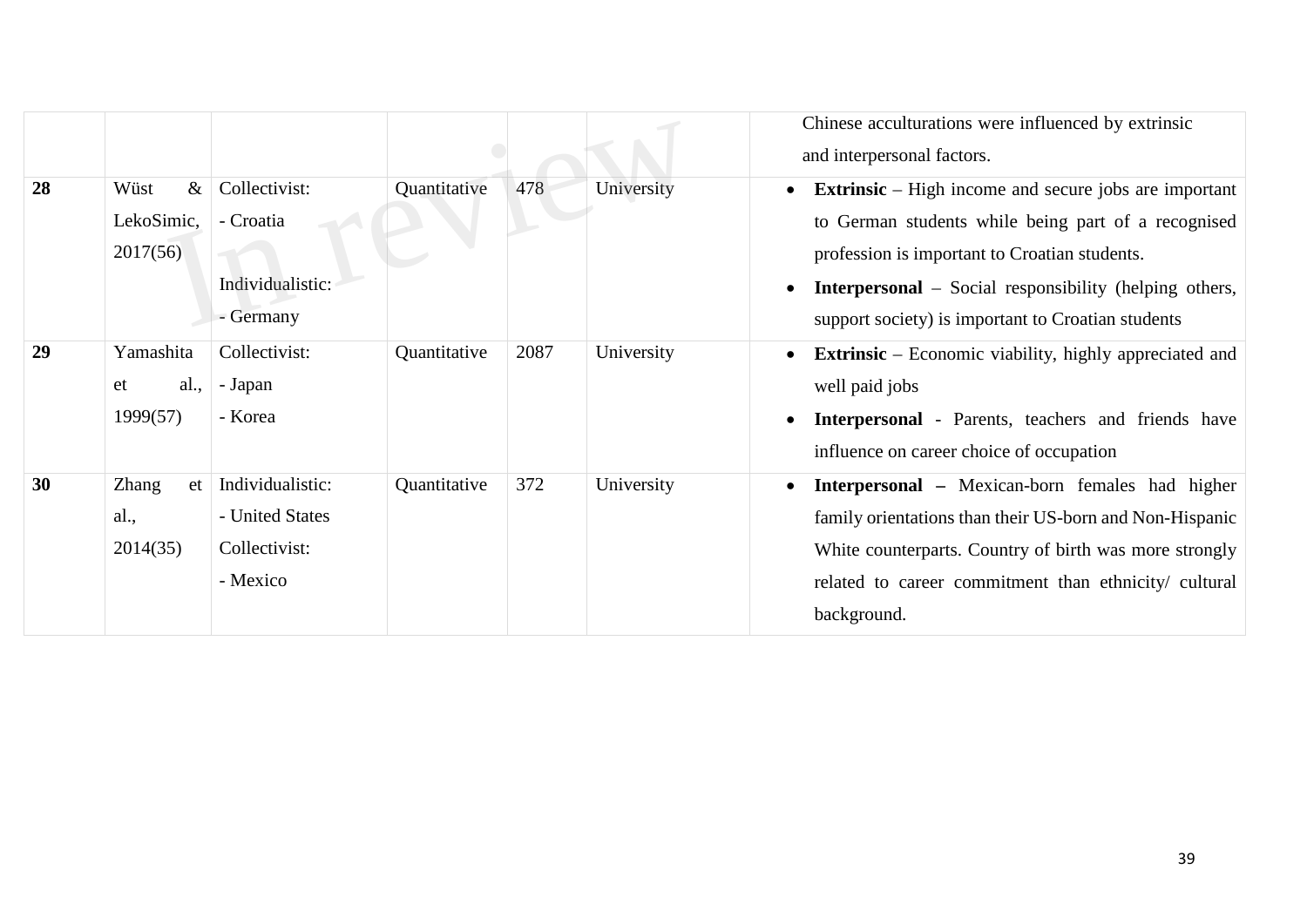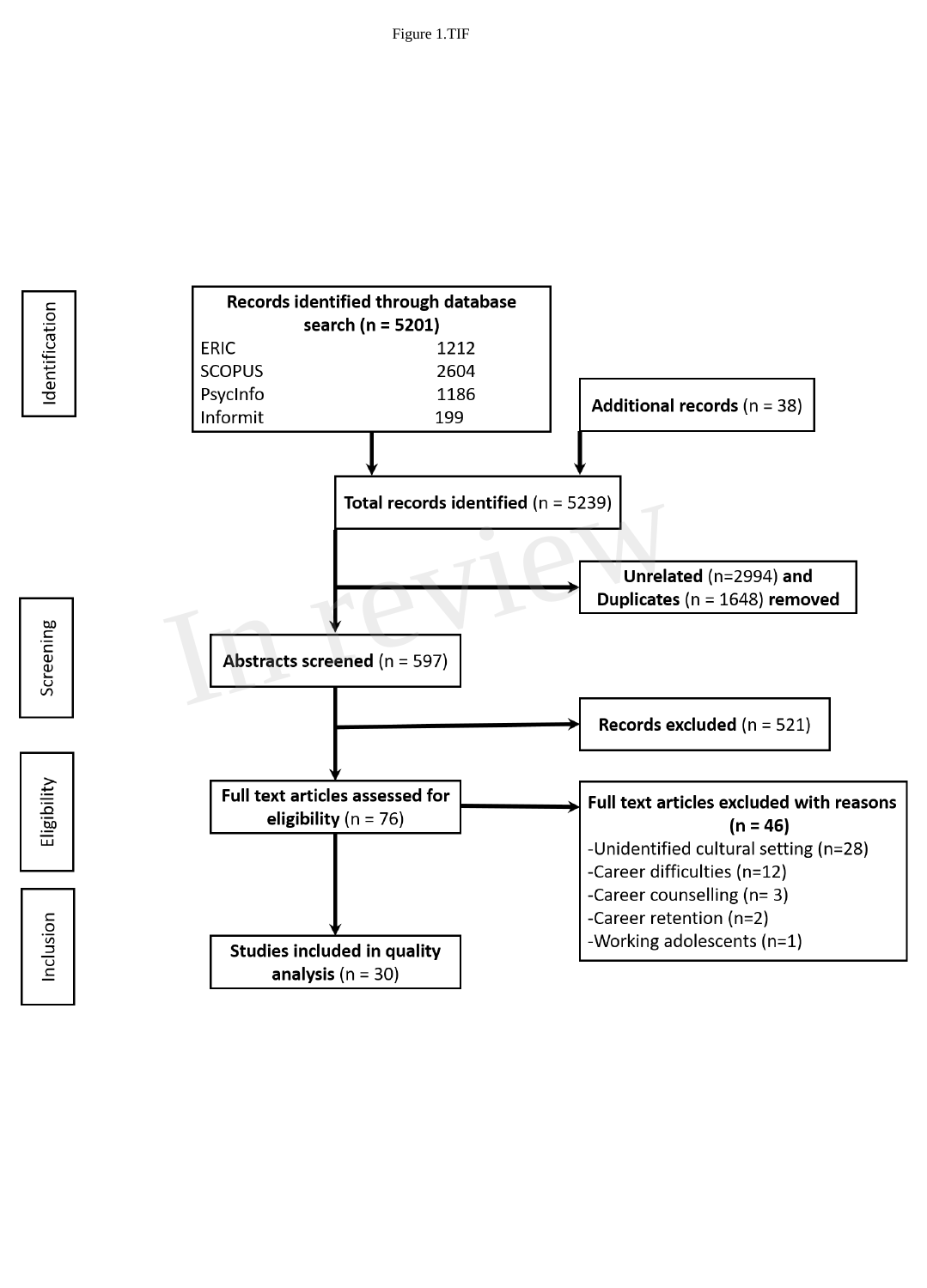